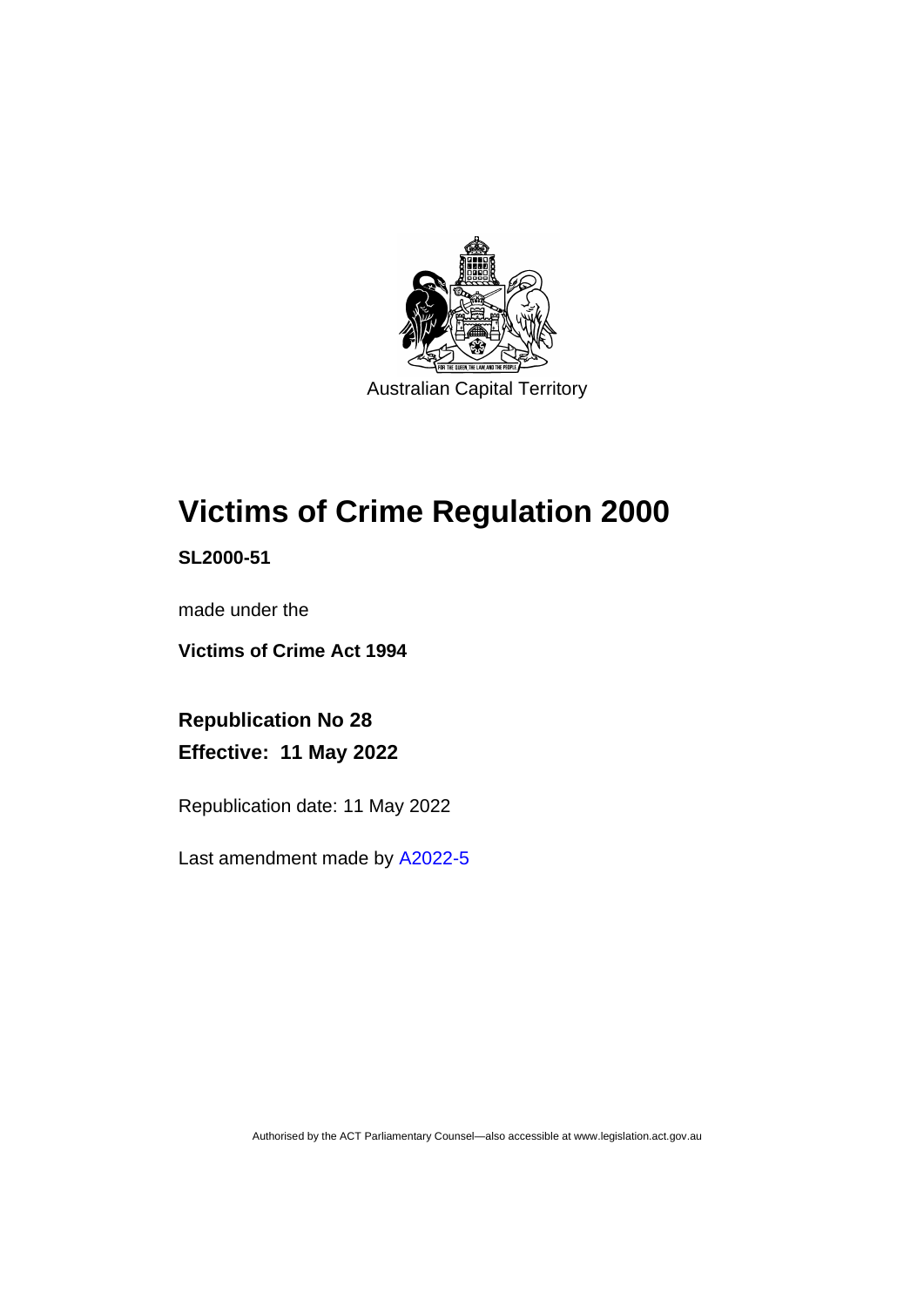# **About this republication**

#### **The republished law**

This is a republication of the *Victims of Crime Regulation 2000*, made under the *Victims of Crime Act 1994* (including any amendment made under the *[Legislation Act 2001](http://www.legislation.act.gov.au/a/2001-14)*, part 11.3 (Editorial changes)) as in force on 11 May 2022*.* It also includes any commencement, amendment, repeal or expiry affecting this republished law to 11 May 2022.

The legislation history and amendment history of the republished law are set out in endnotes 3 and 4.

#### **Kinds of republications**

The Parliamentary Counsel's Office prepares 2 kinds of republications of ACT laws (see the ACT legislation register at [www.legislation.act.gov.au\)](http://www.legislation.act.gov.au/):

- authorised republications to which the *[Legislation Act 2001](http://www.legislation.act.gov.au/a/2001-14)* applies
- unauthorised republications.

The status of this republication appears on the bottom of each page.

#### **Editorial changes**

The *[Legislation Act 2001](http://www.legislation.act.gov.au/a/2001-14)*, part 11.3 authorises the Parliamentary Counsel to make editorial amendments and other changes of a formal nature when preparing a law for republication. Editorial changes do not change the effect of the law, but have effect as if they had been made by an Act commencing on the republication date (see *[Legislation Act 2001](http://www.legislation.act.gov.au/a/2001-14)*, s 115 and s 117). The changes are made if the Parliamentary Counsel considers they are desirable to bring the law into line, or more closely into line, with current legislative drafting practice.

This republication includes amendments made under part 11.3 (see endnote 1).

#### **Uncommenced provisions and amendments**

If a provision of the republished law has not commenced, the symbol  $\mathbf{U}$  appears immediately before the provision heading. Any uncommenced amendments that affect this republished law are accessible on the ACT legislation register [\(www.legislation.act.gov.au\)](http://www.legislation.act.gov.au/). For more information, see the home page for this law on the register.

#### **Modifications**

If a provision of the republished law is affected by a current modification, the symbol  $\mathbf{M}$  appears immediately before the provision heading. The text of the modifying provision appears in the endnotes. For the legal status of modifications, see the *[Legislation](http://www.legislation.act.gov.au/a/2001-14)  Act [2001](http://www.legislation.act.gov.au/a/2001-14)*, section 95.

#### **Penalties**

At the republication date, the value of a penalty unit for an offence against this law is \$160 for an individual and \$810 for a corporation (see *[Legislation Act 2001](http://www.legislation.act.gov.au/a/2001-14)*, s 133).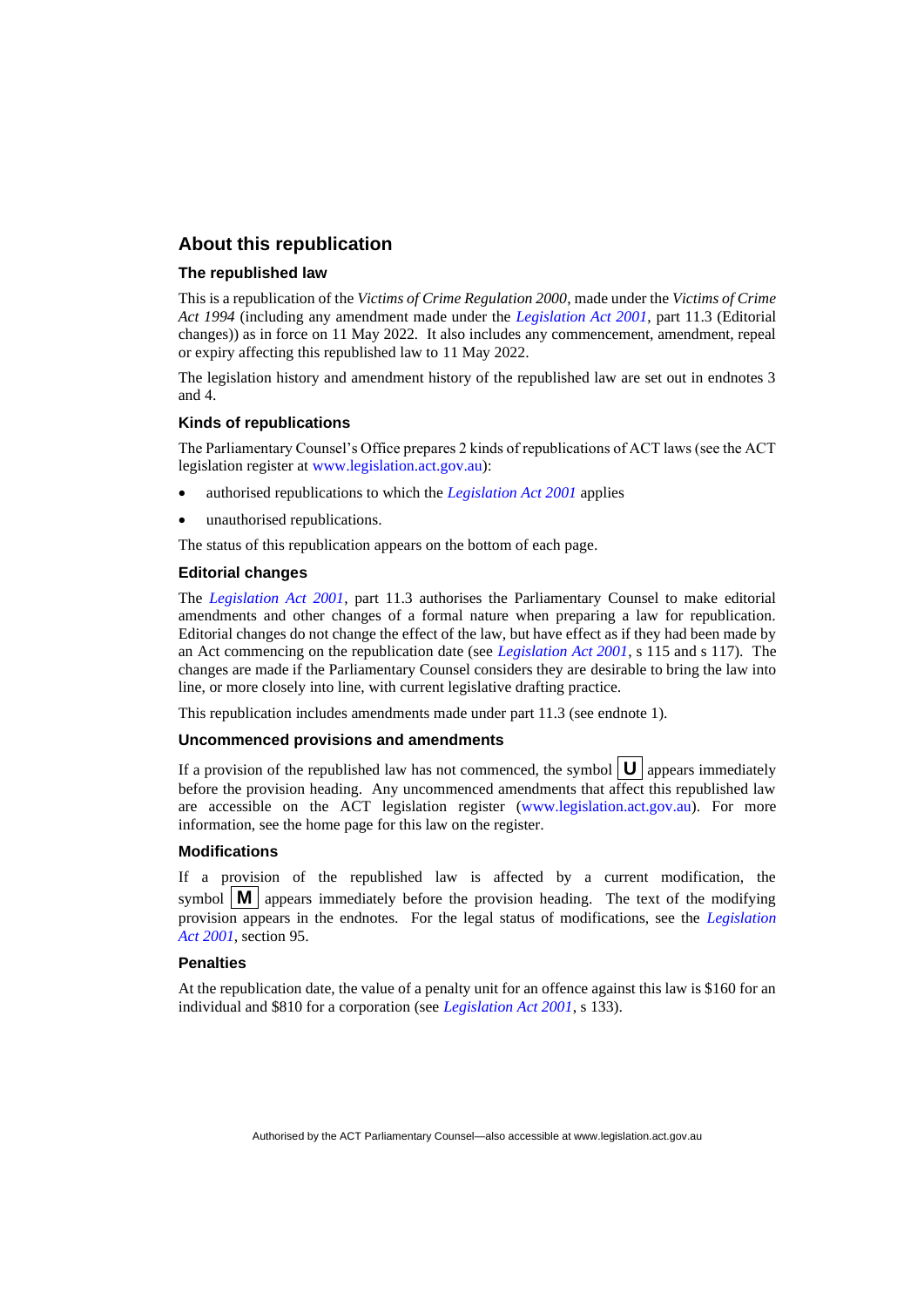

# **Victims of Crime Regulation 2000**

made under the

**Victims of Crime Act 1994**

# **Contents**

|                 |                                                        | Page       |
|-----------------|--------------------------------------------------------|------------|
| Part 1          | <b>Preliminary</b>                                     |            |
| 1               | Name of regulation                                     | 2          |
| 3               | Dictionary                                             | 2          |
| 4               | <b>Notes</b>                                           | 2          |
| Part 3          | <b>Victims services scheme</b>                         |            |
| Division 3.1    | The victims services scheme                            |            |
| 19              | Victims services scheme                                | 3          |
| 20              | 3<br>Objects of the victims services scheme            |            |
| 22              | Commissioner's functions—victims services scheme<br>4  |            |
| 23              | Employment etc of people—contact with eligible victims | 5          |
| 24              | Eligible victims under the victims services scheme     | 5          |
| R <sub>28</sub> | Victims of Crime Regulation 2000                       | contents 1 |
| 11/05/22        | Effective: 11/05/22                                    |            |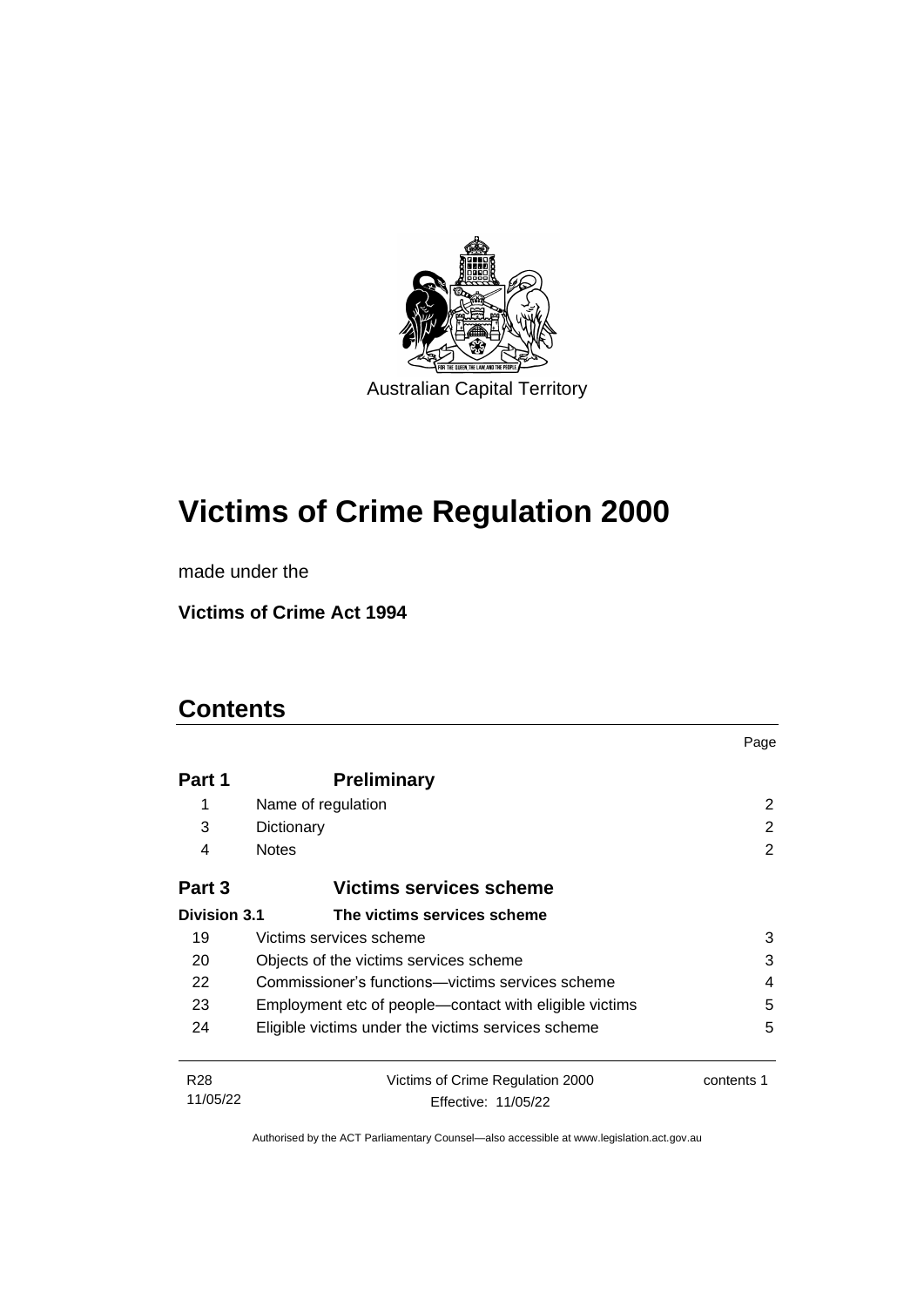| Contents |
|----------|
|----------|

| <b>Division 3.2</b> |                                                                         | Page              |
|---------------------|-------------------------------------------------------------------------|-------------------|
| 25                  | Notification and review of eligibility decisions<br>Definitions-div 3.2 | 6                 |
| 25A                 | Internal review notices-commissioner                                    | $\overline{7}$    |
| 26                  | Applications to commissioner for internal review                        | $\overline{7}$    |
| 26A                 | Internal reviewer                                                       | $\overline{7}$    |
| 27                  | Review by internal reviewer                                             | 8                 |
| 27A                 | Internal review notices-internal reviewer                               | 8                 |
| 32                  | Applications to ACAT                                                    | 8                 |
| <b>Division 3.3</b> | Levels of service under the victims services scheme                     |                   |
| 33                  | Level 1 service                                                         | 9                 |
| 34                  | Level 2 service                                                         | 9                 |
| 35                  | Level 3 service                                                         | 11                |
| 36                  | <b>Exceptional cases</b>                                                | $12 \overline{ }$ |
| 37                  | How contact hours are provided                                          | 13                |
| 38                  | Arbitration-care plans                                                  | 13                |
| 39                  | Case closure                                                            | 13                |
| <b>Division 3.4</b> | <b>Service providers</b>                                                |                   |
| 40                  | Approved service providers                                              | 14                |
| 41                  | Criteria for approval                                                   | 14                |
| 42                  | Suspension of approval                                                  | 16                |
| 43                  | Cancellation of approval                                                | 16                |
| <b>Division 3.5</b> | General                                                                 |                   |
| 44                  | Volunteer program                                                       | 17                |
| 45                  | Special financial assistance-statements                                 | 17                |
| <b>Division 3.6</b> | Notification and review of decisions about service<br>providers         |                   |
| 46                  | Meaning of reviewable decision-div 3.6                                  | 17                |
| 46A                 | Reviewable decision notices                                             | 17                |
| 47                  | Applications for review                                                 | 18                |
| Part 4              | <b>Miscellaneous</b>                                                    |                   |
| 47A                 | Guidelines-victims services scheme etc                                  | 19                |
| 48                  | Guidelines-volunteers                                                   | 19                |
| 48A                 | Independent arbitrators                                                 | 20                |
| contents 2          | Victims of Crime Regulation 2000                                        | <b>R28</b>        |
|                     | Effective: 11/05/22                                                     | 11/05/22          |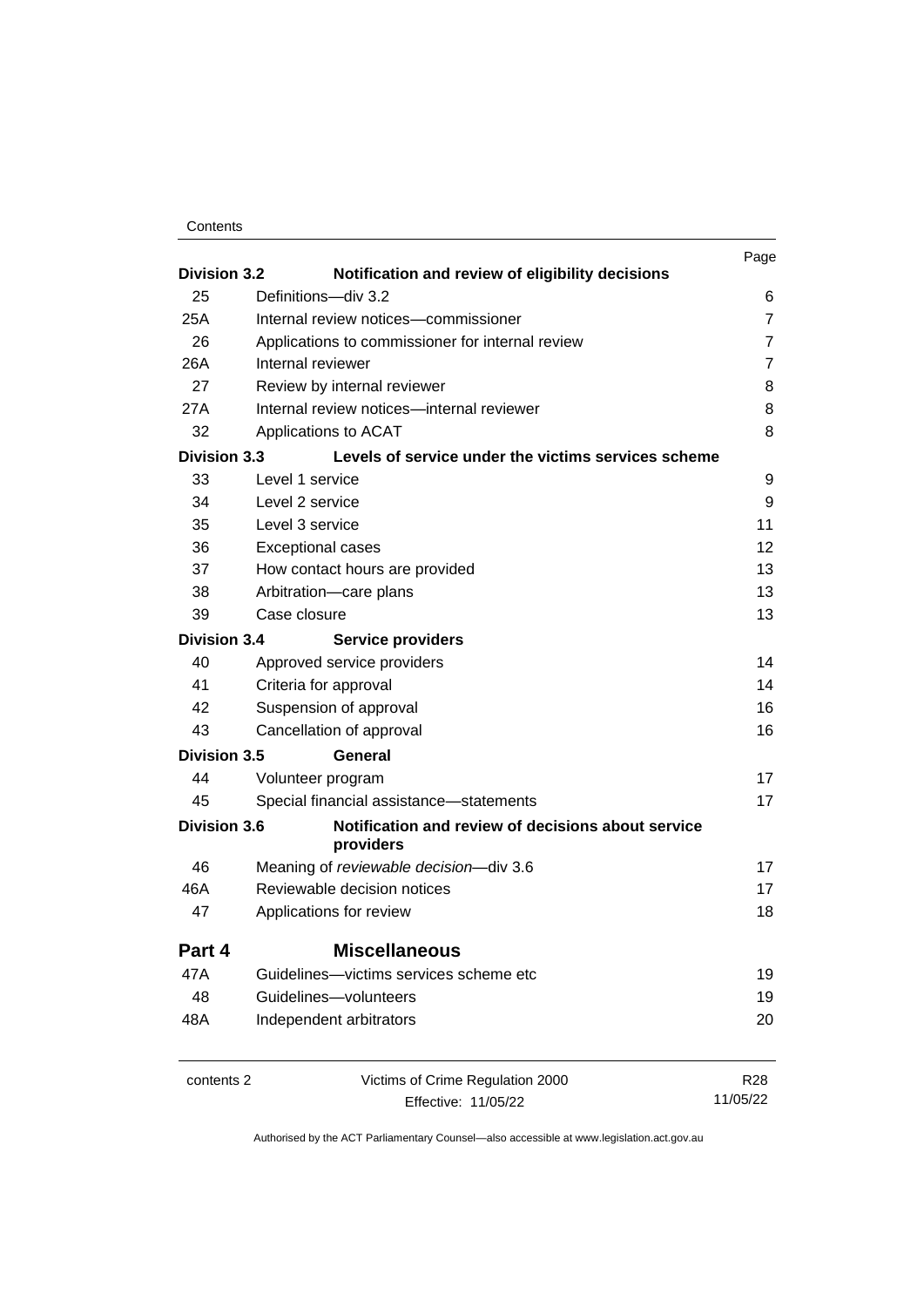| Contents |
|----------|
|----------|

| 49                   | Annual reporting authority                                                                         | Page<br>20 |  |
|----------------------|----------------------------------------------------------------------------------------------------|------------|--|
| 49A                  | Victims services levy-excluded offences-Act, s 23                                                  |            |  |
| 50                   | Determination of fees for services provided by service providers                                   |            |  |
| 51<br>Approved forms |                                                                                                    |            |  |
| <b>Schedule 1</b>    | Reviewable decisions about service providers                                                       | 22         |  |
| <b>Schedule 2</b>    | Victims services levy-excluded offences                                                            | 23         |  |
| <b>Part 2.1</b>      | Road Transport (Road Rules) Regulation 2017                                                        | 23         |  |
| <b>Part 2.2</b>      | <b>Road Transport (Safety and Traffic Management)</b><br><b>Regulation 2017</b>                    | 28         |  |
| <b>Part 2.3</b>      | <b>Australian National University Act 1991 (Cwlth)-</b><br>Parking and Traffic Statute (No 2) 2007 | 29         |  |
| <b>Dictionary</b>    |                                                                                                    | 32         |  |
| <b>Endnotes</b>      |                                                                                                    |            |  |
| 1                    | About the endnotes                                                                                 | 35         |  |
| 2                    | Abbreviation key                                                                                   | 35         |  |
| 3                    | Legislation history                                                                                | 36         |  |
| 4                    | Amendment history                                                                                  | 41         |  |

5 [Earlier republications](#page-53-0) 48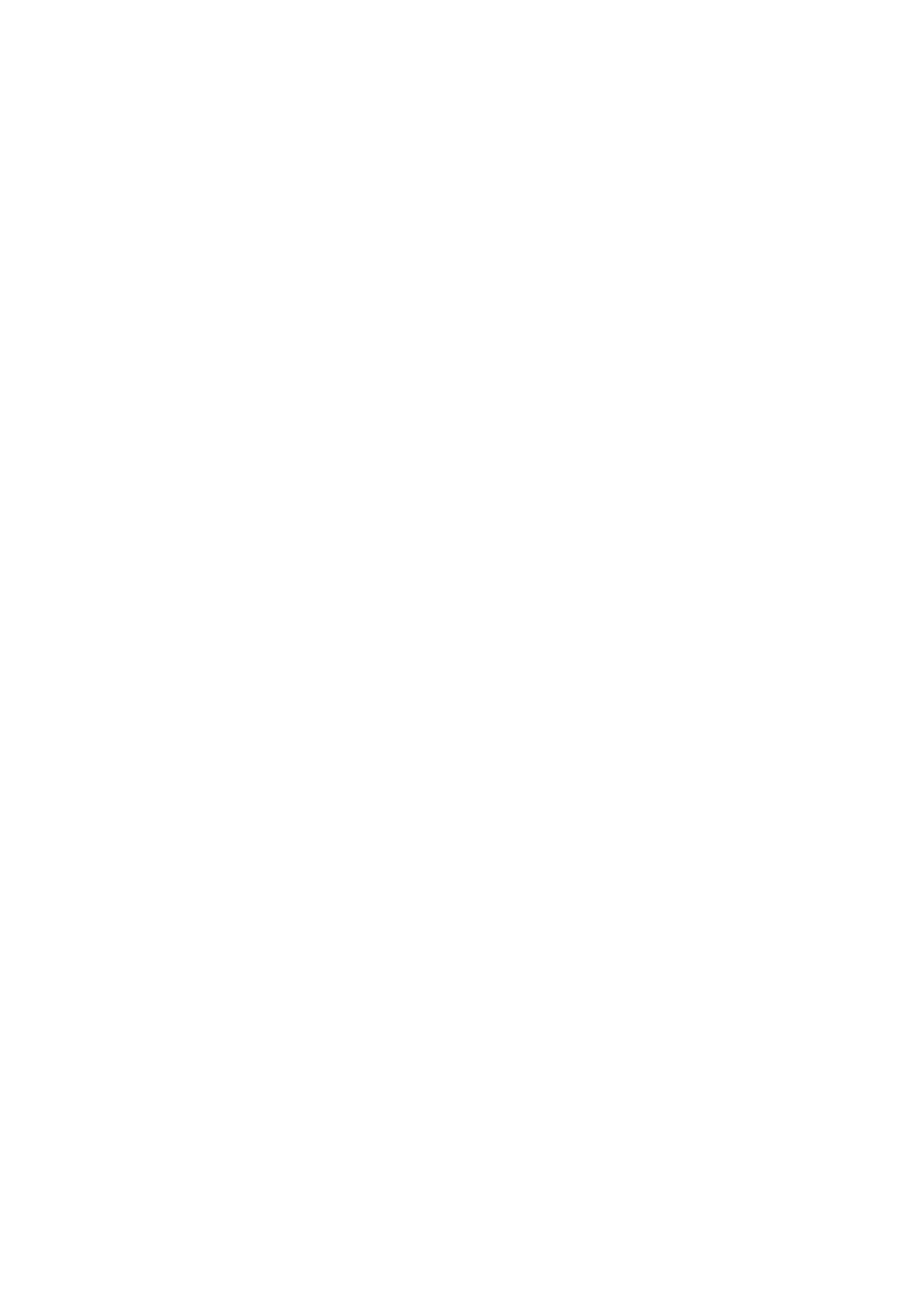

# **Victims of Crime Regulation 2000**

made under the

ֺֺ֡

**[Victims of Crime Act 1994](http://www.legislation.act.gov.au/a/1994-83)**

R28 11/05/22 page 1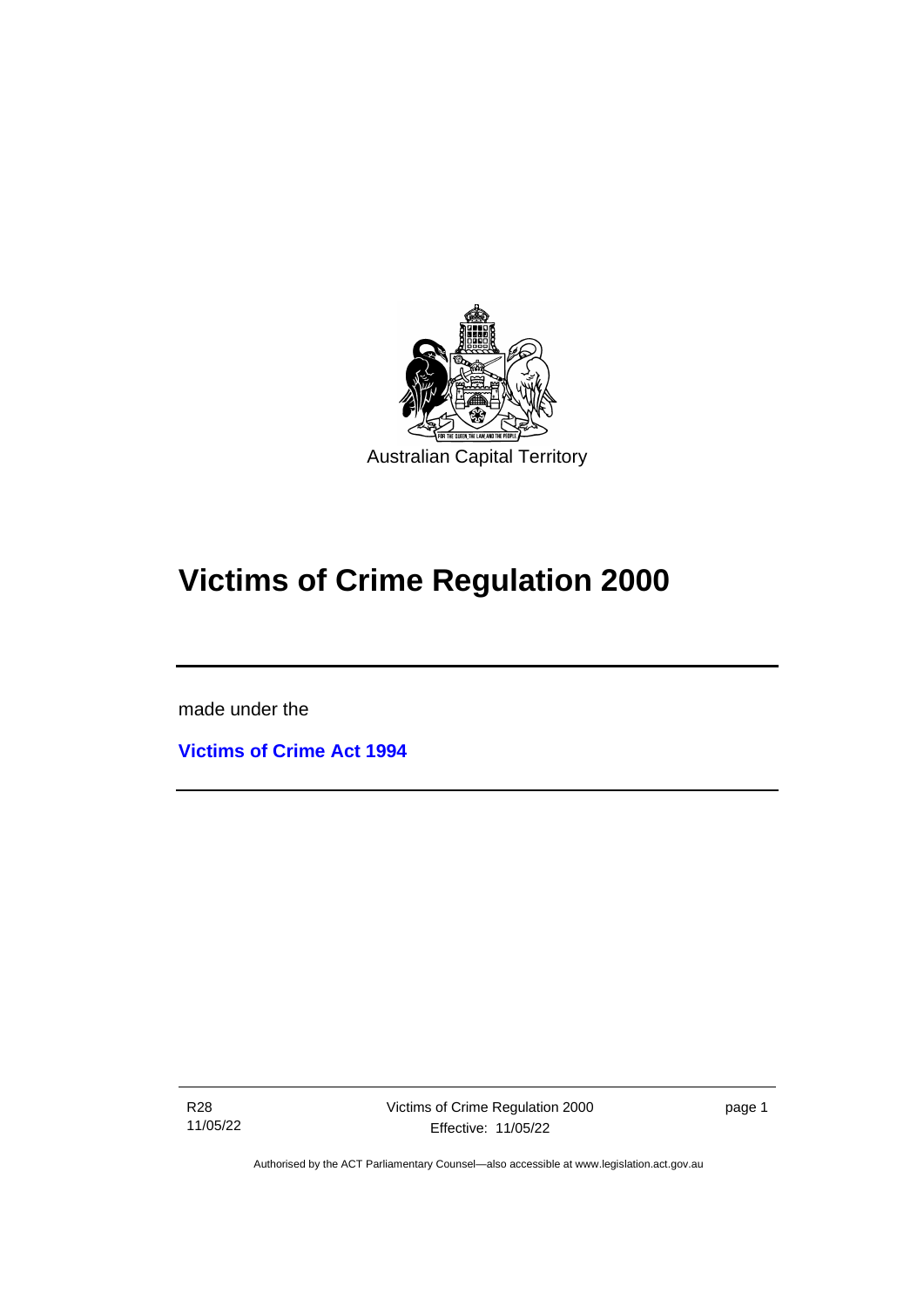#### **Part 1** Preliminary

Section 1

# <span id="page-7-0"></span>**Part 1 Preliminary**

<span id="page-7-1"></span>**1 Name of regulation**

This regulation is the *Victims of Crime Regulation 2000*.

# <span id="page-7-2"></span>**3 Dictionary**

The dictionary at the end of this regulation is part of this regulation.

*Note 1* The dictionary at the end of this regulation defines certain terms used in this regulation and includes references (*signpost definitions*) to other terms defined elsewhere.

> For example, the signpost definition '*primary victim*—see the *[Victims of](http://www.legislation.act.gov.au/a/2016-12/default.asp)  [Crime \(Financial Assistance\) Act](http://www.legislation.act.gov.au/a/2016-12/default.asp) 2016*, section 11.' means that the term 'primary victim' is defined in that section and the definition applies to this regulation.

*Note* 2 A definition in the dictionary (including a signpost definition) applies to the entire regulation unless the definition, or another provision of this regulation, provides otherwise or the contrary intention otherwise appears (se[e Legislation Act,](http://www.legislation.act.gov.au/a/2001-14) s 155 and s 156 (1)).

# <span id="page-7-3"></span>**4 Notes**

A note included in this regulation is explanatory and is not part of this regulation.

*Note* See the [Legislation Act,](http://www.legislation.act.gov.au/a/2001-14) s 127 (1), (4) and (5) for the legal status of notes.

Authorised by the ACT Parliamentary Counsel—also accessible at www.legislation.act.gov.au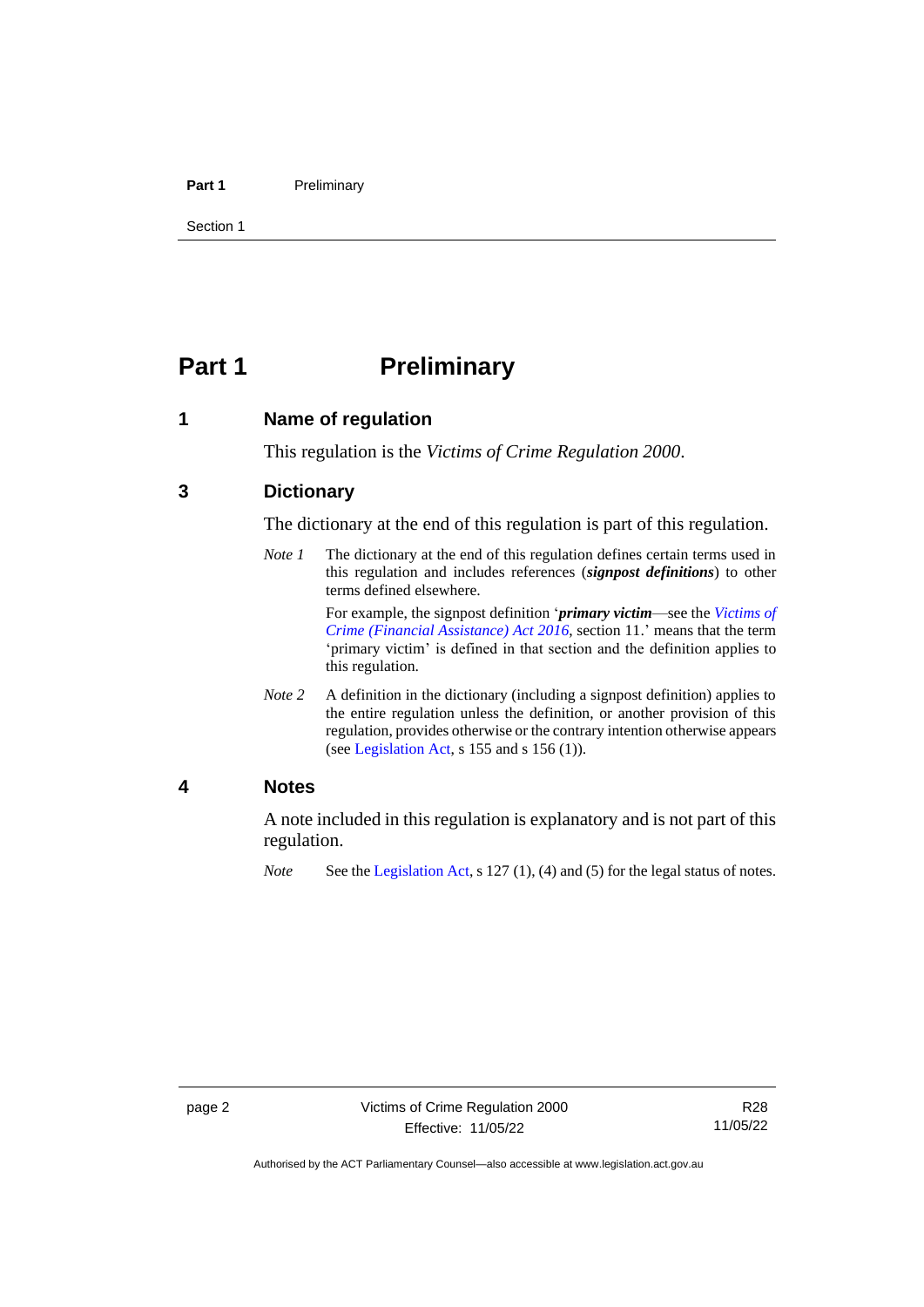# <span id="page-8-0"></span>**Part 3 Victims services scheme**

# <span id="page-8-1"></span>**Division 3.1 The victims services scheme**

# <span id="page-8-2"></span>**19 Victims services scheme**

A victims services scheme is established.

# <span id="page-8-3"></span>**20 Objects of the victims services scheme**

The objects of the victims services scheme are—

- (a) to provide assistance to victims of crime that will—
	- (i) promote their recovery from the harm suffered because of crime; and
	- (ii) allow them to take part in the social, economic and cultural life of their community; and
- (b) to provide the assistance to victims of crime using a multidisciplinary approach; and
- (c) to provide the assistance to victims of crime in ways that are—
	- (i) timely; and
	- (ii) accessible; and
	- (iii) solution-focused; and
	- (iv) professional; and
	- (v) individualised; and
	- (vi) appropriate to the victim.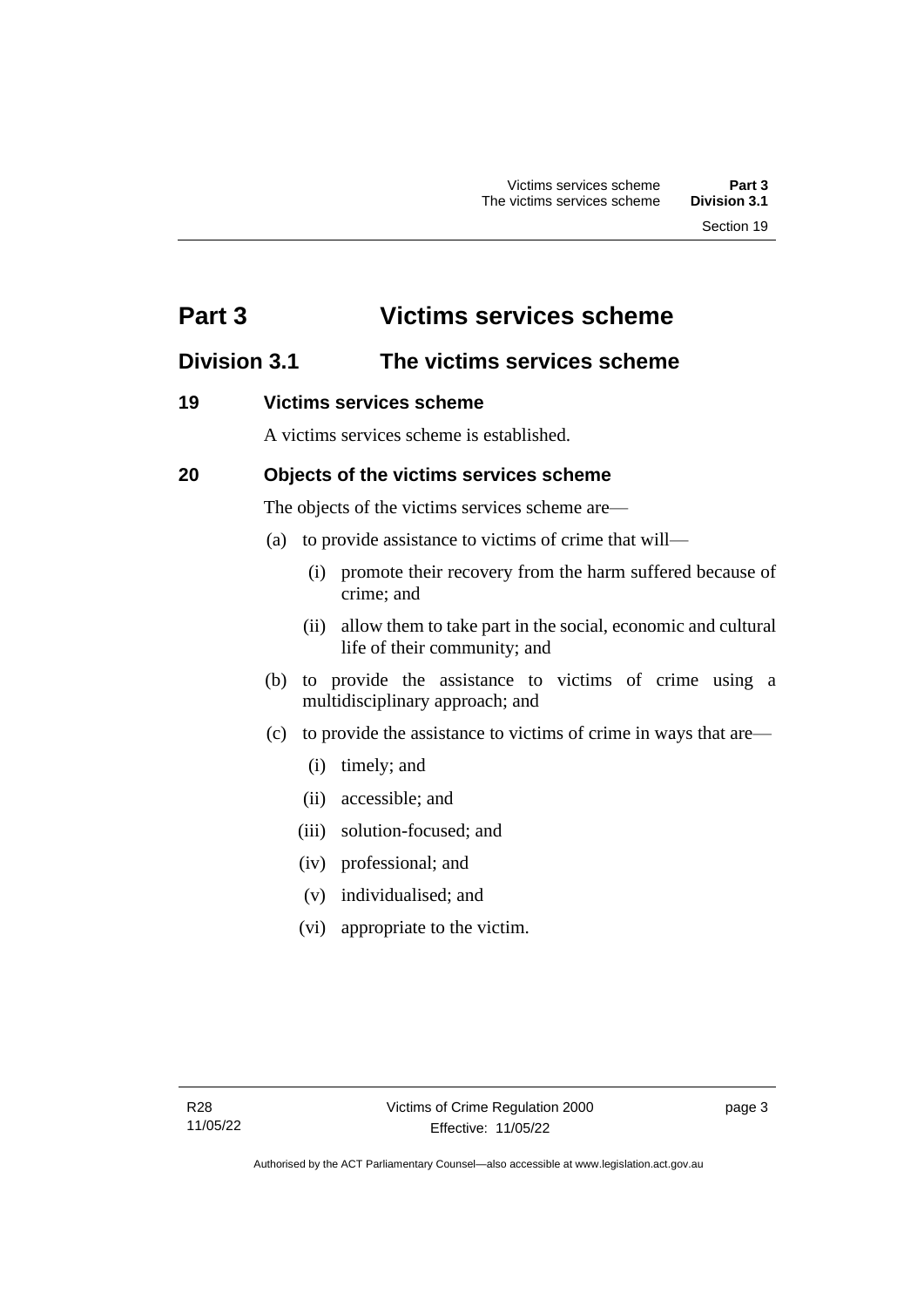# <span id="page-9-0"></span>**22 Commissioner's functions—victims services scheme**

For the [Act,](http://www.legislation.act.gov.au/a/1994-83/default.asp) section 19 (2) (c), the commissioner's functions are—

- (a) to decide the eligibility of people for the different levels of services under the victims services scheme; and
- (b) to provide, or arrange for the provision of, professional services for victims in accordance with this regulation; and
- (c) as appropriate, to refer victims to other entities who provide other assistance and support to victims; and
- (d) to keep records about victims for which services are provided; and
- (e) to train and supervise people engaged by it to provide services; and
- (f) to report to the director-general every 6 months on the services the commissioner provides or arranges; and
- (g) to evaluate the day-to-day operation of the victims services scheme; and
- (h) to establish a victims support network in consultation with community organisations and other entities that deal with victims; and
- (i) to provide a telephone contact for people seeking information about, or services under, the victims services scheme; and
- (j) to develop and maintain a volunteer program to provide practical assistance and support to victims and to train and supervise volunteers for the program; and
- (k) to provide victims with information and assistance about the criminal justice system, the operation of the victims services scheme and complaint procedures; and
- (l) to keep financial records of the commissioner's operations under the victims services scheme.

R28 11/05/22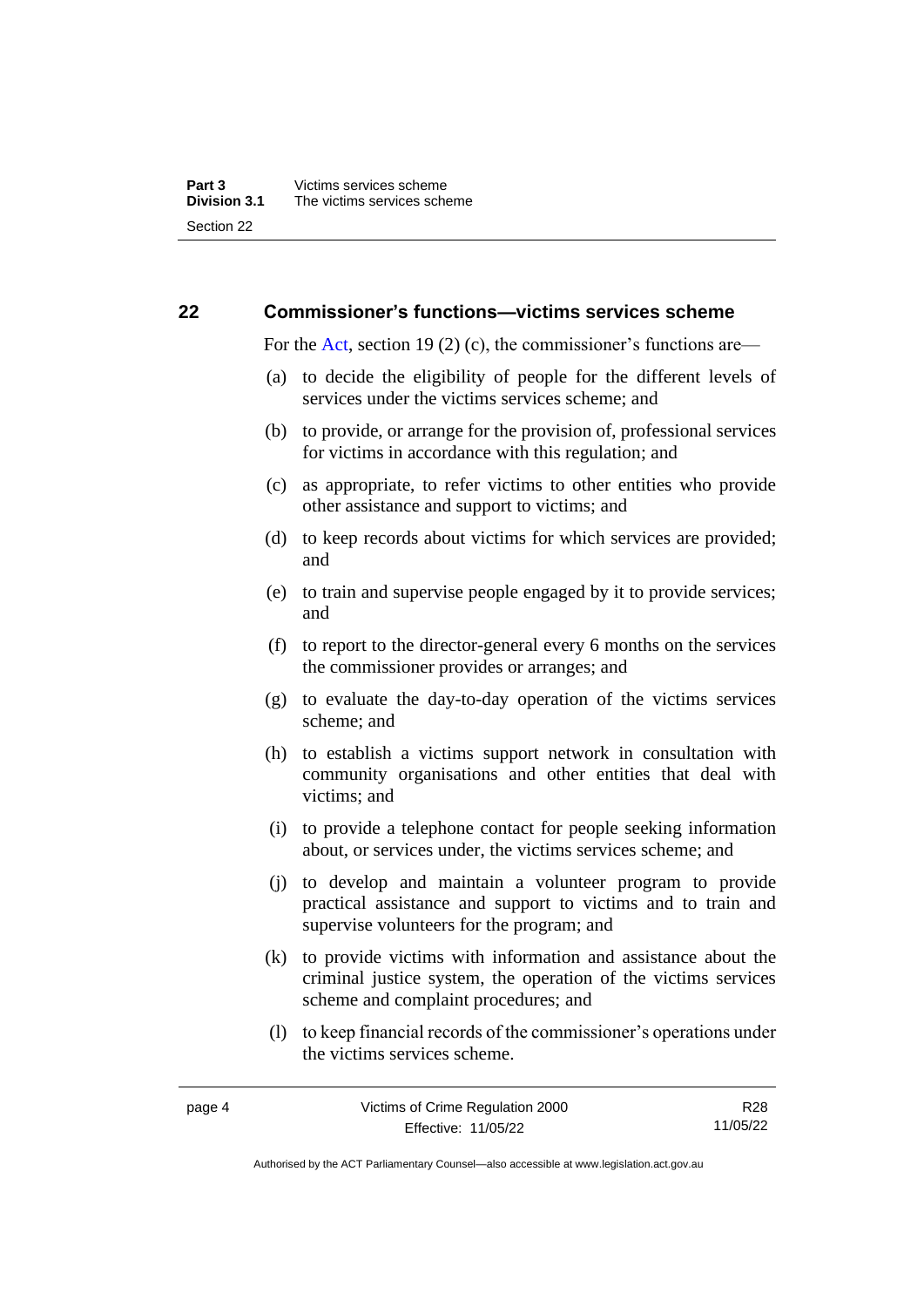# <span id="page-10-0"></span>**23 Employment etc of people—contact with eligible victims**

- (1) Subsection (2) applies to the employment or engagement of a person who will have contact with eligible victims.
- (2) The commissioner must—
	- (a) be satisfied that the person has—
		- (i) qualifications or experience in working with victims and with people from a diversity of ethnic and cultural backgrounds; and
		- (ii) experience or knowledge of working in a multidisciplinary team environment; and
	- (b) assess and evaluate the victims services the person provides; and
	- (c) encourage the person to undertake continuing education in the provision of services to victims; and
	- (d) take steps to ensure the person is familiar with the *[Human Rights](http://www.legislation.act.gov.au/a/2005-40)  [Commission Act 2005](http://www.legislation.act.gov.au/a/2005-40)*.
- (3) The commissioner must take reasonable steps to ensure that a person employed or engaged by the Territory who has been convicted of a serious crime does not have contact with an eligible victim.

### <span id="page-10-1"></span>**24 Eligible victims under the victims services scheme**

- (1) An eligible victim may use the victims services scheme.
- (2) An *eligible victim* is a victim other than a victim—
	- (a) who suffers harm caused by, or arising out of the use of, a motor vehicle; or
	- (b) who suffers harm (directly or indirectly) as a result of committing an offence.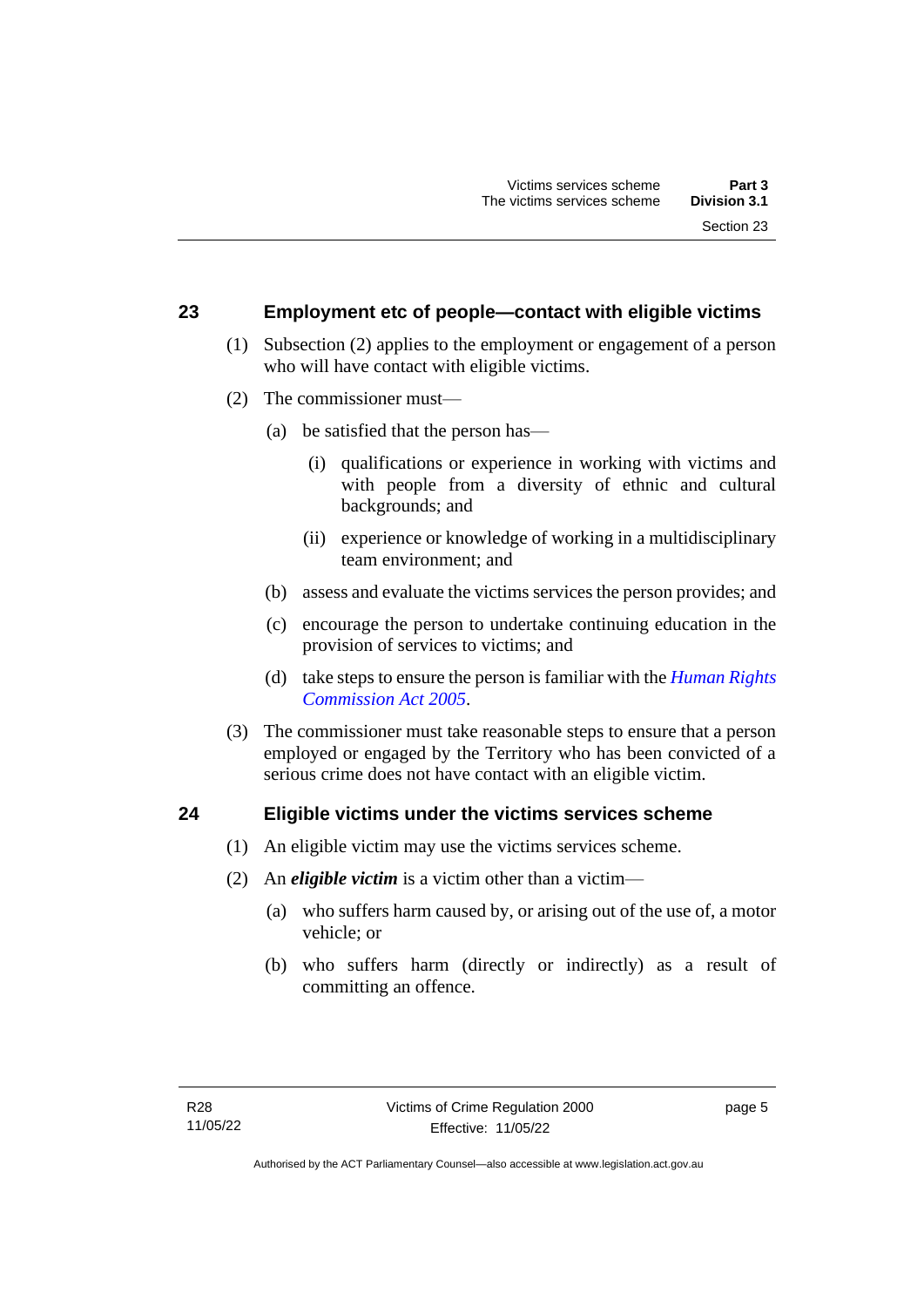- (3) In deciding whether a person is an eligible victim, the commissioner may—
	- (a) have regard to statements made by or on behalf of the person; and
	- (b) ask the chief police officer, the DPP or the registrar of the Supreme Court or the Magistrates Court for information about whether or not the person is a suspect or has been convicted or found guilty of an offence arising from the circumstances in which the person suffered harm.
- (4) The chief police officer, the DPP and the registrar of the Supreme Court or the Magistrates Court may give the commissioner information of the kind mentioned in subsection (3) (b).
- (5) In this section:

*motor vehicle*—see the *[Road Transport \(General\) Act 1999](http://www.legislation.act.gov.au/a/1999-77)*, dictionary.

# <span id="page-11-0"></span>**Division 3.2 Notification and review of eligibility decisions**

# <span id="page-11-1"></span>**25 Definitions—div 3.2**

In this division:

*affected person* means a person the commissioner decides is not eligible for the victims services scheme.

*internally reviewable decision* means a decision of the commissioner that a person is not eligible for the victims services scheme.

*internal reviewer—*see section 26A.

*internal reviewer's decision* means a decision of an internal reviewer in relation to an internally reviewable decision.

*internal review notice*—see the *[ACT Civil and Administrative](http://www.legislation.act.gov.au/a/2008-35)  [Tribunal Act 2008](http://www.legislation.act.gov.au/a/2008-35)*, section 67B (1).

page 6 Victims of Crime Regulation 2000 Effective: 11/05/22

R28 11/05/22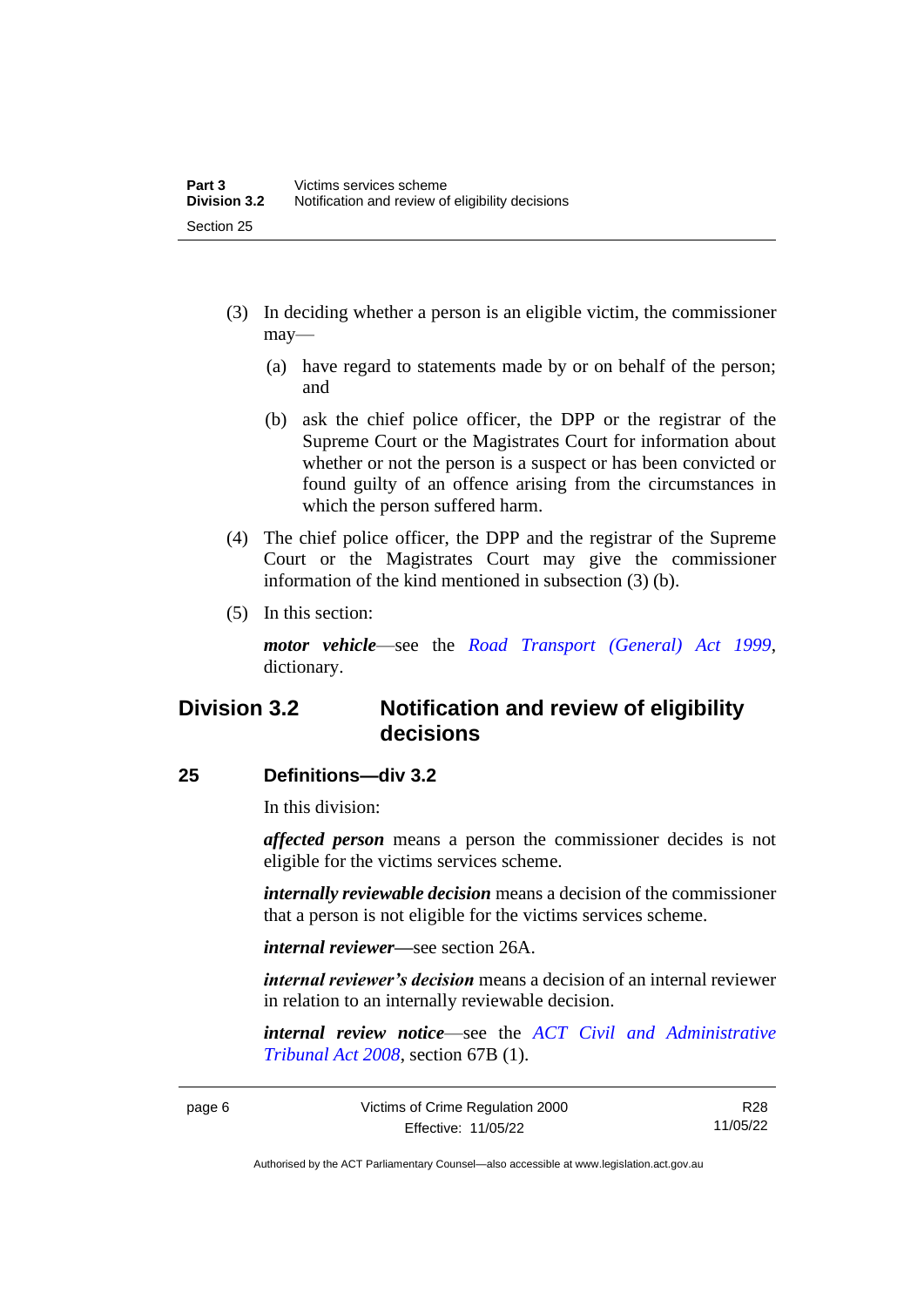# <span id="page-12-0"></span>**25A Internal review notices—commissioner**

If the commissioner makes an internally reviewable decision, the agency must give an internal review notice only to the affected person.

*Note* The requirements for internal review notices are prescribed under the *[ACT Civil and Administrative Tribunal Act 2008](http://www.legislation.act.gov.au/a/2008-35)*.

# <span id="page-12-1"></span>**26 Applications to commissioner for internal review**

- (1) The affected person may apply to the commissioner for review of the internally reviewable decision.
- (2) The application must—
	- (a) be in writing; and
	- (b) state the applicant's name and address; and
	- (c) set out the applicant's reasons for making the application.
	- *Note* If a form is approved under s 51 for the application, the form must be used.
- (3) The application must be given to the commissioner within—
	- (a) 28 days after the day the applicant is given the internal review notice by the commissioner; or
	- (b) any longer period allowed by the commissioner before or after the end of the 28-day period.

# <span id="page-12-2"></span>**26A Internal reviewer**

The commissioner must arrange for a person (the *internal reviewer*) who did not make the internally reviewable decision to review the decision.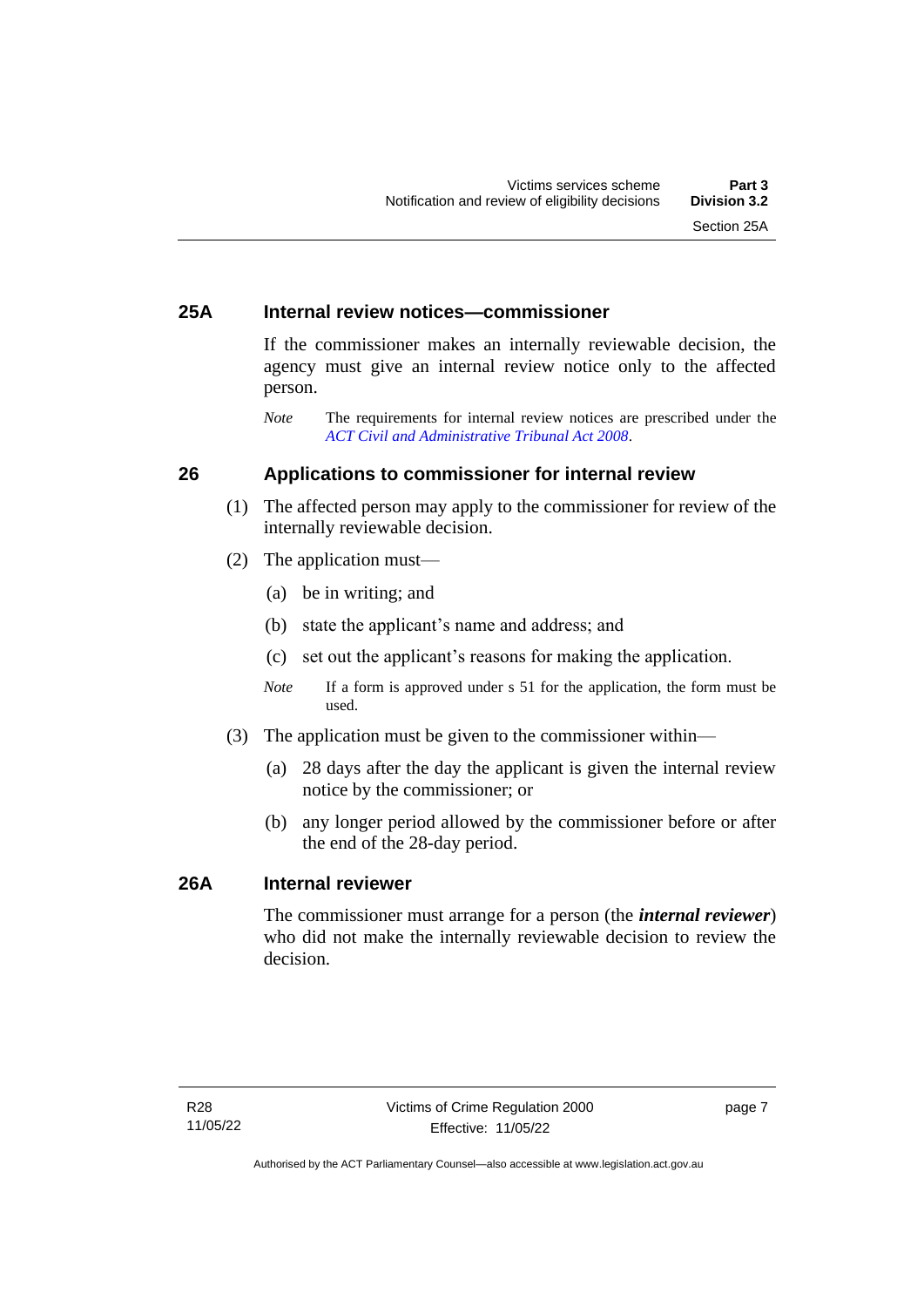# <span id="page-13-0"></span>**27 Review by internal reviewer**

- (1) The internal reviewer for an internally reviewable decision must review the decision within 28 days (the *28-day period*) after the day the commissioner receives the application for review of the internally reviewable decision.
- (2) The internal reviewer must—
	- (a) confirm the decision; or
	- (b) vary the decision; or
	- (c) set aside the decision and substitute the reviewer's own decision.
- (3) If the decision is not varied or set aside within the 28-day period, the decision is taken to have been confirmed by the internal reviewer.

# <span id="page-13-1"></span>**27A Internal review notices—internal reviewer**

If an internal reviewer makes an internal reviewer's decision, the internal reviewer must give an internal review notice only to the affected person.

*Note* The requirements for internal review notices are prescribed under the *[ACT Civil and Administrative Tribunal Act 2008](http://www.legislation.act.gov.au/a/2008-35)*.

# <span id="page-13-2"></span>**32 Applications to ACAT**

The affected person may apply to the ACAT for review of an internal reviewer's decision.

*Note* If a form is approved under the *[ACT Civil and Administrative Tribunal](http://www.legislation.act.gov.au/a/2008-35)  [Act 2008](http://www.legislation.act.gov.au/a/2008-35)* for the application, the form must be used.

Authorised by the ACT Parliamentary Counsel—also accessible at www.legislation.act.gov.au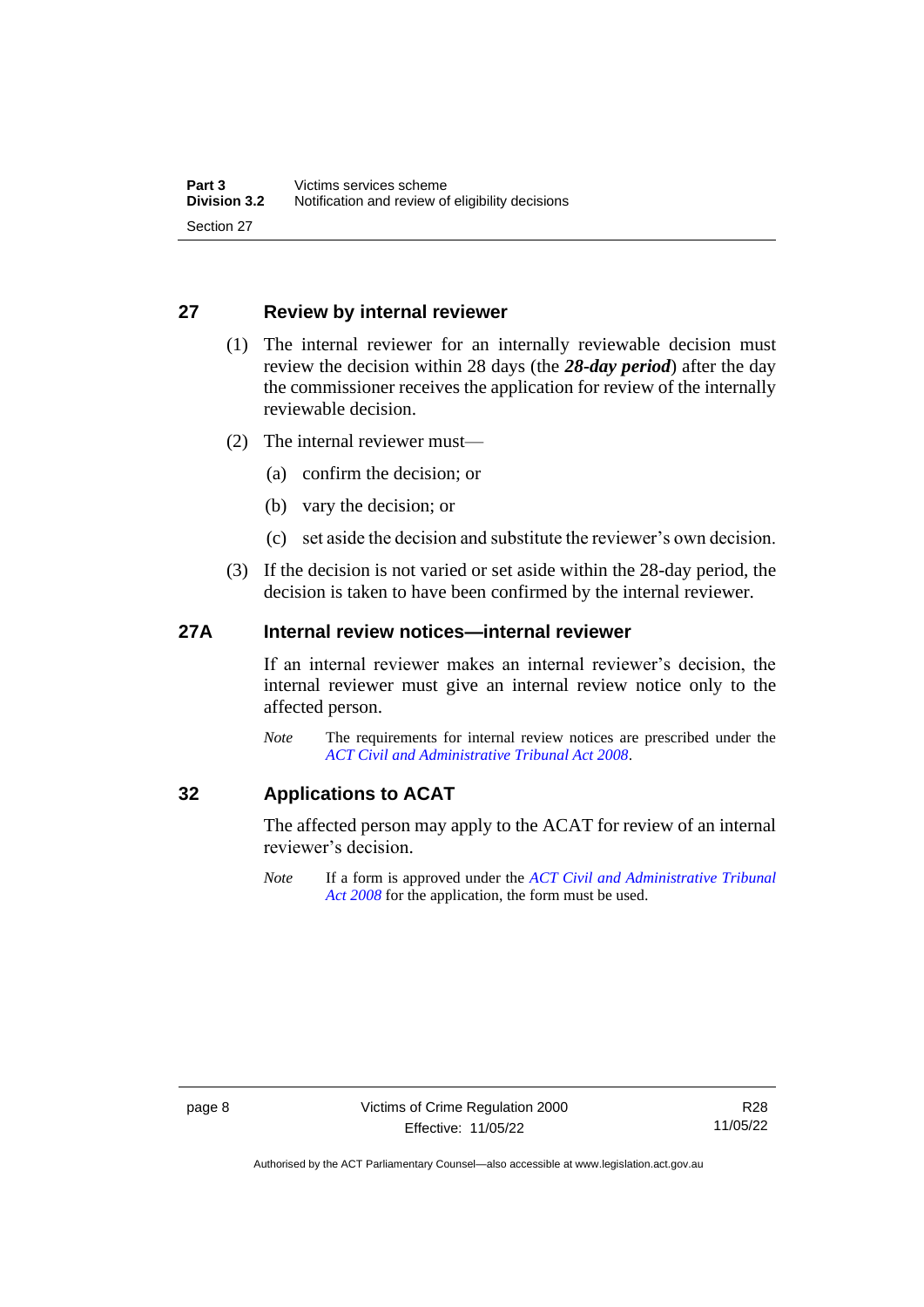# <span id="page-14-0"></span>**Division 3.3 Levels of service under the victims services scheme**

# <span id="page-14-1"></span>**33 Level 1 service**

- (1) All eligible victims are entitled to receive level 1 service under the victims services scheme.
- (2) Level 1 service consists of not more than 2 contact hours.
- (3) The commissioner may, but is not required to, prepare a care plan for an eligible victim receiving level 1 service.

# <span id="page-14-2"></span>**34 Level 2 service**

- (1) An eligible victim is entitled to receive level 2 service under the victims services scheme if the victim has completed level 1 service under the victims services scheme for the crime concerned and the victim—
	- (a) is a primary victim; or
	- (b) is a related victim; or
	- (c) would have been a related victim if the primary victim had died; or
	- (d) is a witness to a violent crime in circumstances in which it is probable that the witness would suffer harm.
- (2) Level 2 service consists of not more than 6 contact hours in addition to the level 1 service contact hours.
- (3) The commissioner must appoint a case coordinator to an eligible victim receiving level 2 service.
- (4) The case coordinator is responsible for managing the delivery of services to the eligible victim under this regulation.
- (5) The case coordinator must develop a care plan in consultation with the eligible victim.

page 9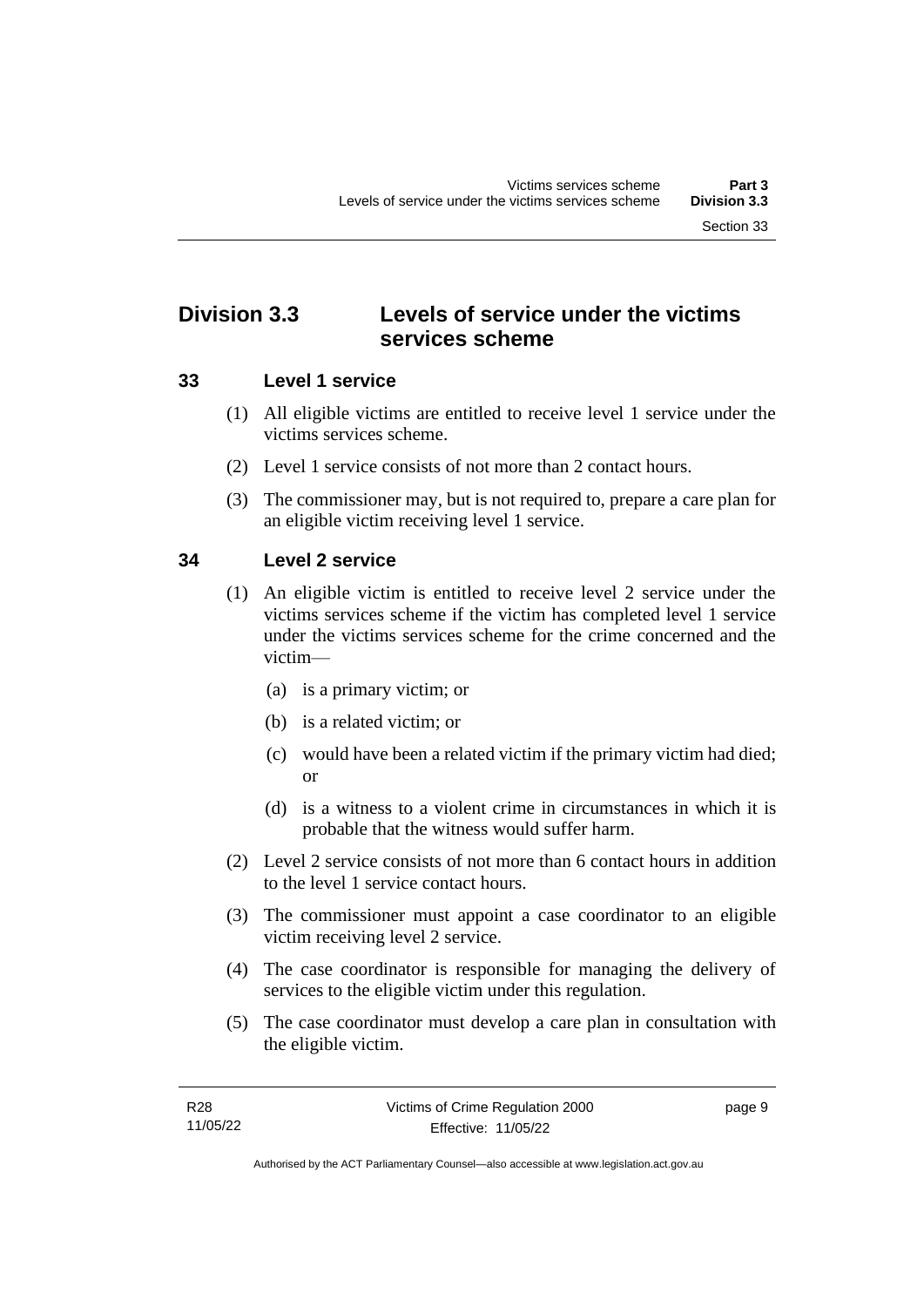- (6) The care plan must state—
	- (a) the rehabilitation goals for the eligible victim; and
	- (b) the number of contact hours and particular services to be provided to the victim for achieving those goals
- (7) Level 2 service is to be given in accordance with the care plan.
- (8) After the level 2 service contact hours have been given in accordance with the care plan, the commissioner, or the service provider who provided the level 2 service contact hours, must prepare and give a closure report to the case coordinator.
- (9) The closure report must include particulars of the number of contact hours and the extent to which the rehabilitation goals of the care plan were achieved.
- (10) On receiving the closure report for the eligible victim, if the case coordinator decides that the eligible victim would not receive therapeutic benefit from receiving level 3 service, the case coordinator must carry out case closure in relation to the victim.
- (11) In this section:

*related victim*—see the *[Victims of Crime \(Financial Assistance\)](http://www.legislation.act.gov.au/a/2016-12/default.asp)  Act [2016](http://www.legislation.act.gov.au/a/2016-12/default.asp)*, section 12.

*violent crime*—means an offence against a provision mentioned in an item in the *[Victims of Crime \(Financial Assistance\) Act](http://www.legislation.act.gov.au/a/2016-12/default.asp) 2016*, schedule 1 (Offences—act of violence), division 1.2.1 (General offences), column 3 of an Act mentioned in the item, column 2.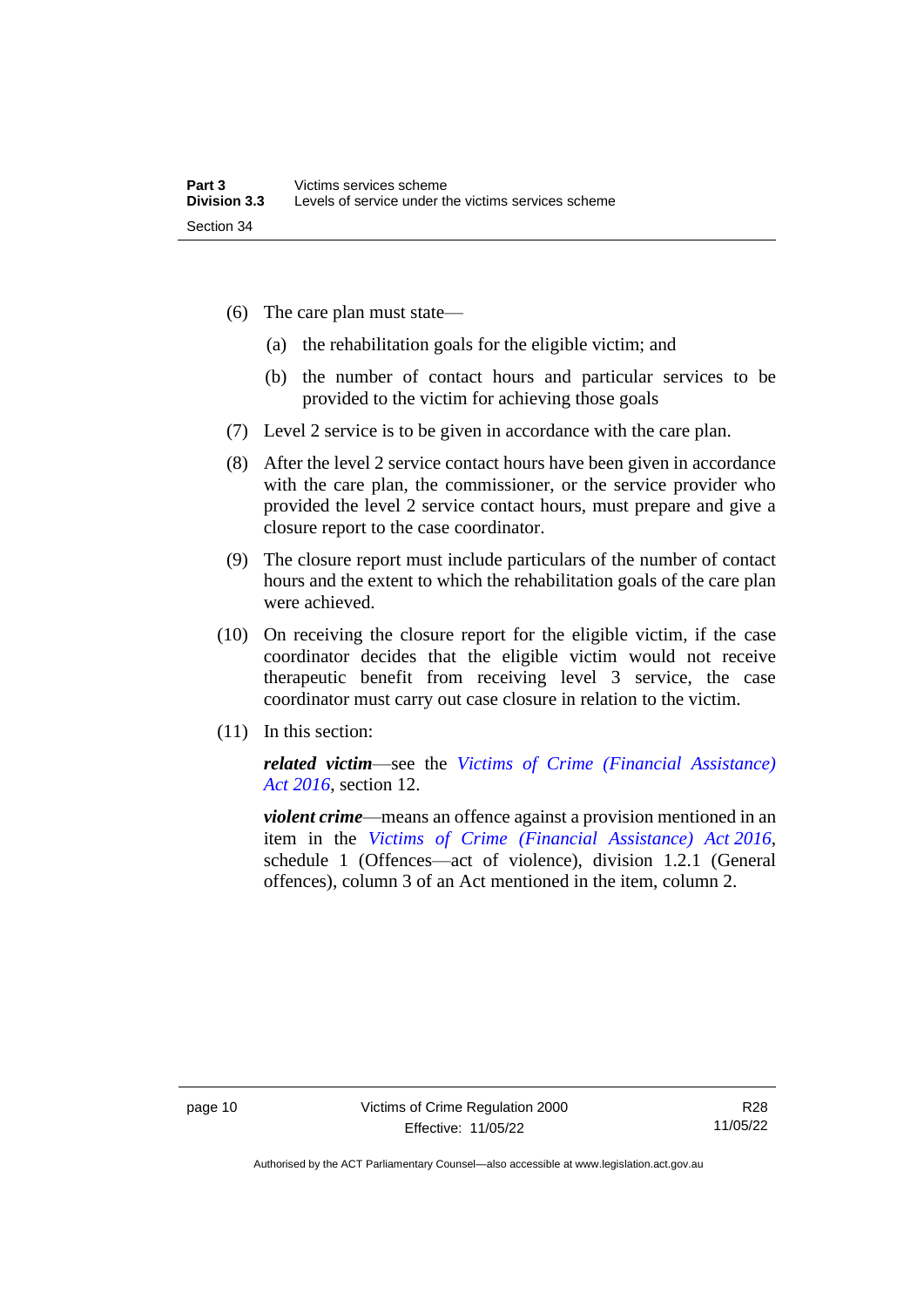## <span id="page-16-0"></span>**35 Level 3 service**

- (1) An eligible victim entitled to receive level 2 service is entitled to receive level 3 service under the victims services scheme if—
	- (a) the victim has completed level 2 service for the crime concerned in accordance with the care plan; and
	- (b) the victim's case coordinator has decided under section 34 (8) (Level 2 services) that the victim would receive therapeutic benefit from receiving level 3 service.
- (2) Level 3 service consists of not more than 12 contact hours in addition to the level 1 and level 2 contact hours.
- (3) The case coordinator must develop a revised care plan for level 3 service contact hours in consultation with the eligible victim.
- (4) The revised care plan must state—
	- (a) the rehabilitation goals for the eligible victim; and
	- (b) the number of contact hours and particular services to be provided to the victim for achieving the goals.
- (5) After the level 3 service contact hours have been given in accordance with the revised care plan, the commissioner, or the service provider who provided the level 3 service contact hours, must prepare and give a closure report to the case coordinator.
- (6) The closure report must include particulars of the number of contact hours and the extent to which the rehabilitation goals of the revised care plan were achieved.
- (7) Subject to section 36, on receiving the closure report for the eligible victim, the case coordinator must carry out case closure in relation to the victim.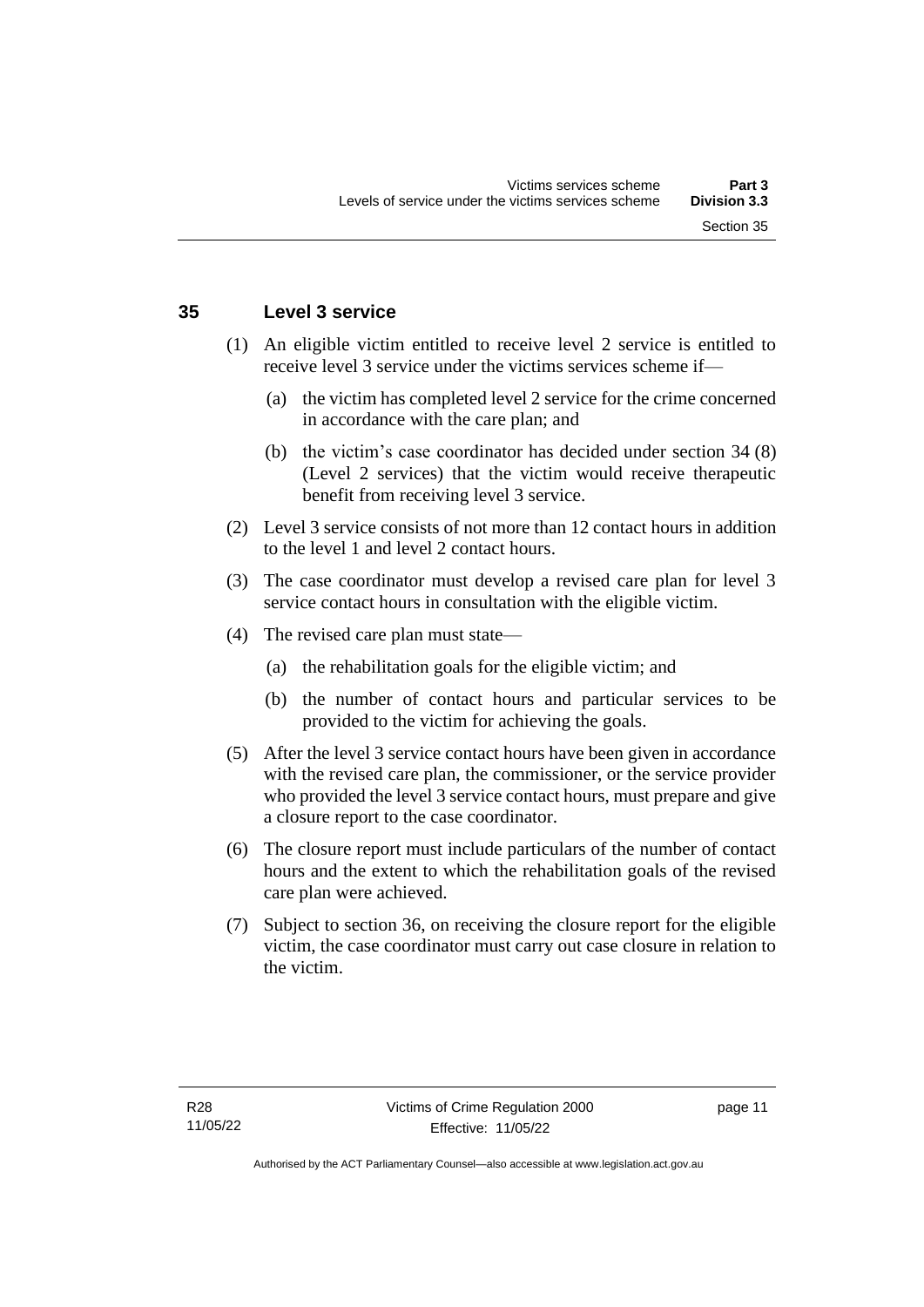# <span id="page-17-0"></span>**36 Exceptional cases**

- (1) This section applies if the case coordinator for an eligible victim makes a written recommendation to the commissioner that—
	- (a) on information available to the case coordinator, further contact hours in addition to level 3 service contact hours would give substantial therapeutic benefit to the victim; and
	- (b) it is impossible or impractical to provide the further contact hours under a scheme or program other than the victims services scheme.
- (2) The commissioner must consider the recommendation and decide whether or not to carry out the recommendation, or a variation of it.
- (3) After the further contact hours have been given, the commissioner, or the service provider who provided the service, must prepare and give a closure report to the case coordinator.
- (4) The closure report must include particulars of the number of contact hours and the extent to which the rehabilitation goals of the revised care plan were achieved.
- (5) On receiving the closure report for the victim, the case coordinator must carry out case closure in relation to the victim.
- (6) In this section:

*substantial therapeutic benefit*, for a victim, includes achieving his or her rehabilitation goals if—

- (a) the victim has almost achieved his or her rehabilitation goals at the time the victim's level 3 service contact hours have finished; or
- (b) the victim will not achieve his or her rehabilitation goals within level 3 service contact hours because of the extent and complexity of the harm suffered by the victim.

Authorised by the ACT Parliamentary Counsel—also accessible at www.legislation.act.gov.au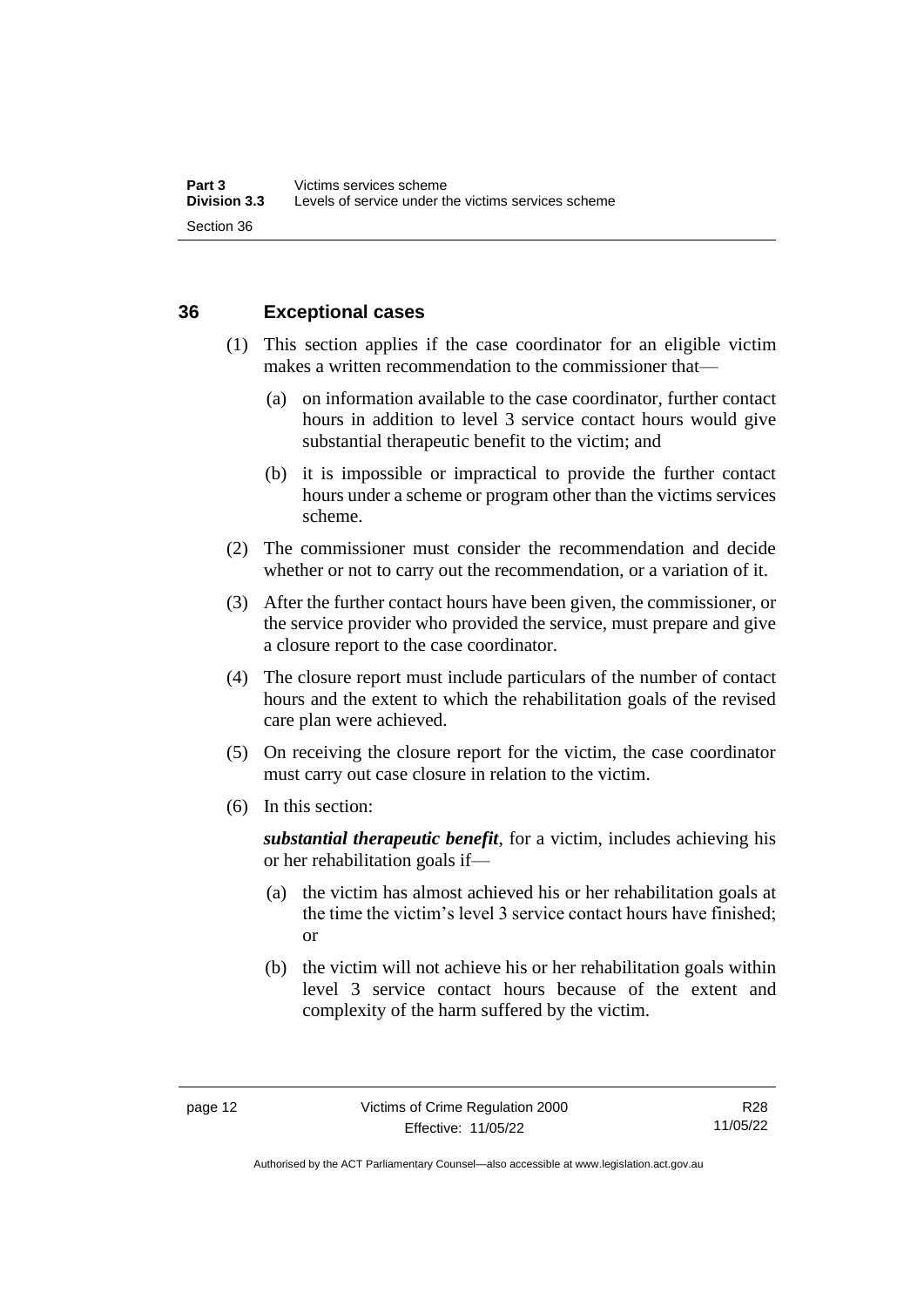# <span id="page-18-0"></span>**37 How contact hours are provided**

- (1) Contact hours for an eligible victim who lives in the ACT must be provided by—
	- (a) the commissioner; or
	- (b) an approved service provider; or
	- (c) with the written approval of the commissioner—a person who is not an approved service provider.
- (2) Contact hours for an eligible victim who lives outside the ACT may, with the written approval of the commissioner, be provided by a person that is not an approved service provider.
- (3) Contact hours under level 2 or level 3 service are to be given to an eligible victim in a way that, as far as possible, gives the victim a choice of completing the contact hours with the commissioner or an approved service provider chosen by the victim.

# <span id="page-18-1"></span>**38 Arbitration—care plans**

If, for an eligible victim who is entitled to receive level 2 or level 3 service, the case coordinator and service provider do not agree about the content of a care plan, the need for additional contact hours or both, the case coordinator must refer the issue in writing to an independent arbitrator nominated by the commissioner.

### <span id="page-18-2"></span>**39 Case closure**

Case closure for an eligible victim consists of the following procedure:

- (a) if the victim agrees—
	- (i) a discharge interview with the victim to measure the attainment of the victim's rehabilitation goals; and

page 13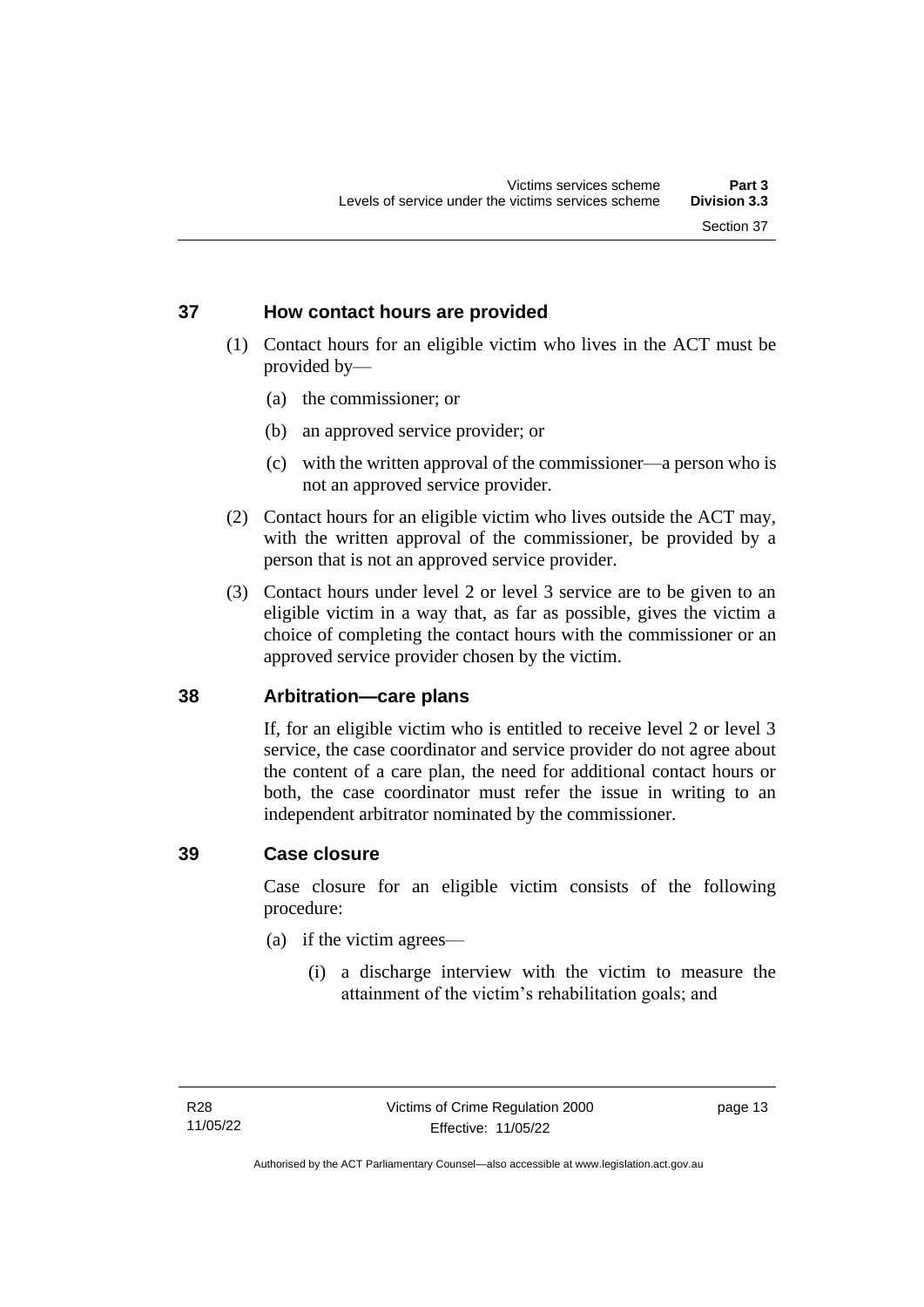| Part 3              | Victims services scheme |
|---------------------|-------------------------|
| <b>Division 3.4</b> | Service providers       |
| Section 40          |                         |

- (ii) the completion, by or on behalf of the victim, of a survey to evaluate the services received by the victim;
- (b) the completion by the victim's case coordinator of an evaluation of, and report about, the services provided to the victim.

# <span id="page-19-0"></span>**Division 3.4 Service providers**

# <span id="page-19-1"></span>**40 Approved service providers**

- (1) The commissioner may approve service providers for this regulation.
- (2) The commissioner must keep an up-to-date list of approved service providers.

# <span id="page-19-2"></span>**41 Criteria for approval**

- (1) The commissioner may approve a person as a service provider only if satisfied that—
	- (a) the person—
		- (i) has qualifications or experience in working with victims and with people from a diversity of ethnic and cultural backgrounds; and
		- (ii) has experience or knowledge of working in a multidisciplinary team environment; and
		- (iii) holds an appropriate policy of indemnity insurance; and
	- (b) if the service to be provided is a health practitioners service the person is an appropriately qualified health practitioner; and
	- (c) the person has not been convicted of a serious crime; and
	- (d) the person is capable of satisfying the requirements of this regulation; and

Authorised by the ACT Parliamentary Counsel—also accessible at www.legislation.act.gov.au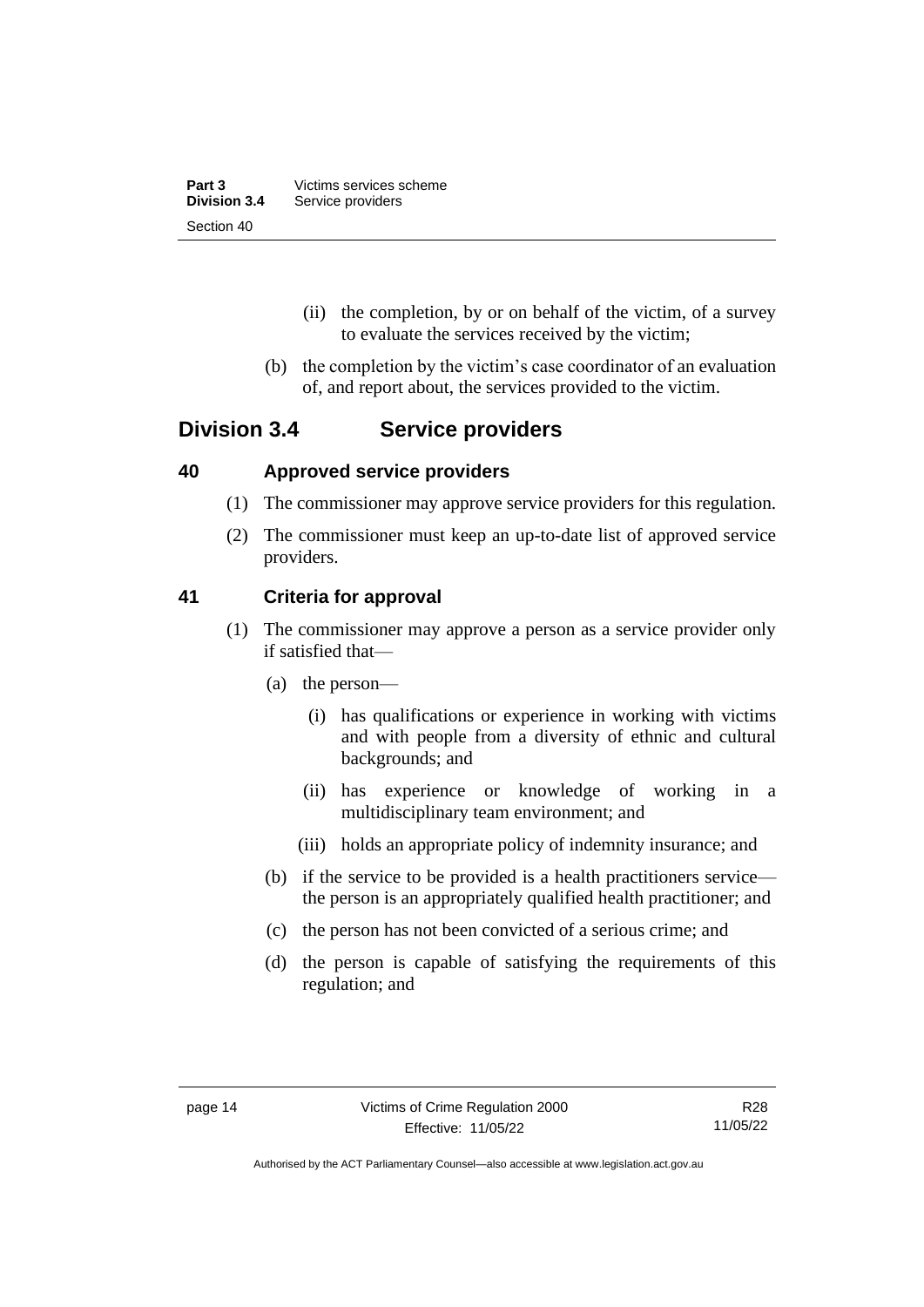- (e) the person will—
	- (i) undertake continuing education in the provision of services to victims; and
	- (ii) conduct an assessment and evaluation of the services it provides and ensure its services are subject to independent review; and
	- (iii) deal with eligible victims in a way that gives proper regard to their dignity, worth, independence, cultural diversity and human rights; and
	- (iv) provide services of appropriate quality with respect to safety, risk, health and community care outcomes and the interests of eligible victims; and
	- (v) provide services that are consistent with best practice for the particular kind of service; and
	- (vi) establish codes of conduct for people engaged or employed by it to promote the highest ethical and professional standards; and
	- (vii) ensure premises used by people engaged or employed by it are secure, give eligible victims privacy and comply with occupational health and safety requirements; and
	- (viii) take steps to ensure that people engaged or employed by it are familiar with the *[Human Rights Commission Act 2005](http://www.legislation.act.gov.au/a/2005-40)*; and
- (f) the person will not use contact hours for the preparation of reports for use in proceedings.
- (2) For section 37 (1) and (2), the commissioner may only approve the use of a person who is not an approved service provider if satisfied that the person meets the criteria mentioned in subsection (1).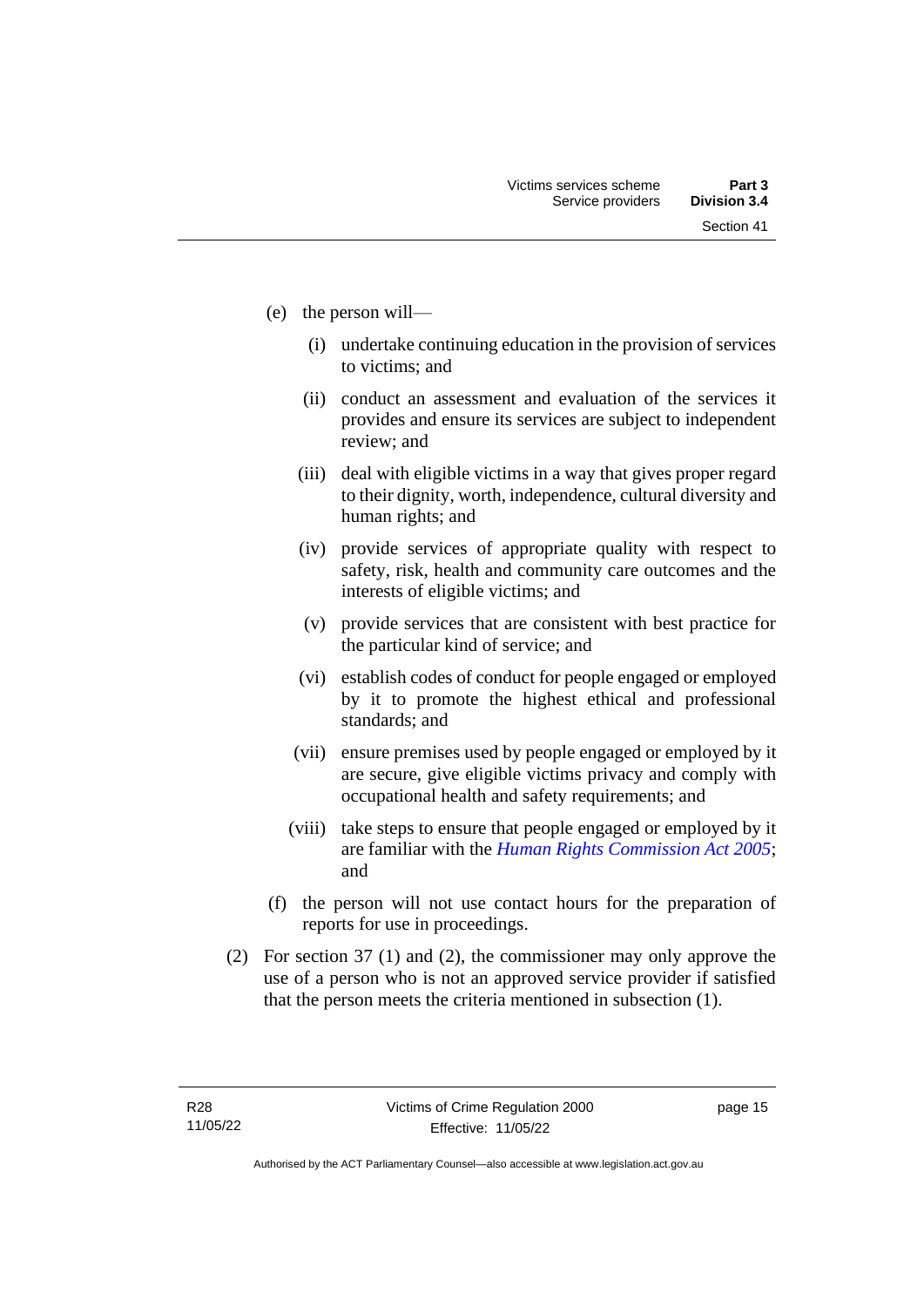# <span id="page-21-0"></span>**42 Suspension of approval**

The commissioner may suspend the approval of a service provider if—

- (a) the commissioner is no longer satisfied on reasonable grounds of the matters mentioned in section 41; or
- (b) the service provider is a suspect in an investigation of an indictable offence; or
- (c) the service provider has been the subject of a complaint to the human rights commission and the complaint has not been decided or has been upheld.

# <span id="page-21-1"></span>**43 Cancellation of approval**

The commissioner must cancel the approval of an approved service provider if—

- (a) on at least 3 occasions, a ground existed on which the commissioner would have been entitled to suspend the approval of the provider; or
- (b) if the ground for suspension of the approval of the provider is a state of affairs—the state of affairs has existed for 3 months or longer; or
- (c) the approved service provider has been convicted or found guilty of an indictable offence; or
- (d) for an approved service provider who provides a health practitioners service—the provider has ceased to be registered as a health practitioner.

Authorised by the ACT Parliamentary Counsel—also accessible at www.legislation.act.gov.au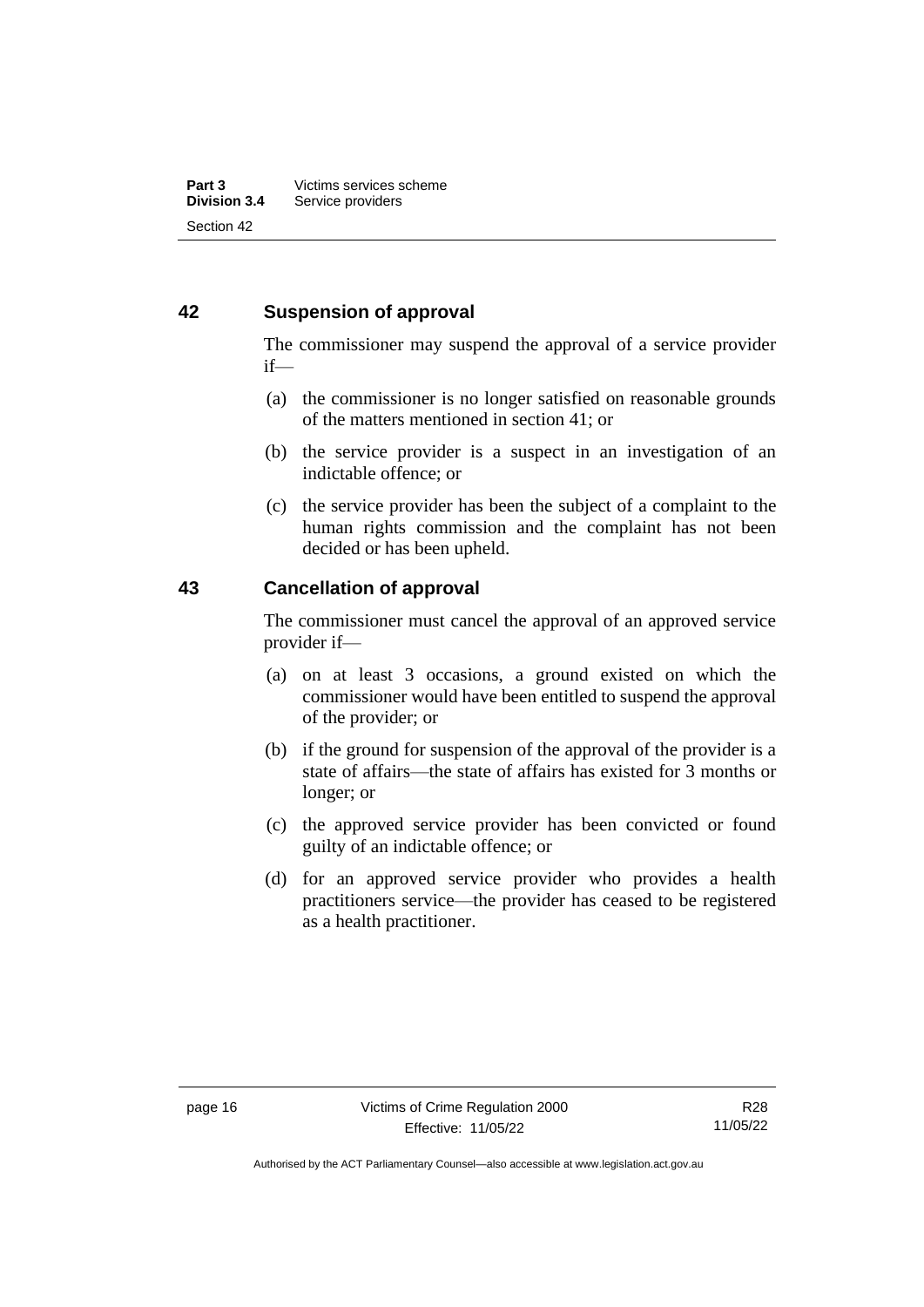Section 44

# <span id="page-22-1"></span>**44 Volunteer program**

<span id="page-22-0"></span>**Division 3.5 General**

An eligible victim may use a volunteer program.

# <span id="page-22-2"></span>**45 Special financial assistance—statements**

If a primary victim asks the commissioner for a statement and certificate under the *[Victims of Crime \(Financial Assistance\)](http://www.legislation.act.gov.au/a/1983-11)  Act [1983](http://www.legislation.act.gov.au/a/1983-11)*, section 27, the commissioner must provide the statement and certificate.

# <span id="page-22-3"></span>**Division 3.6 Notification and review of decisions about service providers**

# <span id="page-22-4"></span>**46 Meaning of** *reviewable decision—***div 3.6**

In this division:

*reviewable decision* means a decision mentioned in schedule 1, column 3 under a provision of this regulation mentioned in column 2 in relation to the decision.

# <span id="page-22-5"></span>**46A Reviewable decision notices**

If the commissioner makes a reviewable decision, the commissioner must give a reviewable decision notice to each entity mentioned in schedule 1, column 4 in relation to the decision.

- *Note 1* The commissioner must also take reasonable steps to give a reviewable decision notice to any other person whose interests are affected by the decision (see *[ACT Civil and Administrative Tribunal Act 2008](http://www.legislation.act.gov.au/a/2008-35)*, s 67A).
- *Note 2* The requirements for reviewable decision notices are prescribed under the *[ACT Civil and Administrative Tribunal Act 2008](http://www.legislation.act.gov.au/a/2008-35)*.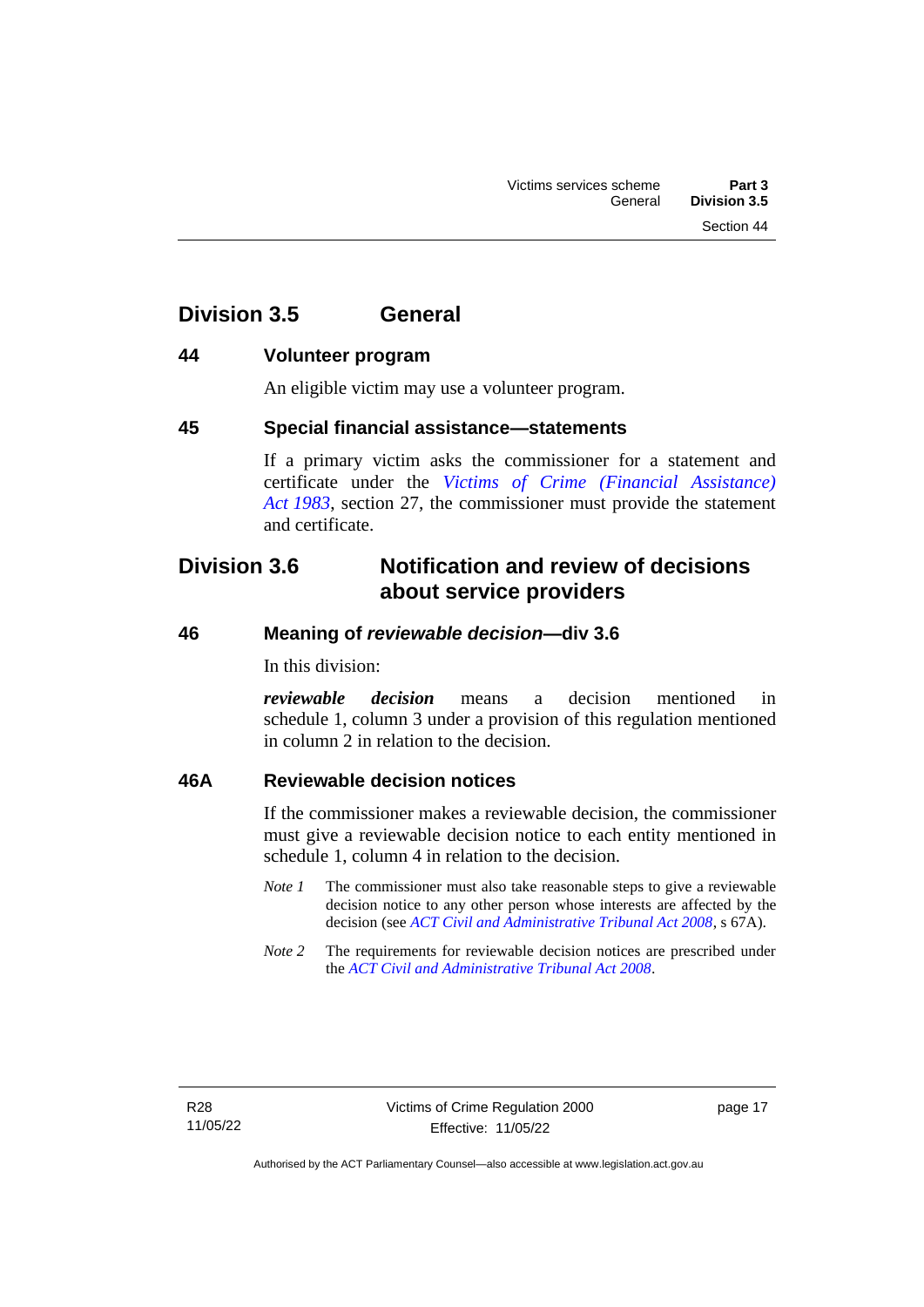# <span id="page-23-0"></span>**47 Applications for review**

The following may apply to the ACAT for review of a reviewable decision:

- (a) an entity mentioned in schedule 1, column 4 in relation to the decision;
- (b) any other person whose interests are affected by the decision.
- *Note* If a form is approved under the *[ACT Civil and Administrative Tribunal](http://www.legislation.act.gov.au/a/2008-35)  [Act 2008](http://www.legislation.act.gov.au/a/2008-35)* for the application, the form must be used.

Authorised by the ACT Parliamentary Counsel—also accessible at www.legislation.act.gov.au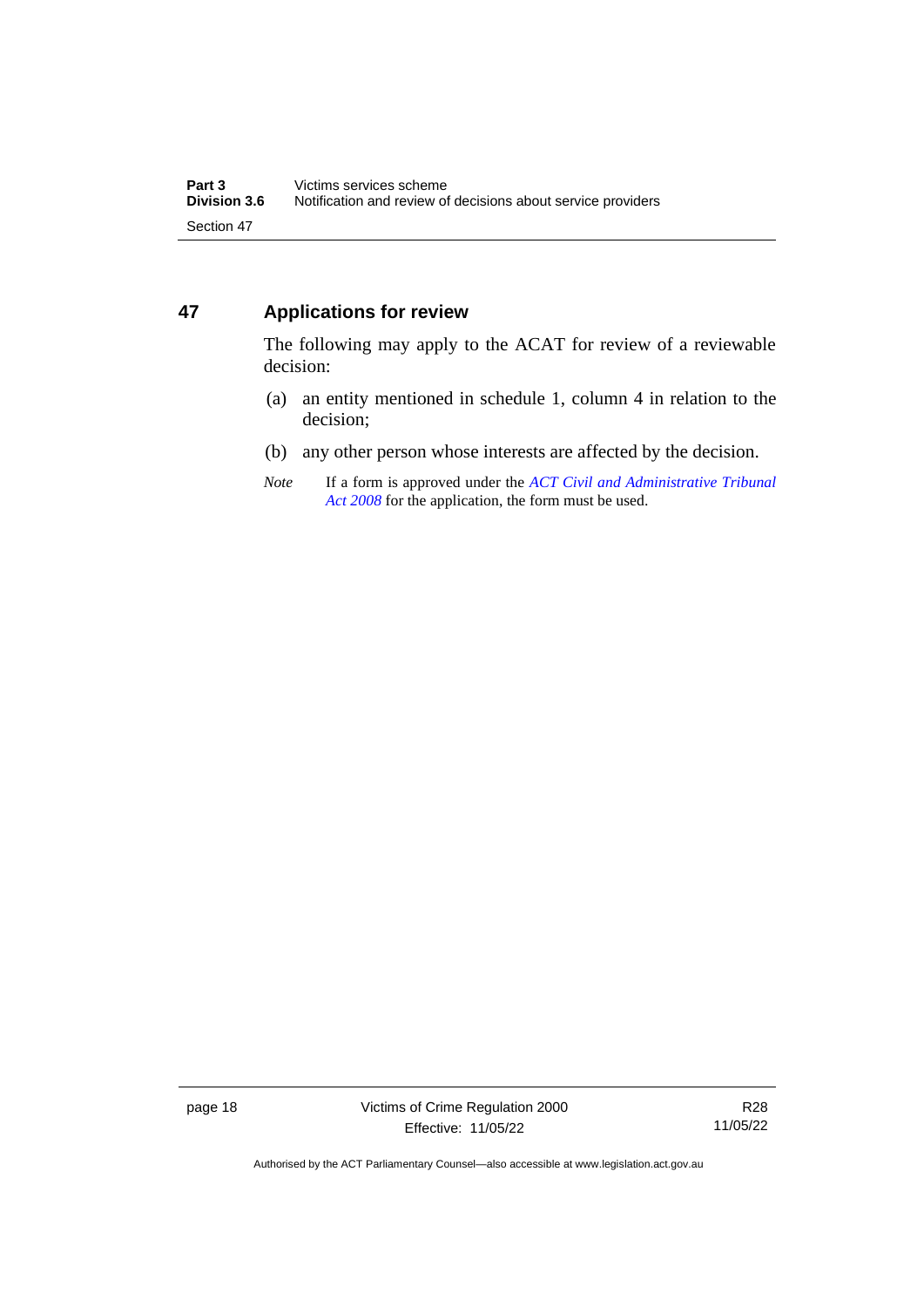# <span id="page-24-0"></span>**Part 4 Miscellaneous**

# <span id="page-24-1"></span>**47A Guidelines—victims services scheme etc**

- (1) The commissioner may make guidelines about—
	- (a) the way a victim is assessed for eligibility to use the victims services scheme; and
	- (b) the employment or engagement of people who will have contact with eligible victims; and
	- (c) the preparation, content and implementation of care plans; and
	- (d) the eligibility of entities to be approved or used as service providers; and
	- (e) the referral of victims to service providers or other entities dealing with victims; and
	- (f) the establishment and operation of volunteer programs; and
	- (g) the internal review of decisions made by the commissioner; and
	- (h) the holding of indemnity insurance by service providers; and
	- (i) other matters necessary or convenient to be decided with respect to the victims services scheme.
- (2) Guidelines are a notifiable instrument.

*Note* A notifiable instrument must be notified under the [Legislation Act.](http://www.legislation.act.gov.au/a/2001-14)

## <span id="page-24-2"></span>**48 Guidelines—volunteers**

The commissioner may make guidelines about the following:

- (a) fixing minimum standards of qualifications or experience for people who volunteer to provide practical assistance and support to victims;
- (b) the experience or knowledge required by a volunteer;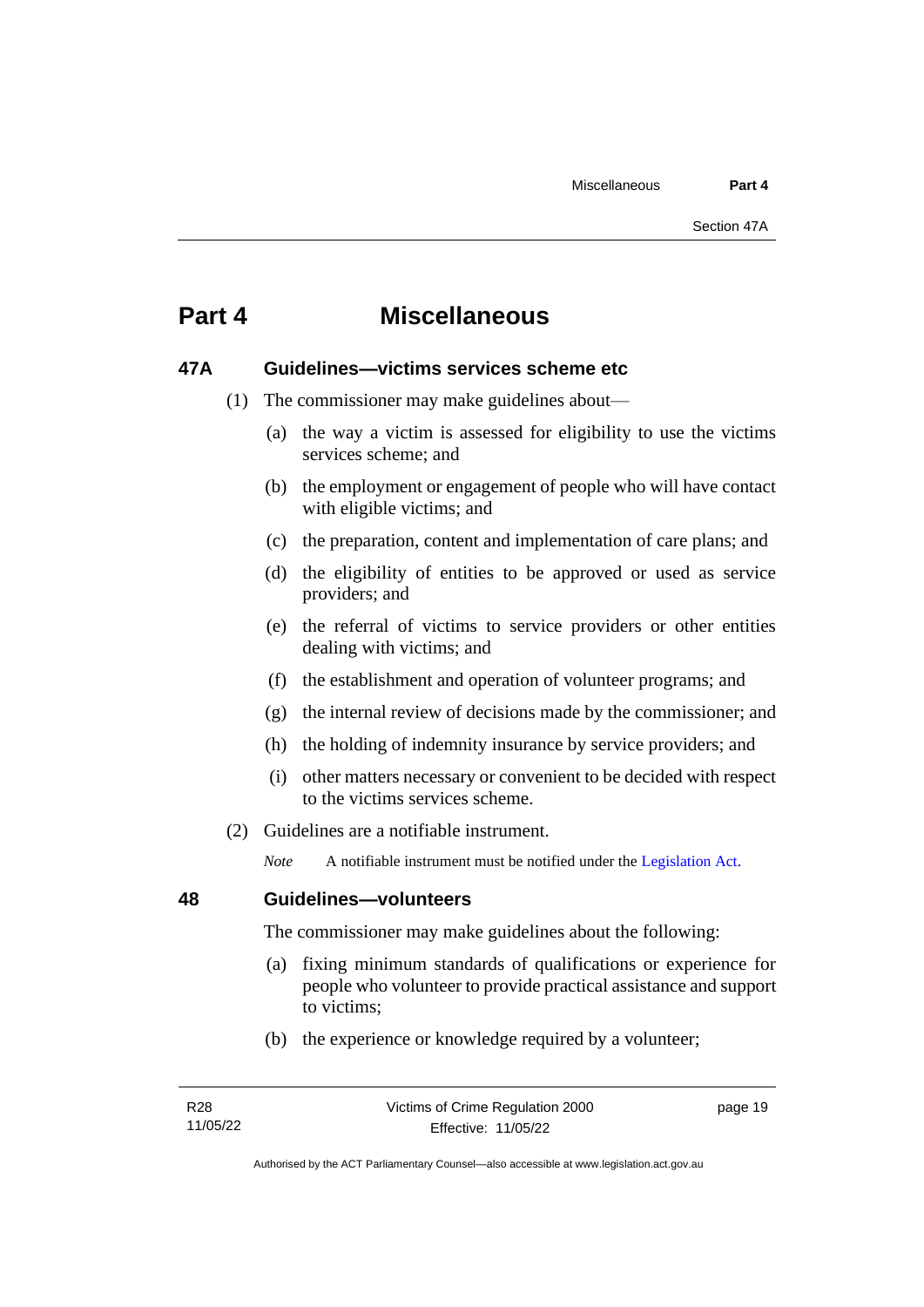#### **Part 4** Miscellaneous

Section 48A

- (c) the undertaking by a volunteer of continuing education in the provision of services to victims;
- (d) the undertaking by a volunteer of training courses about dealing with people from a diversity of ethnic and cultural backgrounds;
- (e) the use of people who have committed a serious crime as volunteers;
- (f) the supervision of volunteers and the conducting of assessments and evaluations of the services provided by volunteers;
- (g) the occupational health and safety of volunteers;
- (h) indemnity insurance for the acts or omissions of volunteers;
- (i) the debriefing of volunteers;
- (j) other matters necessary or convenient to be decided with respect to volunteers.

# <span id="page-25-0"></span>**48A Independent arbitrators**

- (1) The commissioner may approve independent arbitrators for this regulation.
- (2) A person is eligible to be approved as an independent arbitrator only if the person is an approved service provider.
- (3) The commissioner must keep a list of approved independent arbitrators.
- (4) The commissioner must keep the list open for inspection (without charge) by an eligible victim.
- (5) If asked by an eligible victim, the commissioner must give a copy of the list (without charge) to the victim.

# <span id="page-25-1"></span>**49 Annual reporting authority**

For the [Act,](http://www.legislation.act.gov.au/a/1994-83/default.asp) section 19 (2) (d), the director-general is the annual reporting authority for the victims services scheme.

R28 11/05/22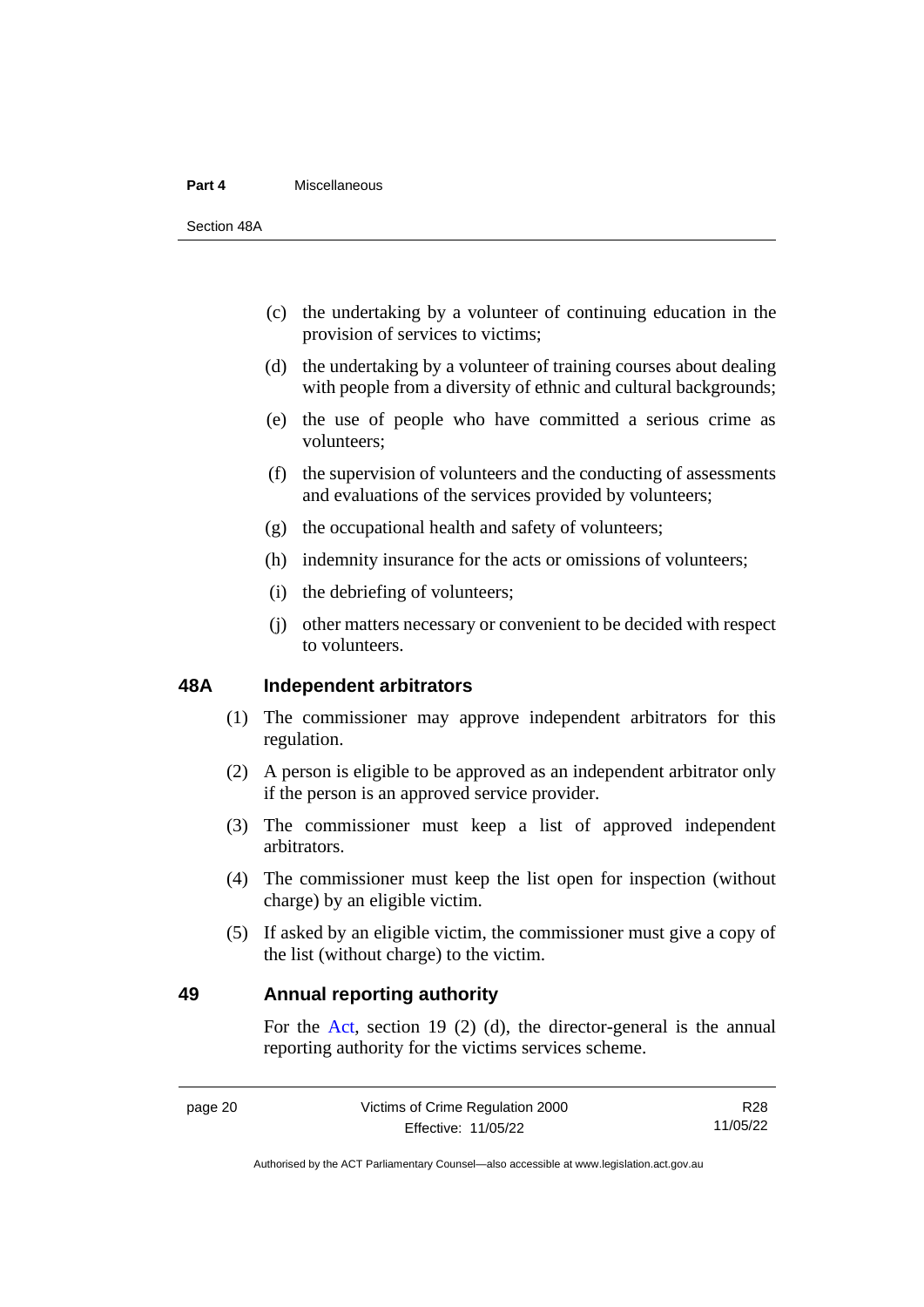# <span id="page-26-0"></span>**49A Victims services levy—excluded offences—Act, s 23**

The following offences are prescribed offences to which the victims services levy does not apply:

- (a) an offence mentioned in schedule 2;
- (b) an offence under the *[Heavy Vehicle National Law \(ACT\)](http://www.legislation.act.gov.au/a/db_49155/default.asp)*.
- *Note* A reference to an Act includes a reference to the statutory instruments made or in force under the Act, including any regulation (se[e Legislation](http://www.legislation.act.gov.au/a/2001-14)  [Act,](http://www.legislation.act.gov.au/a/2001-14) s 104).

# <span id="page-26-1"></span>**50 Determination of fees for services provided by service providers**

- (1) The Minister may, in writing, determine the fees that are payable for services provided to an eligible victim under this regulation by a service provider.
- (2) A determination is a disallowable instrument.
	- *Note* A disallowable instrument must be notified, and presented to the Legislative Assembly, under the [Legislation Act.](http://www.legislation.act.gov.au/a/2001-14)

<span id="page-26-2"></span>**51 Approved forms**

(1) The Minister may, in writing, approve forms for this regulation.

*Note* For other provisions about forms, see the [Legislation Act,](http://www.legislation.act.gov.au/a/2001-14) s 255.

- (2) If the Minister approves a form for a particular purpose, the approved form must be used for that purpose.
- (3) An approved form is a notifiable instrument.
	- Note A notifiable instrument must be notified under the [Legislation Act.](http://www.legislation.act.gov.au/a/2001-14)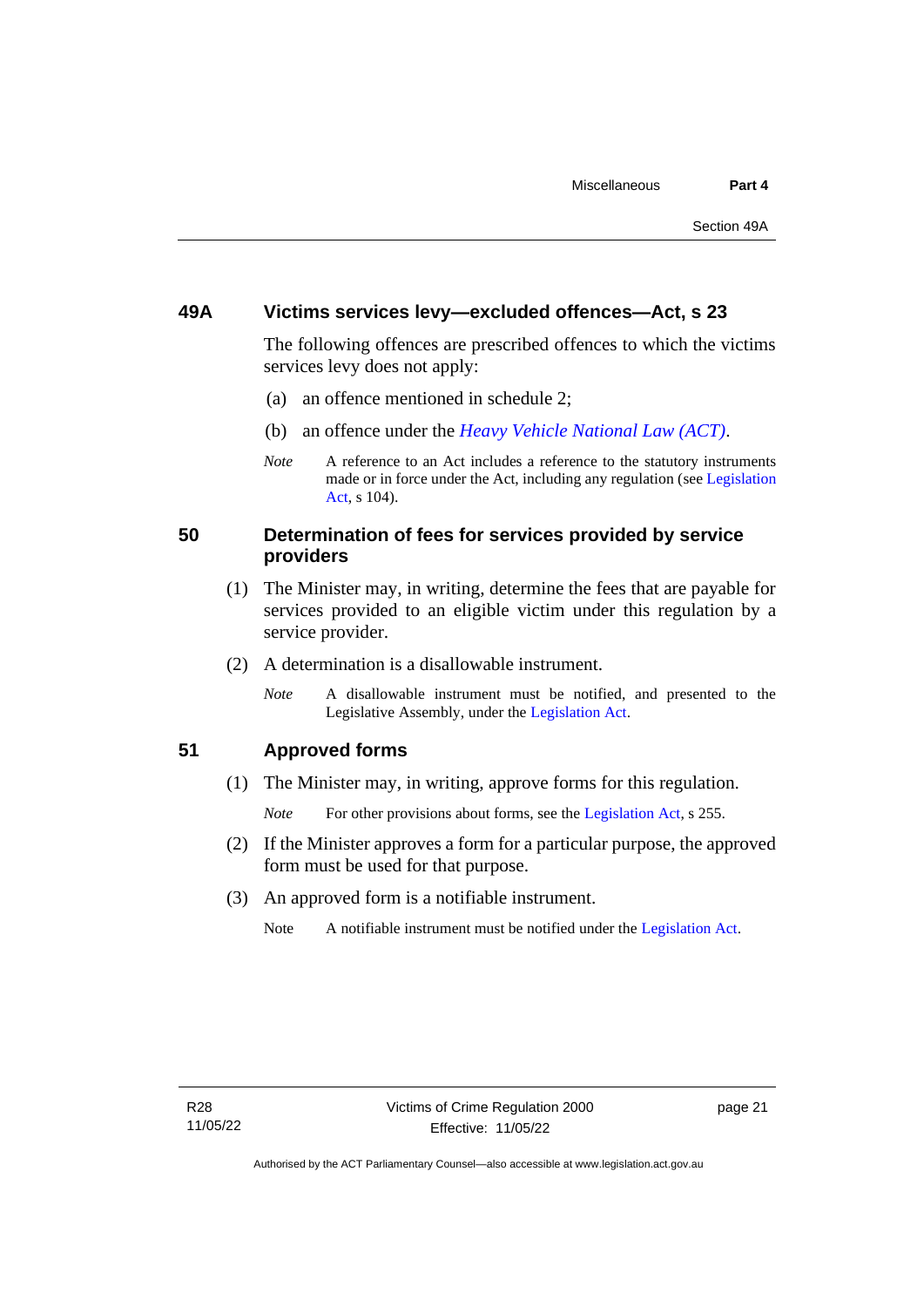# <span id="page-27-0"></span>**Schedule 1 Reviewable decisions about service providers**

(see div 3.6)

| column 1<br>item | column 2<br>section | column 3<br>decision                         | column 4<br>entity                          |
|------------------|---------------------|----------------------------------------------|---------------------------------------------|
| 1                | 40                  | refuse to<br>approve<br>service<br>provider  | applicant                                   |
| $\overline{2}$   | 42                  | suspend<br>service<br>provider's<br>approval | service provider                            |
| 3                | 43                  | cancel<br>approval of<br>service<br>provider | person who was approved<br>service provider |

page 22 Victims of Crime Regulation 2000 Effective: 11/05/22

R28 11/05/22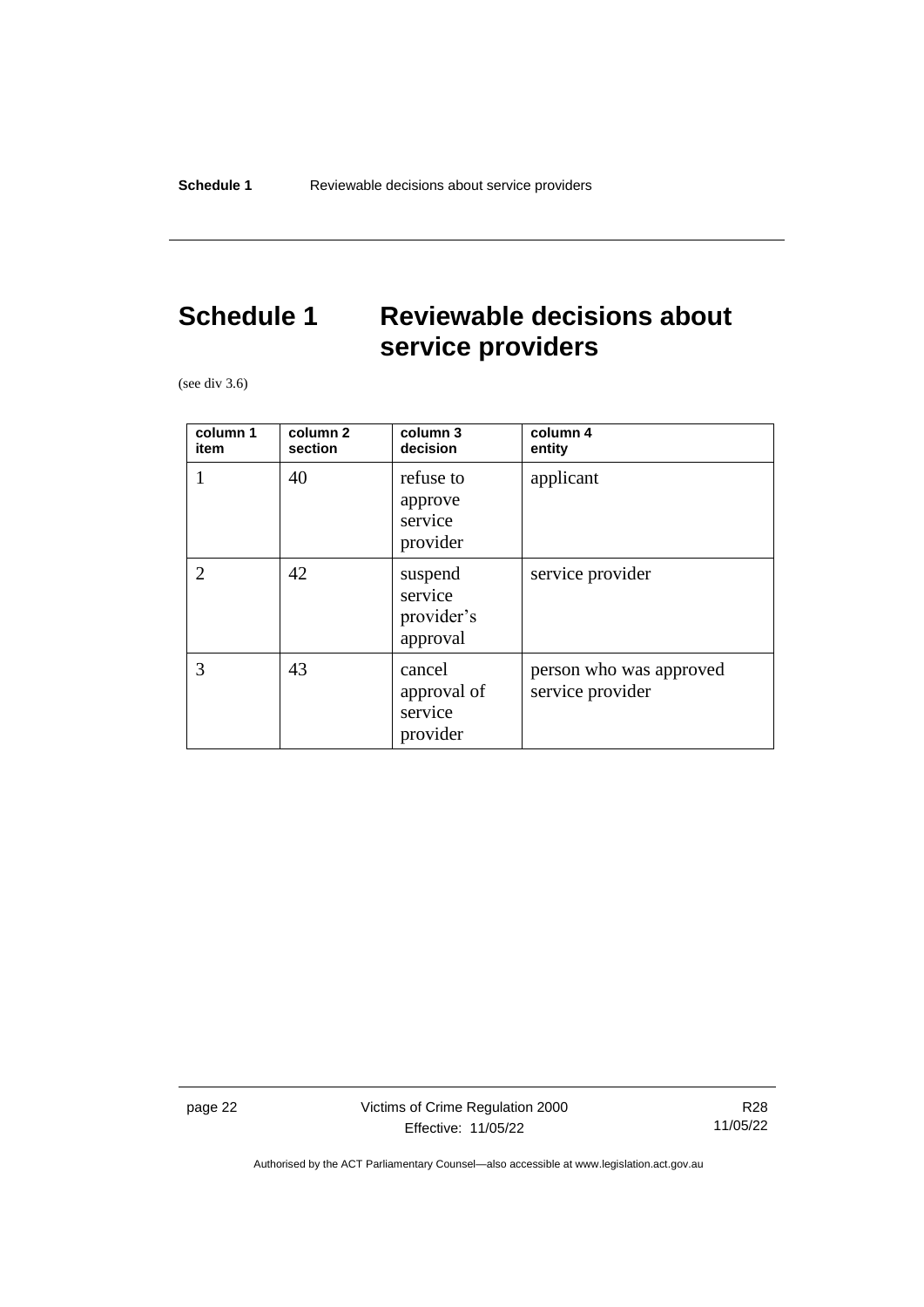# <span id="page-28-0"></span>**Schedule 2 Victims services levy excluded offences**

<span id="page-28-1"></span>(s 49A)

# **Part 2.1 Road Transport (Road Rules) Regulation 2017**

| column 1       | column 2                                    | column 3                                              |
|----------------|---------------------------------------------|-------------------------------------------------------|
| item           | offence provision<br>and, if relevant, case | short description                                     |
| 1              | 167                                         | disobey no stopping sign                              |
| $\overline{2}$ | 168(1)                                      | disobey no parking sign                               |
| 3              | 169                                         | stop at side of road with continuous yellow edge line |
| $\overline{4}$ | 170(1)                                      | stop in intersection                                  |
| 5              | 170(2)                                      | stop on/near intersection (traffic lights)            |
| 6              | 170(3)                                      | stop on/near intersection (no traffic lights)         |
| 7              | 171(1)                                      | stop on/near children's crossing                      |
| 8              | 172(1)                                      | stop on/near pedestrian crossing                      |
| 9              | 173(1)                                      | stop on/near marked foot crossing                     |
| 10             | 174(2)                                      | stop near bicycle crossing lights                     |
| 11             | 175(1)                                      | stop on/near level crossing                           |
| 12             | 176(1)                                      | stop on clearway                                      |
| 13             | 177(1)                                      | stop on freeway                                       |
| 14             | 178                                         | stop in emergency stopping lane                       |
| 15             | 179(1)                                      | stop in loading zone                                  |
| 16             | 179(2)(a)                                   | stop in loading zone longer than 1/2 hour             |
| 17             | $179(2)$ (b)                                | stop in loading zone longer than indicated            |

R28 11/05/22 Victims of Crime Regulation 2000 Effective: 11/05/22

page 23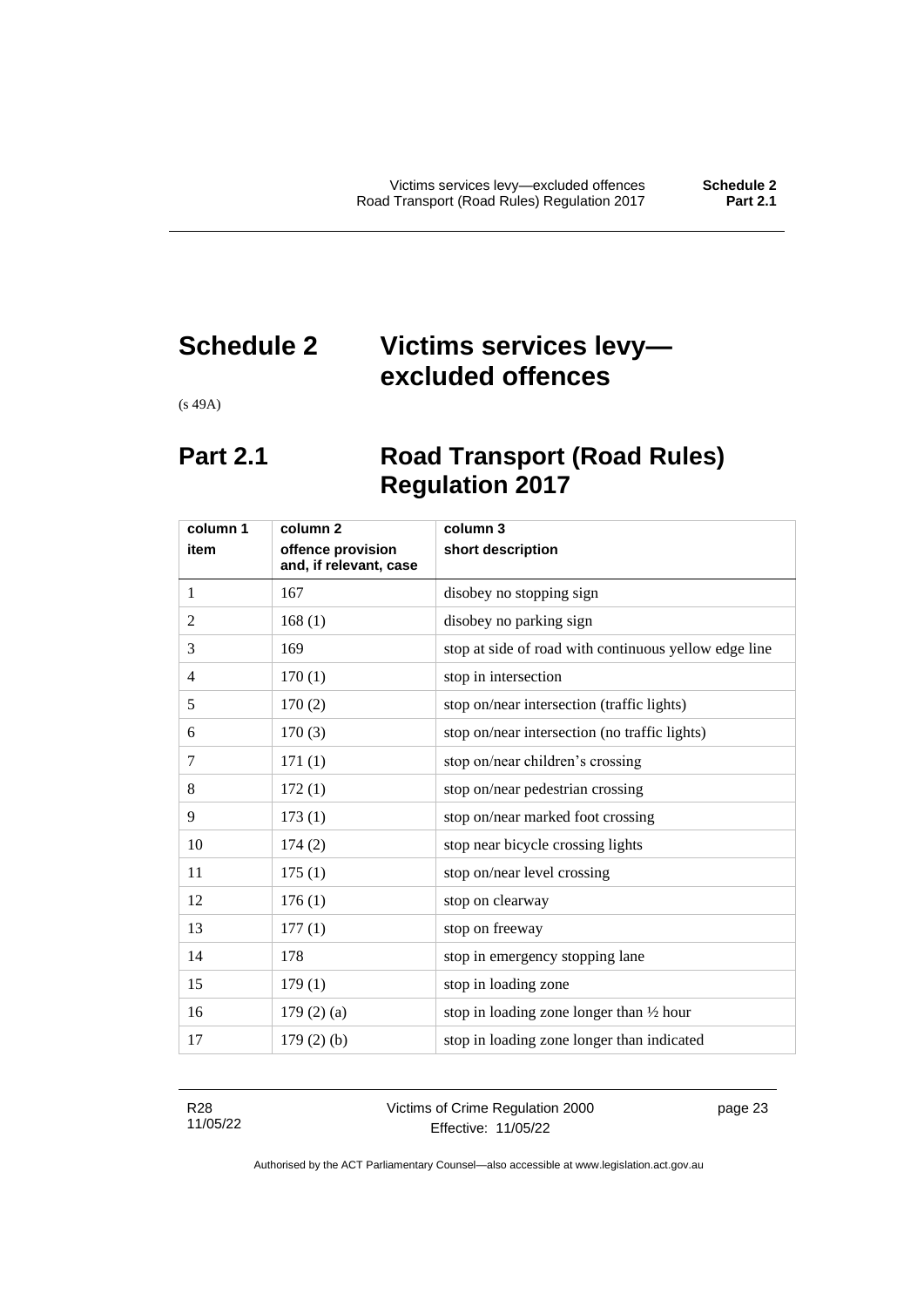| column 1 | column 2                                    | column 3                                        |
|----------|---------------------------------------------|-------------------------------------------------|
| item     | offence provision<br>and, if relevant, case | short description                               |
| 18       | 179(2)(c)                                   | stop in loading zone longer than permitted      |
| 19       | 180(1)                                      | stop in truck zone                              |
| 20       | 181(1)                                      | stop in works zone                              |
| 21       | 182(1)                                      | stop in taxi zone                               |
| 22       | 183(1)                                      | stop in bus zone                                |
| 23       | 183A(1)                                     | stop public bus in bus zone                     |
| 24       | 184(1)                                      | stop in minibus zone                            |
| 25       | 185(1)                                      | stop in permit zone                             |
| 26       | 186(1)                                      | stop in mail zone                               |
| 27       | 187(1)                                      | stop in bus/transit/truck lane                  |
| 28       | 187(2)                                      | stop in bicycle lane                            |
| 29       | 187(3)                                      | stop in/on tram lane/way/tracks                 |
| 30       | 188                                         | stop in shared zone                             |
| 31       | 189(1)                                      | double park                                     |
| 32       | 190(1)                                      | stop in/near safety zone                        |
| 33       | 191                                         | stop near obstruction so as to obstruct traffic |
| 34       | 192(1)                                      | stop on structure                               |
| 35       | 192(2)                                      | stop in tunnel/underpass                        |
| 36       | 193(1)                                      | stop on crest/curve outside built-up area       |
| 37       | 194(1)                                      | stop near fire hydrant/indicator/plug indicator |
| 38       | 195(1)                                      | stop at/near bus stop                           |
| 39       | 195A                                        | stop public bus at/near bus stop                |
| 40       | 196(1)                                      | stop at/near tram stop                          |
| 41       | 197(1)                                      | stop on path/strip in built-up area             |
| 42       | 197(1A)                                     | stop on painted island                          |

page 24 Victims of Crime Regulation 2000 Effective: 11/05/22

R28 11/05/22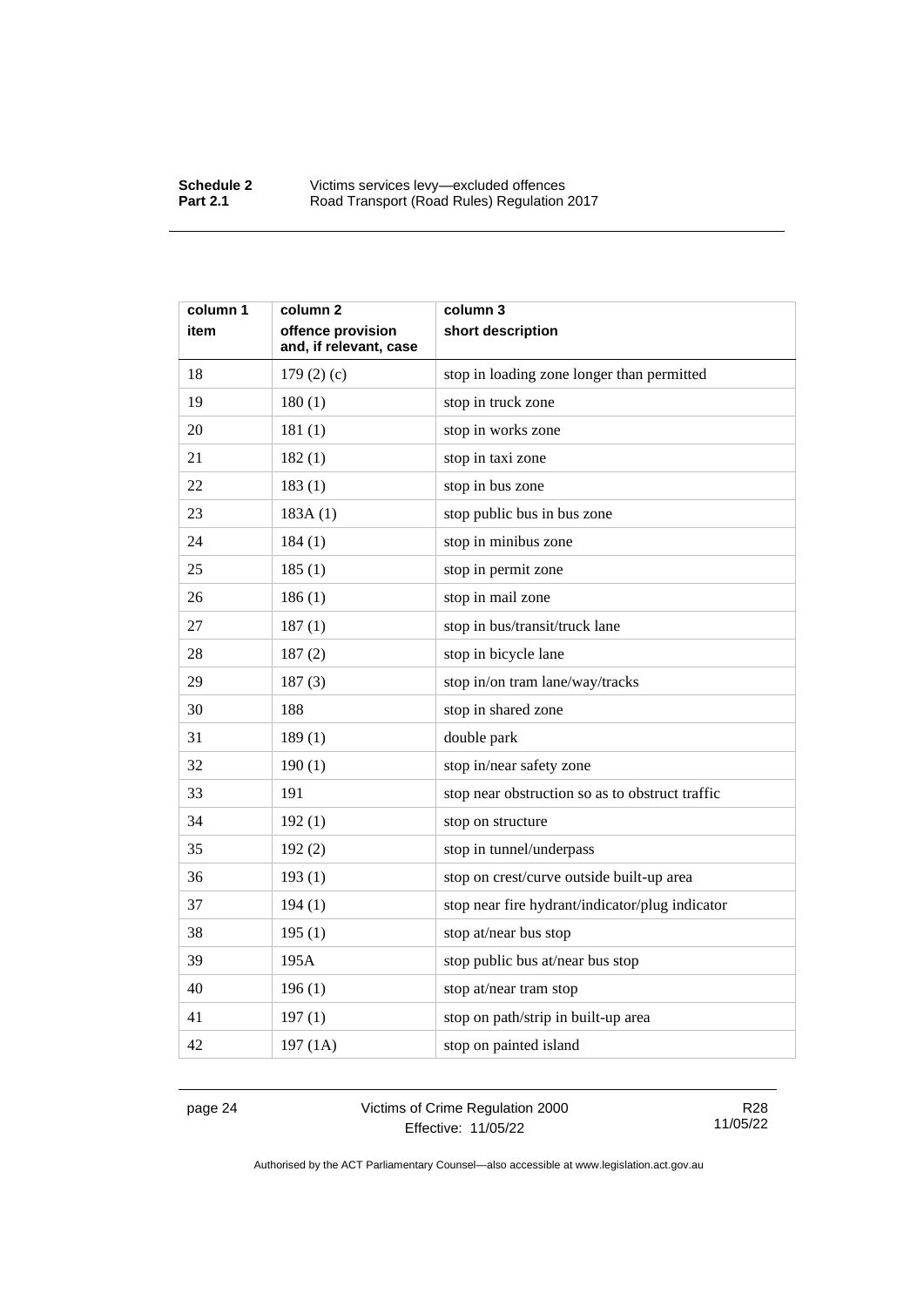| column 1 | column 2                                    | column 3                                                          |
|----------|---------------------------------------------|-------------------------------------------------------------------|
| item     | offence provision<br>and, if relevant, case | short description                                                 |
| 43       | 197 (1B)                                    | driver stop on traffic island                                     |
| 44       | 198(1)                                      | obstruct access to ramp/path/passageway                           |
| 45       | 198(2)                                      | stop on/across driveway/other access to/from land                 |
| 46       | 199(1)                                      | stop near postbox                                                 |
| 47       | 200(1)                                      | not stop heavy/long vehicle on road shoulder                      |
| 48       | 200(2)                                      | stop heavy/long vehicle longer than 1 hr                          |
| 49       | 201                                         | disobey bicycle parking sign                                      |
| 50       | 202                                         | disobey motorbike parking sign                                    |
| 51       | 203(1)                                      | stop in parking area for disabled                                 |
| 52       | 203A                                        | stop in slip lane                                                 |
| 53       | 203B(1)                                     | stop in parking area for electric-powered vehicles                |
| 54       | 203C(1)                                     | stop in parking area for charging of electric-powered<br>vehicles |
| 55       | 205(1)                                      | park continuously for longer than permitted                       |
| 56       | 208(1)                                      |                                                                   |
| 56.1     | by contravening<br>208(2)                   | not parallel park in direction of travel                          |
| 56.2     | by contravening<br>$\bullet$<br>208(3)      | not parallel park near left                                       |
| 56.3     | by contravening<br>$\bullet$<br>208(4)      | not parallel park near road side                                  |
| 56.4     | by contravening<br>$\bullet$<br>208(5)      | parallel park close to front/back of vehicle                      |
| 56.5     | by contravening<br>208(6)                   | parallel park close to dividing line/strip                        |
| 56.6     | by contravening<br>208(7)                   | parallel park close if no dividing line/strip                     |

| R <sub>28</sub> | Victims of Crime Regulation 2000 |
|-----------------|----------------------------------|
| 11/05/22        | Effective: 11/05/22              |

page 25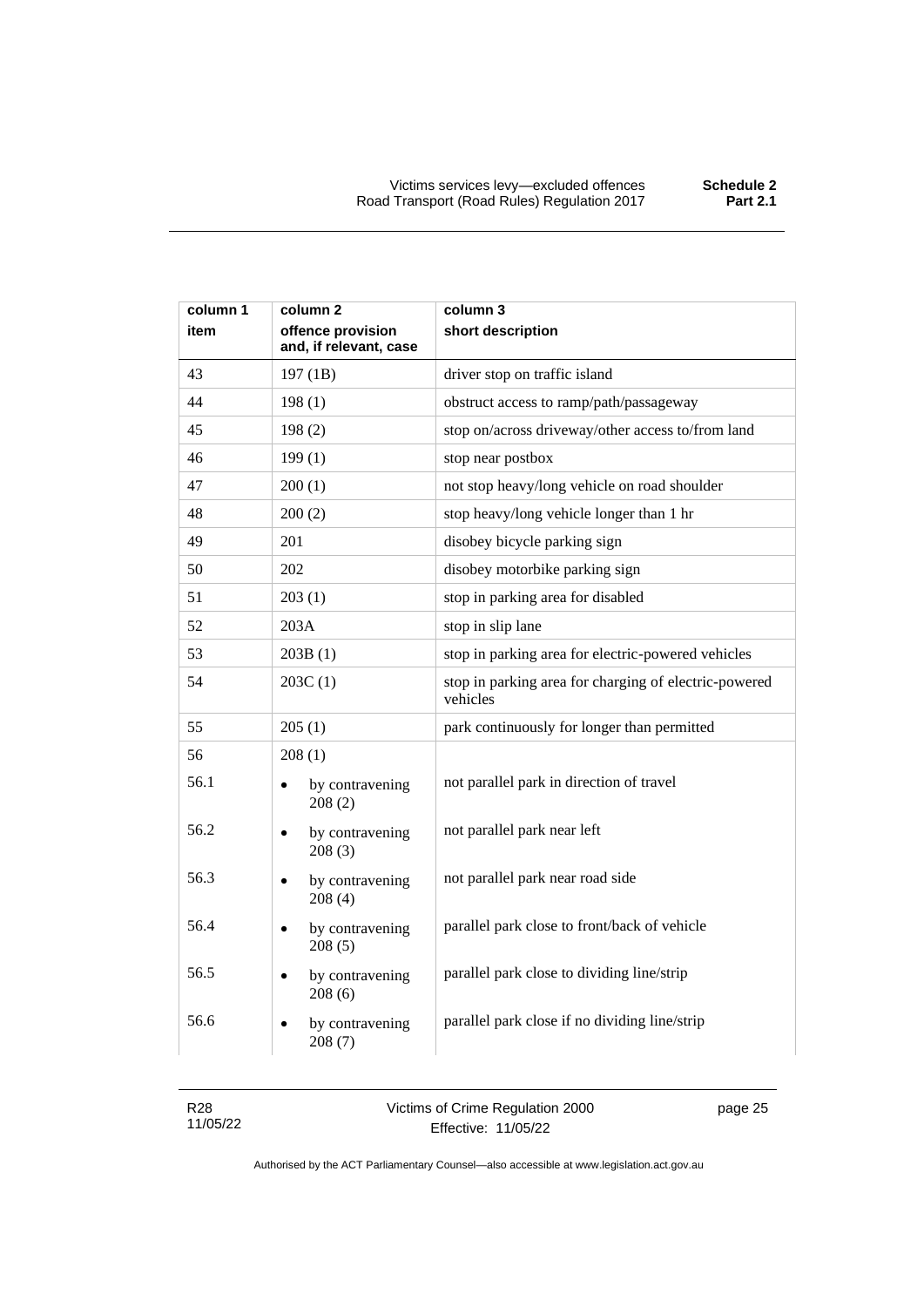| column 1 | column 2                                    | column 3                                                                         |
|----------|---------------------------------------------|----------------------------------------------------------------------------------|
| item     | offence provision<br>and, if relevant, case | short description                                                                |
| 56.7     | by contravening<br>208(8)                   | park so as to obstruct vehicles/pedestrians                                      |
| 57       | 208A(1)                                     | parallel park in direction other than direction of travel<br>(road related area) |
| 58       | 209(2)(a)                                   | not parallel park in direction of travel                                         |
| 59       | 209(2)(b)                                   | not parallel park near centre of median strip                                    |
| 60       | 209(2)(c)                                   | parallel park close to front/back of vehicle                                     |
| 61       | 210(1)                                      |                                                                                  |
| 61.1     | by contravening<br>210(2)(a)                | not park at specified angle                                                      |
| 61.2     | by contravening<br>210(2)(b)                | not park rear out at specified angle                                             |
| 61.3     | by contravening<br>210(2A)(a)               | not park at 45° (no angle specified)                                             |
| 61.4     | by contravening<br>210(2A)(b)               | not park rear out at 45°                                                         |
| 61.5     | by contravening<br>210(3)(a)                | not park at 90°                                                                  |
| 61.6     | by contravening<br>$210(3)$ (b) (i)         | not park rear in/front in at 90° as specified                                    |
| 61.7     | by contravening<br>$210(4)$ (a) (i)         | not park rear in at specified angle                                              |
| 61.8     | by contravening<br>$210(4)$ (a) (ii)        | not park rear in at 45° (no angle specified)                                     |
| 62       | 211(2)                                      | not park wholly within parking bay                                               |
| 63       | 211(3)                                      | use more parking bays than necessary                                             |
| 64       | 213A(1)                                     | park outside metered space                                                       |
| 65       | 213A(2)                                     | park in occupied metered space                                                   |

page 26 Victims of Crime Regulation 2000 Effective: 11/05/22

R28 11/05/22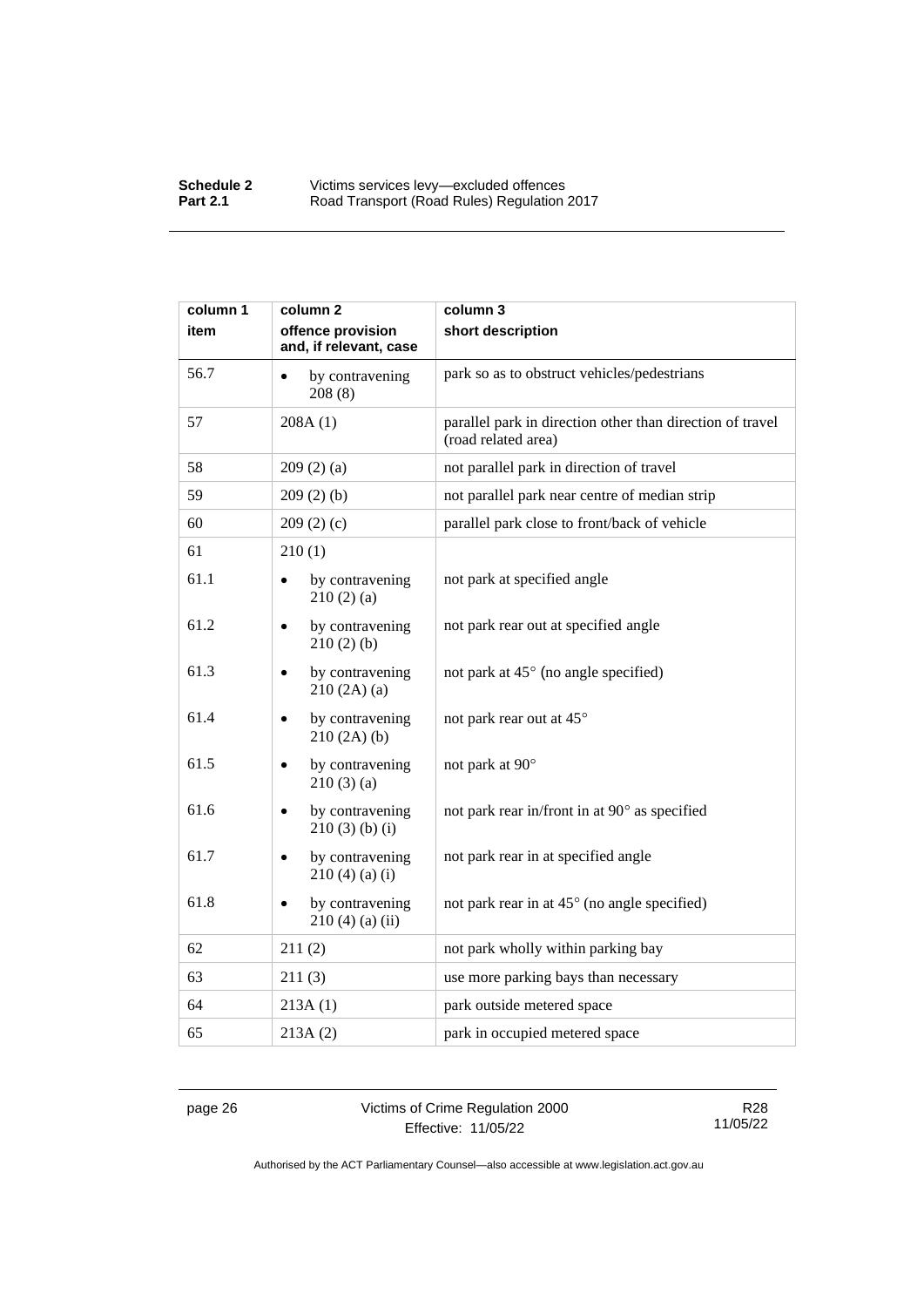| column 1 | column <sub>2</sub>                         | column 3                                                                            |
|----------|---------------------------------------------|-------------------------------------------------------------------------------------|
| item     | offence provision<br>and, if relevant, case | short description                                                                   |
| 66       | 213A(4)                                     | park not completely in metered space                                                |
| 67       | 213B(1)                                     | park motorbike in metered space with more than<br>2 other motorbikes                |
| 68       | 213B(2)                                     | park motorbike in metered space blocking other<br>motorbike's path out of the space |
| 69       | 213C(1)                                     | park without paying meter fee                                                       |
| 70       | 213D(1)                                     | park after meter expired                                                            |
| 71       | 213D(2)                                     | park for longer than allowed by meter signs                                         |
| 72       | 213F(2)                                     | park in closed metered space                                                        |
| 73       | 213I(1)                                     | park outside ticket space                                                           |
| 74       | 213I(3)                                     | park in occupied ticket space                                                       |
| 75       | 213I(5)                                     | park not completely in ticket space                                                 |
| 76       | 213J(1)                                     | park motorbike in ticket space with more than 2 other<br>motorbikes                 |
| 77       | 213J(2)                                     | park motorbike in ticket space blocking other<br>motorbike's path out of the space  |
| 78       | 213K(1)                                     | park without current/current equivalent ticket<br>displayed/properly displayed      |
| 79       | 213M(1)                                     | park after ticket expired                                                           |
| 80       | 213M(2)                                     | park after e-payment period ended                                                   |
| 81       | 213M(3)                                     | park for longer than allowed by ticket signs                                        |
| 82       | 2130(3)                                     | park in closed ticket area/space                                                    |
| 83       | $213P(2)$ (a)                               | display thing falsely resembling parking ticket                                     |
| 84       | $213P(2)$ (b)                               | display changed/damaged/defaced parking ticket                                      |

R28 11/05/22 page 27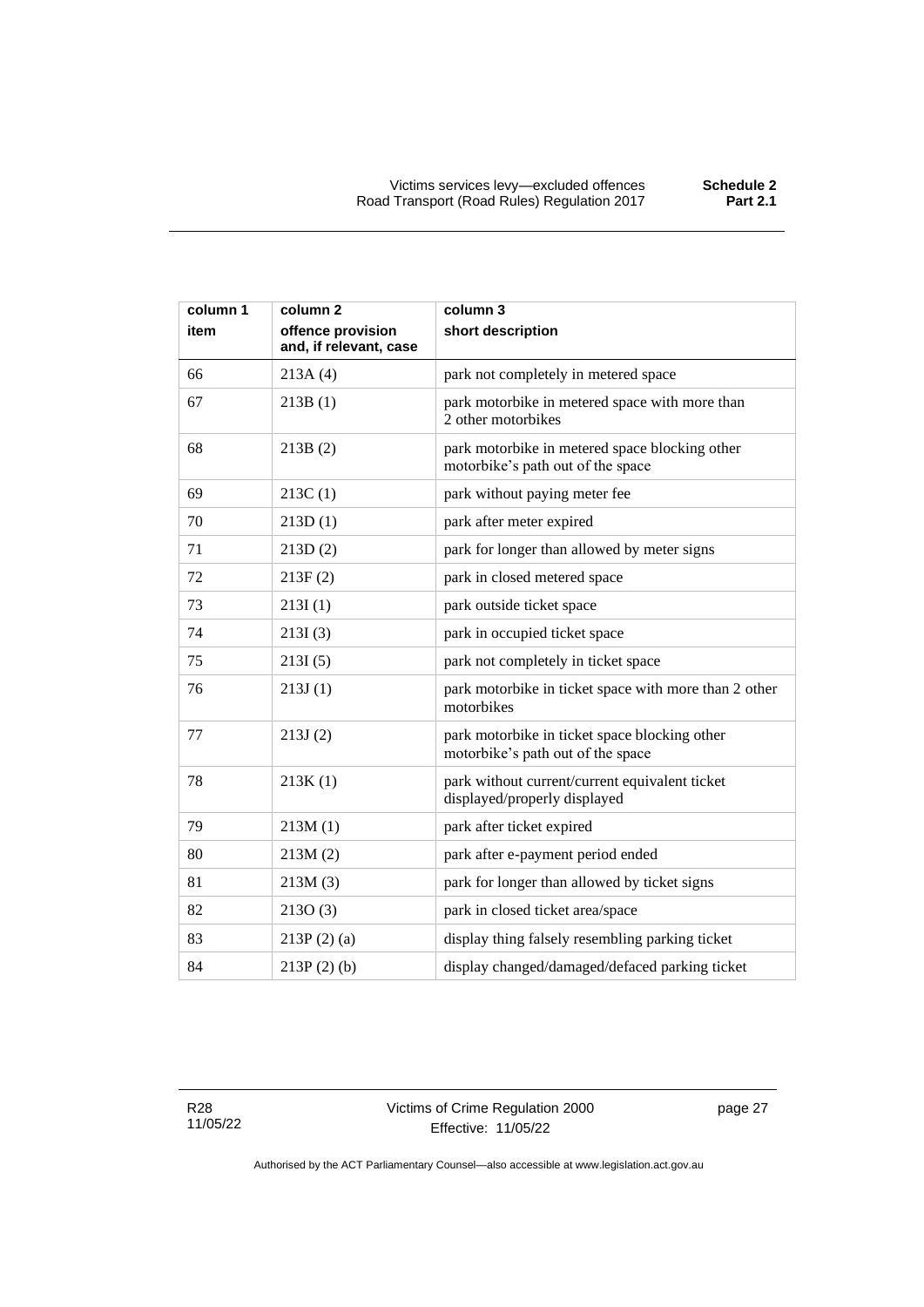# <span id="page-33-0"></span>**Part 2.2 Road Transport (Safety and Traffic Management) Regulation 2017**

| column 1 | column 2          | column 3                                                                                                                                           |
|----------|-------------------|----------------------------------------------------------------------------------------------------------------------------------------------------|
| item     | offence provision | short description                                                                                                                                  |
| 1        | 48(2)             | park stock truck/enclosed semitrailer/commercial<br>vehicle with height $> 3.6$ m on residential land                                              |
| 2        | 49(1)             | park more than 1 heavy vehicle/second heavy vehicle<br>on residential land                                                                         |
| 3        | 50(1)             | park heavy vehicle on residential land—any part of<br>vehicle in front of setback line of front boundary/less<br>than 1.5m from any other boundary |
| 4        | 51(2)             | park vehicle/combination with length $> 7.5$ m and<br>$GVM > 4.5t$ on land adjoining residential land longer<br>than 1 hour                        |
| 5        | 52(2)             | park commercial vehicle with length > 6m/ height ><br>$2.6$ m/GVM $> 3.75$ t on residential land with multi-unit<br>housing                        |

page 28 Victims of Crime Regulation 2000 Effective: 11/05/22

R28 11/05/22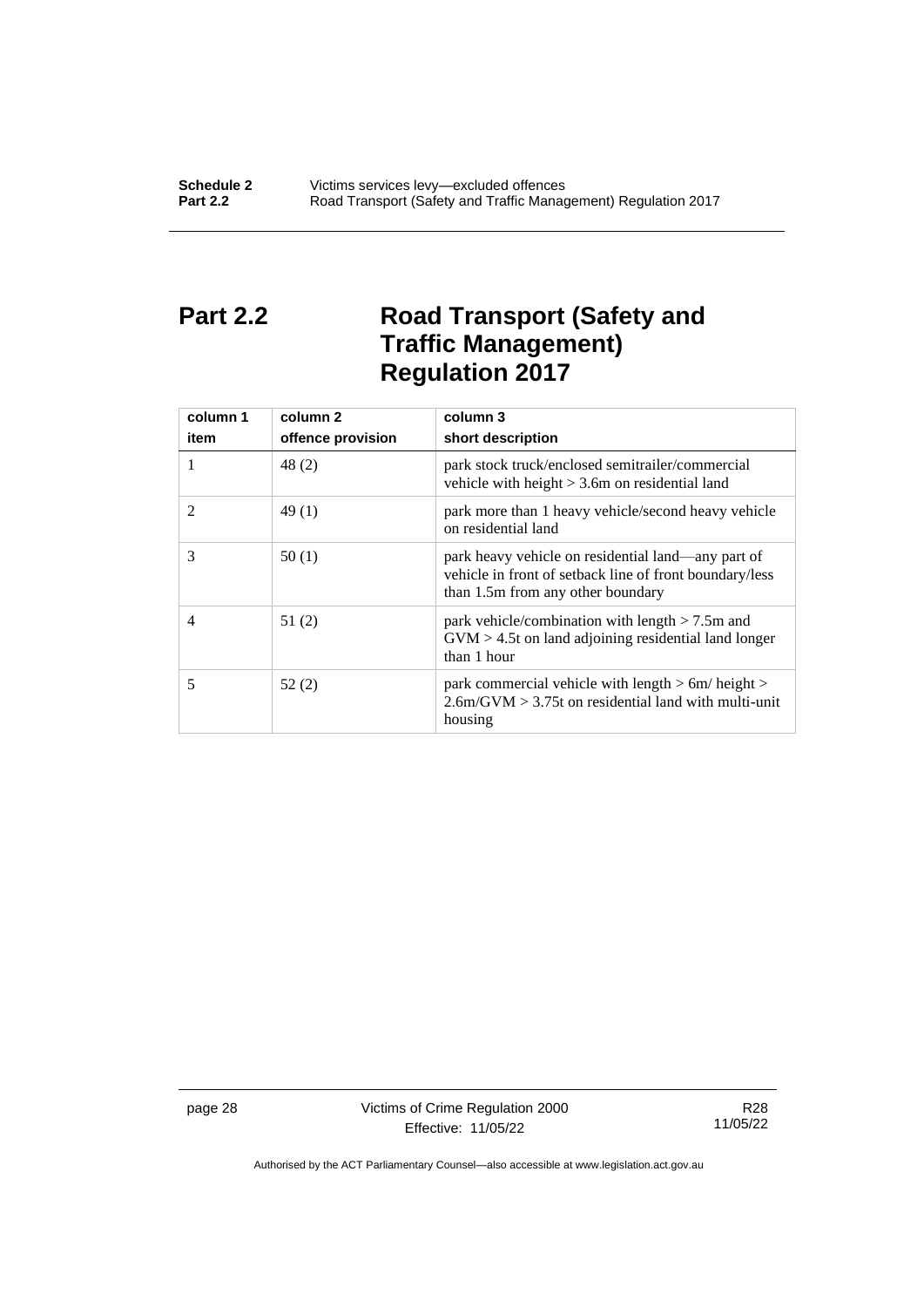# <span id="page-34-0"></span>**Part 2.3 Australian National University Act 1991 (Cwlth)—Parking and Traffic Statute (No 2) 2007**

| column 1       | column <sub>2</sub>                              | column 3                                                                                           |
|----------------|--------------------------------------------------|----------------------------------------------------------------------------------------------------|
| item           | offence provision and, if<br>relevant, case      | short description                                                                                  |
| 1              | 16(1)                                            | stand or park without voucher displayed                                                            |
| 2              | 16(2)                                            | stand or park after voucher expired                                                                |
| 3              | 29(3)(a)                                         | park outside marked parking bay                                                                    |
| $\overline{4}$ | 29(3)(b)                                         | park on or across bay road marking                                                                 |
| 5              | 29(4)(a)                                         | park in a way that obstructs other drivers                                                         |
| 6              | 29(4)(b)                                         | park in a way that impedes other drivers                                                           |
| 7              | 29(4)(c)                                         | park in a way that inconveniences other<br>drivers                                                 |
| 8              | 30(3)                                            | park in loading zone                                                                               |
| 9              | 30(4)(a)                                         | park in loading zone after unloading or<br>loading completed                                       |
| 10             | 30(4)(b)                                         | park in loading zone longer than signs<br>indicate                                                 |
| 11             | 31(1)                                            |                                                                                                    |
| 11.1           | in the case of parking<br>$\bullet$<br>a vehicle | park in area other than road or off-street<br>parking area without permission                      |
| 12             | 32(1)                                            | stop or park other than adjacent to<br>left-hand road boundary                                     |
| 13             | 32(2)                                            | stop or park adjacent to right-hand road<br>boundary other than in accordance with<br>parking sign |
| 14             | 33(1)                                            | park contrary to road marking or parking<br>sign                                                   |
| 15             | 33(2)                                            | stop or park contrary to no stopping sign                                                          |

R28 11/05/22

### Victims of Crime Regulation 2000 Effective: 11/05/22

page 29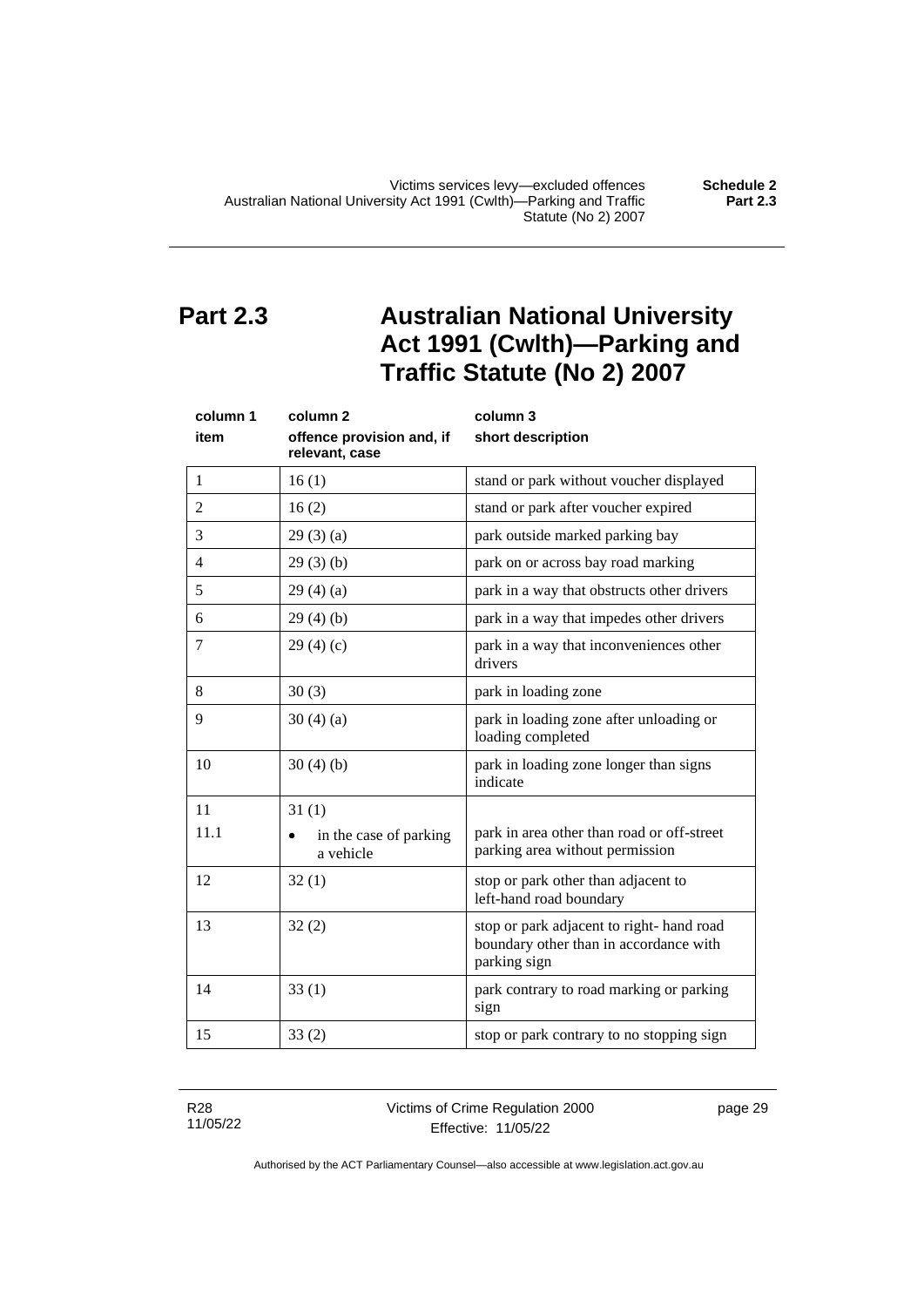| <b>Schedule 2</b> | Victims services levy—excluded offences                             |
|-------------------|---------------------------------------------------------------------|
| <b>Part 2.3</b>   | Australian National University Act 1991 (Cwlth)—Parking and Traffic |
|                   | Statute (No 2) 2007                                                 |

| column 1<br>item | column <sub>2</sub><br>offence provision and, if<br>relevant, case | column 3<br>short description                                                       |
|------------------|--------------------------------------------------------------------|-------------------------------------------------------------------------------------|
| 16               | 33(3)(a)                                                           | stop or park alongside red kerb or barrier                                          |
| 17               | 33(3)(b)                                                           | stop or park over red kerb or red part of<br>road                                   |
| 18               | 33(4)                                                              | park contrary to no parking sign                                                    |
| 19               | 33(5)(a)                                                           | park alongside yellow kerb or barrier                                               |
| 20               | 33(5)(b)                                                           | park over yellow kerb or yellow part of<br>road                                     |
| 21               | 33(6)                                                              | park adjacent to road side or parking area<br>marked with continuous yellow line    |
| 22               | 33 $(7)(a)$                                                        | park contrary to time period indicated on<br>parking sign                           |
| 23               | 33(7)(b)                                                           | not park at specified angle indicated on<br>parking sign                            |
| 24               | 33 $(7)$ $(c)$ $(i)$                                               | park unauthorised vehicle in authorised<br>vehicle area contrary to parking sign    |
| 25               | 33 $(7)$ $(c)$ $(ii)$                                              | park in authorised vehicle area without<br>displaying label                         |
| 26               | 33 $(7)$ $(d)$ $(i)$                                               | park in permit parking area without permit                                          |
| 27               | 33 $(7)$ $(d)$ $(ii)$                                              | park in permit parking area without<br>displaying permit parking label              |
| 28               | 34(1)                                                              | stop or park in bus stop                                                            |
| 29               | 35(1)                                                              | park or stop in off-road parking area<br>contrary to no parking or no stopping sign |
| 30               | 35(2)                                                              | park or stop in off-road parking area<br>contrary to time period indicated on sign  |
| 31               | 35(3)(a)                                                           | park unauthorised vehicle in off-road<br>authorised vehicle area contrary to sign   |
| 32               | 35(3)(b)                                                           | park in off-road authorised vehicle area<br>without displaying label                |

page 30 Victims of Crime Regulation 2000 Effective: 11/05/22

R28 11/05/22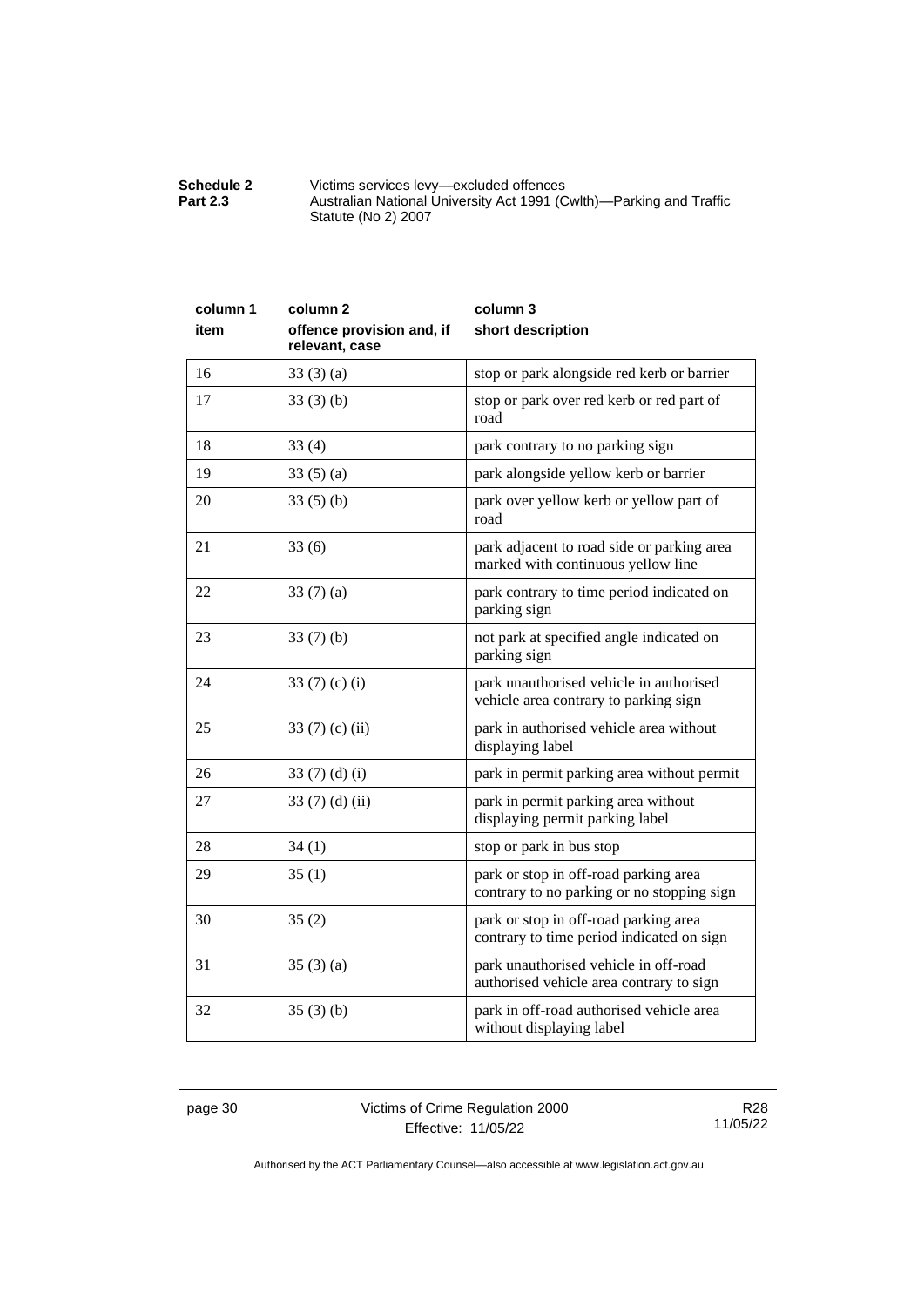Victims services levy—excluded offences **Schedule 2** Australian National University Act 1991 (Cwlth)—Parking and Traffic Statute (No 2) 2007 **Part 2.3**

| column 1<br>item | column 2<br>offence provision and, if<br>relevant, case | column 3<br>short description                                                                  |
|------------------|---------------------------------------------------------|------------------------------------------------------------------------------------------------|
| 33               | 35(3)(c)                                                | park in off-road disabled driver vehicle<br>area without displaying valid disability<br>permit |
| 34               | 35(4)                                                   | park in off-road permit parking area<br>without displaying permit parking label                |
| 35               | 36(1)                                                   | stop or park so as to cause<br>danger/obstruction/inconvenience                                |

R28 11/05/22 page 31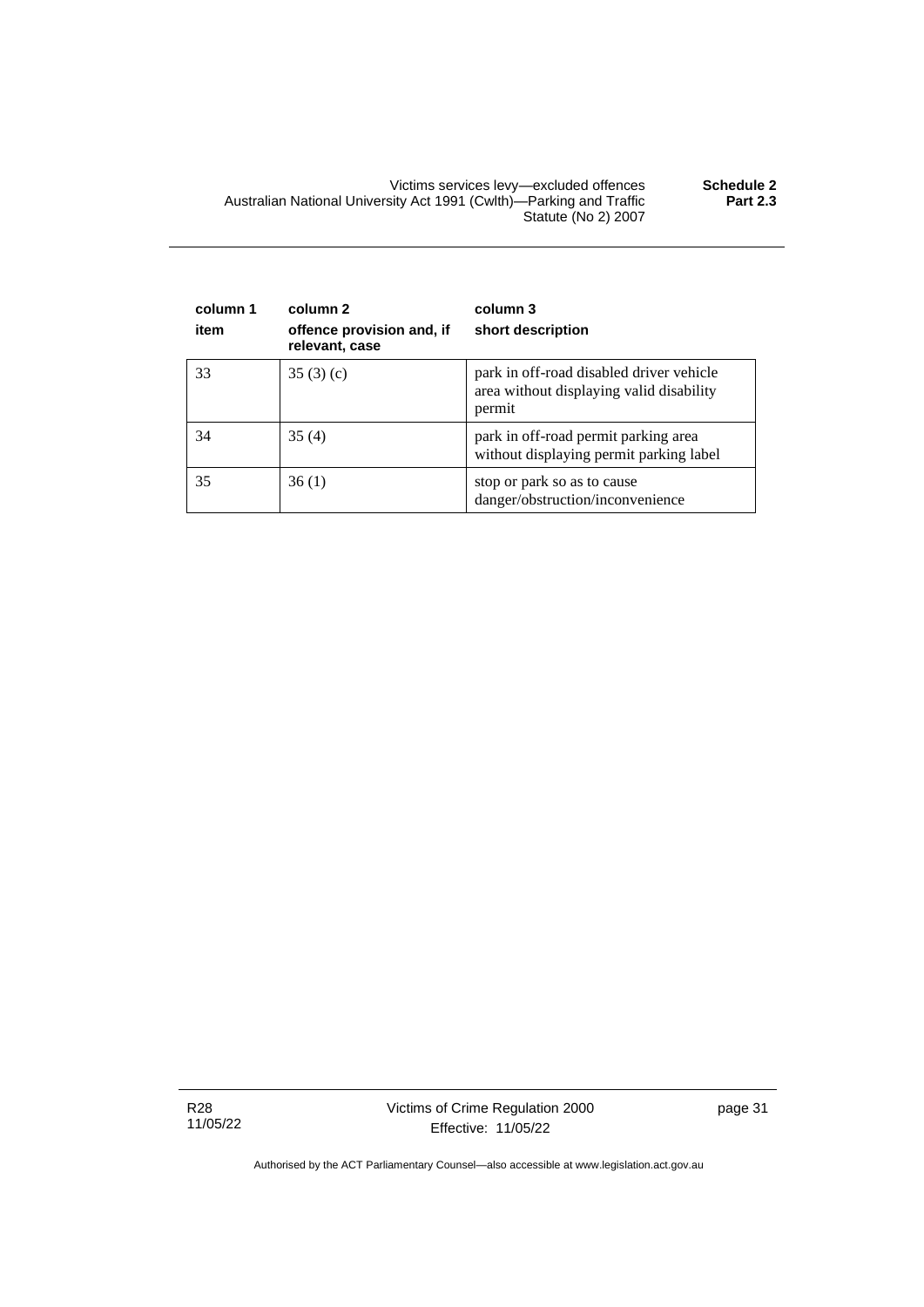**Dictionary** 

# <span id="page-37-0"></span>**Dictionary**

(see s 3)

*Note 1* The [Legislation Act](http://www.legislation.act.gov.au/a/2001-14) contains definitions and other provisions relevant to this Act.

*Note 2* For example, the [Legislation Act,](http://www.legislation.act.gov.au/a/2001-14) dict, pt 1, defines the following terms:

- ACAT
- chief police officer
- director-general (see s 163)
- disallowable instrument
- DPP
- entity
- found guilty
- health practitioner
- health services commissioner
- human rights commission
- lawyer
- Magistrates Court
- **Minister**
- reviewable decision notice
- Supreme Court.
- *Note 3* Terms used in this regulation have the same meaning that they have in the *[Victims of Crime Act 1994](http://www.legislation.act.gov.au/a/1994-83)* (see [Legislation Act,](http://www.legislation.act.gov.au/a/2001-14) s 148). For example, the following terms are defined in the *[Victims of Crime Act 1994](http://www.legislation.act.gov.au/a/1994-83)*, dict:
	- commissioner
	- harm
	- victim
	- victims advisory board.

*affected person*, for division 3.2 (Notification and review of eligibility decisions)—see section 25.

*approved service provider* means a person approved as a service provider under section 40 (Approved service providers).

*board* means the victims advisory board.

| page 32 | Victims of Crime Regulation 2000 | R28      |
|---------|----------------------------------|----------|
|         | Effective: 11/05/22              | 11/05/22 |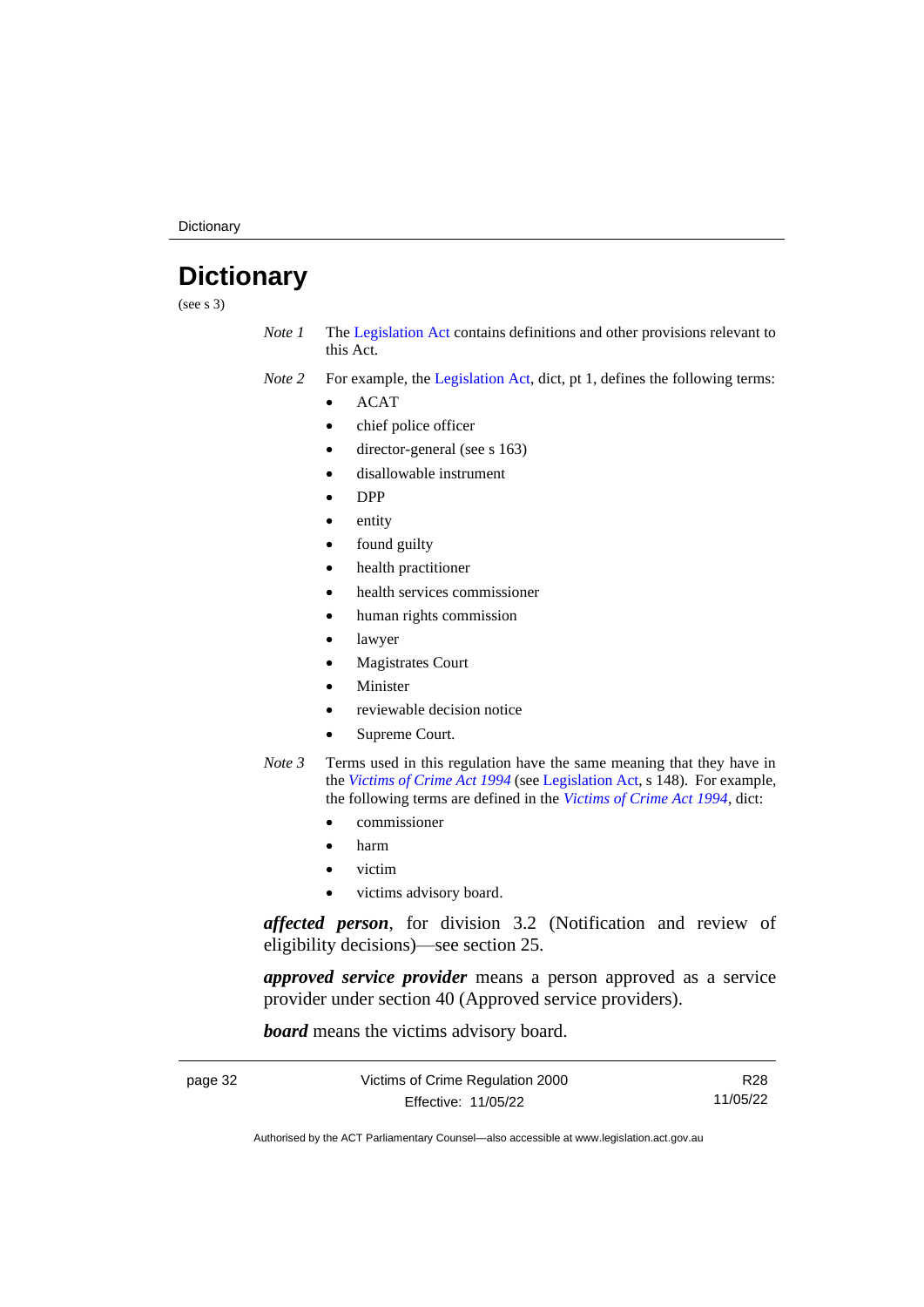*eligible victim*—see section 24 (2) (Eligible victims under the victims services scheme).

### *health practitioners service*—

- (a) means a health service ordinarily provided by a health practitioner; but
- (b) does not include a health service ordinarily provided in the ordinary course of business by people other than health practitioners.

*independent arbitrator* means a person approved under section 48A (Independent arbitrators).

*internally reviewable decision*, for division 3.2 (Notification and review of eligibility decisions)—see section 25.

*internal reviewer*, for division 3.2 (Notification and review of eligibility decisions)—see section 26A.

*internal reviewer's decision*, for division 3.2 (Notification and review of eligibility decisions)—see section 25.

*internal review notice*, for division 3.2 (Notification and review of eligibility decisions)—see the *[ACT Civil and Administrative Tribunal](http://www.legislation.act.gov.au/a/2008-35)  [Act 2008](http://www.legislation.act.gov.au/a/2008-35)*, section 67B (1).

*member* means a member of the board.

*primary victim*—see the *[Victims of Crime \(Financial Assistance\)](http://www.legislation.act.gov.au/a/2016-12/default.asp)  Act [2016](http://www.legislation.act.gov.au/a/2016-12/default.asp)*, section 11.

*psychiatrist* means a doctor who holds postgraduate qualifications in psychiatry.

*psychologist* means a person registered under the *[Health Practitioner](http://www.legislation.act.gov.au/a/db_39269/default.asp)  [Regulation National Law \(ACT\)](http://www.legislation.act.gov.au/a/db_39269/default.asp)* to practise in the psychology profession (other than as a student).

page 33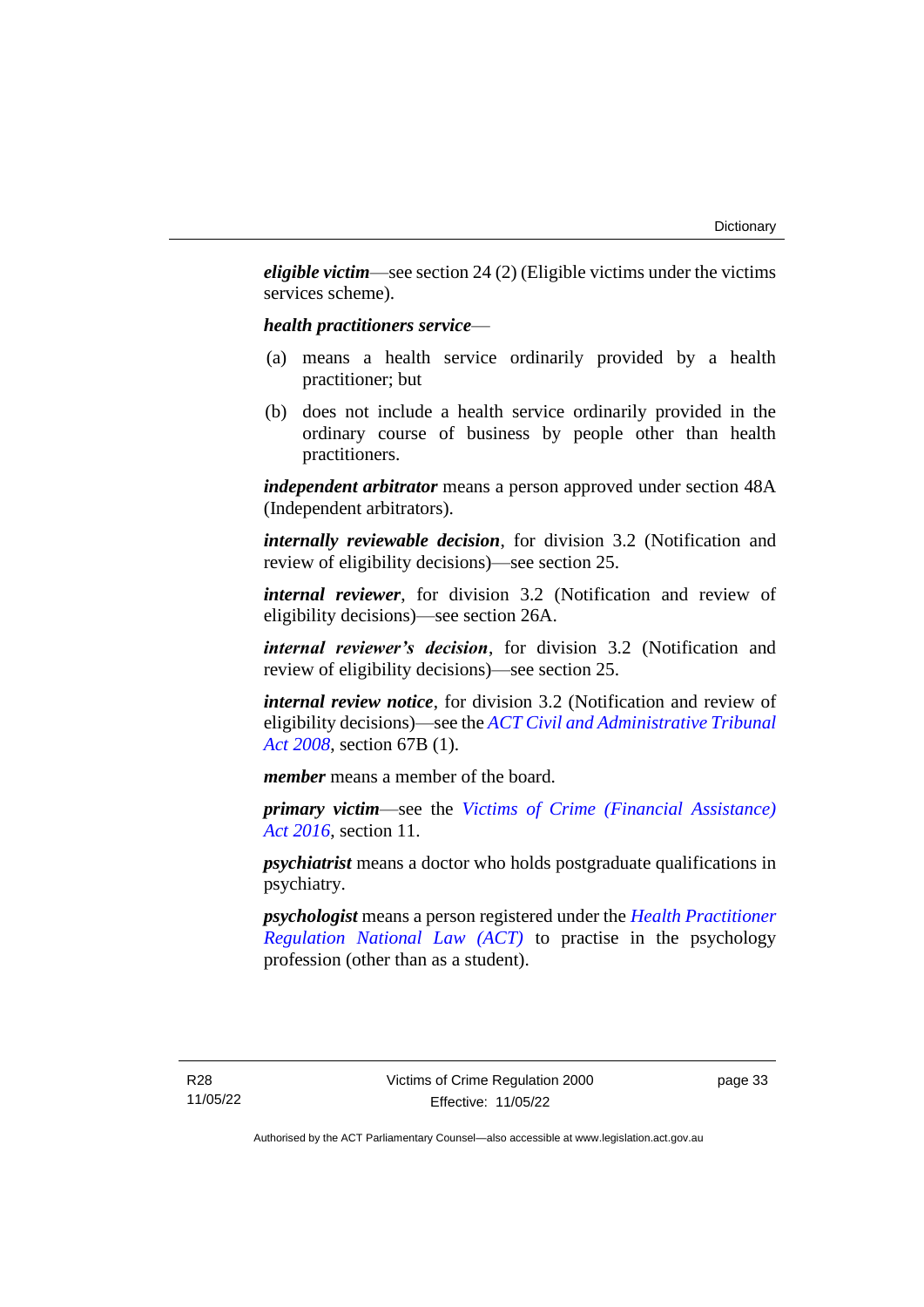# *reviewable decision—*

- (a) for division 3.2 (Notification and review of eligibility decisions)—see section 25; and
- (b) for division 3.6 (Notification and review of decisions)—see section 46.

*serious crime*—see the *[Victims of Crime \(Financial Assistance\)](http://www.legislation.act.gov.au/a/2016-12/default.asp)  Act [2016](http://www.legislation.act.gov.au/a/2016-12/default.asp)*, section 45.

*suspect* means—

- (a) a person whom a police officer suspects on reasonable grounds has committed an offence; or
- (b) a person charged with an offence; or
- (c) a person who has been summonsed to appear before a court in relation to the commission of an offence; or
- (d) a person who has entered into a voluntary agreement to attend court for an offence.

*victims services scheme* means the victims services scheme established under section 19 (Victims services scheme).

R28 11/05/22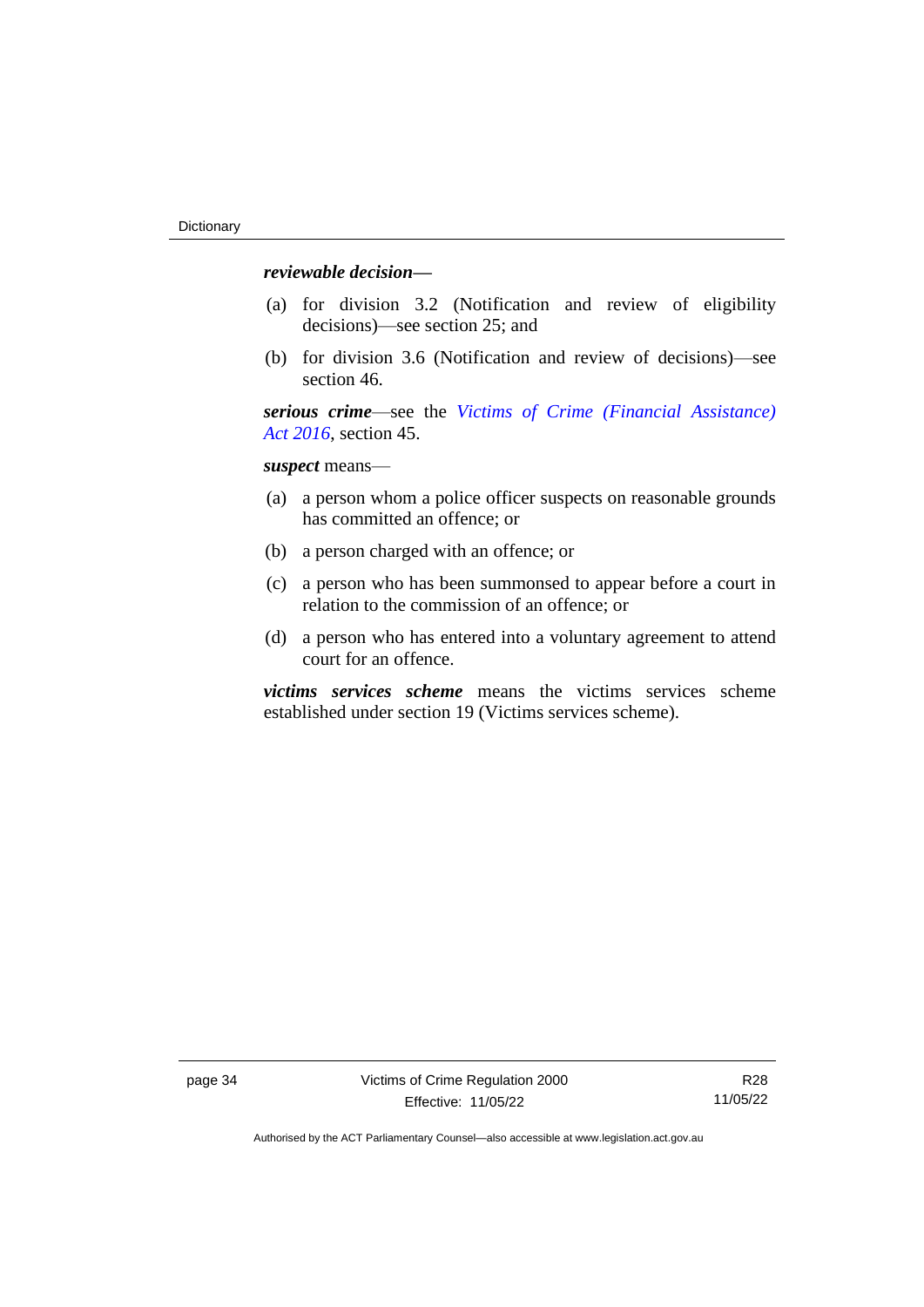# <span id="page-40-1"></span><span id="page-40-0"></span>**Endnotes**

# **1 About the endnotes**

Amending and modifying laws are annotated in the legislation history and the amendment history. Current modifications are not included in the republished law but are set out in the endnotes.

Not all editorial amendments made under the *[Legislation Act 2001](http://www.legislation.act.gov.au/a/2001-14)*, part 11.3 are annotated in the amendment history. Full details of any amendments can be obtained from the Parliamentary Counsel's Office.

Uncommenced amending laws are not included in the republished law. The details of these laws are underlined in the legislation history. Uncommenced expiries are underlined in the legislation history and amendment history.

If all the provisions of the law have been renumbered, a table of renumbered provisions gives details of previous and current numbering.

The endnotes also include a table of earlier republications.

| $A = Act$                                    | $NI = Notifiable$ instrument                |
|----------------------------------------------|---------------------------------------------|
| $AF =$ Approved form                         | $o = order$                                 |
| $am = amended$                               | $om = omitted/repealed$                     |
| $amdt = amendment$                           | $ord = ordinance$                           |
| $AR = Assembly resolution$                   | $orig = original$                           |
| $ch = chapter$                               | par = paragraph/subparagraph                |
| $CN =$ Commencement notice                   | pres = present                              |
| $def = definition$                           | prev = previous                             |
| $DI = Disallowable instrument$               | $(\text{prev}) = \text{previously}$         |
| $dict = dictionary$                          | $pt = part$                                 |
| $disallowed = disallowed by the Legislative$ | $r = rule/subrule$                          |
| Assembly                                     | $reloc = relocated$                         |
| $div = division$                             | $renum = renumbered$                        |
| $exp = expires/expired$                      | $R[X]$ = Republication No                   |
| $Gaz = gazette$                              | $RI =$ reissue                              |
| $hdg =$ heading                              | $s = section/subsection$                    |
| $IA = Interpretation Act 1967$               | $sch = schedule$                            |
| ins = inserted/added                         | $sdiv = subdivision$                        |
| $LA =$ Legislation Act 2001                  | $SL = Subordinate$ law                      |
| $LR =$ legislation register                  | $sub =$ substituted                         |
| $LRA =$ Legislation (Republication) Act 1996 | $underlining = whole or part not commenced$ |
| $mod = modified/modification$                | or to be expired                            |
|                                              |                                             |

# <span id="page-40-2"></span>**2 Abbreviation key**

R28 11/05/22 Victims of Crime Regulation 2000 Effective: 11/05/22

page 35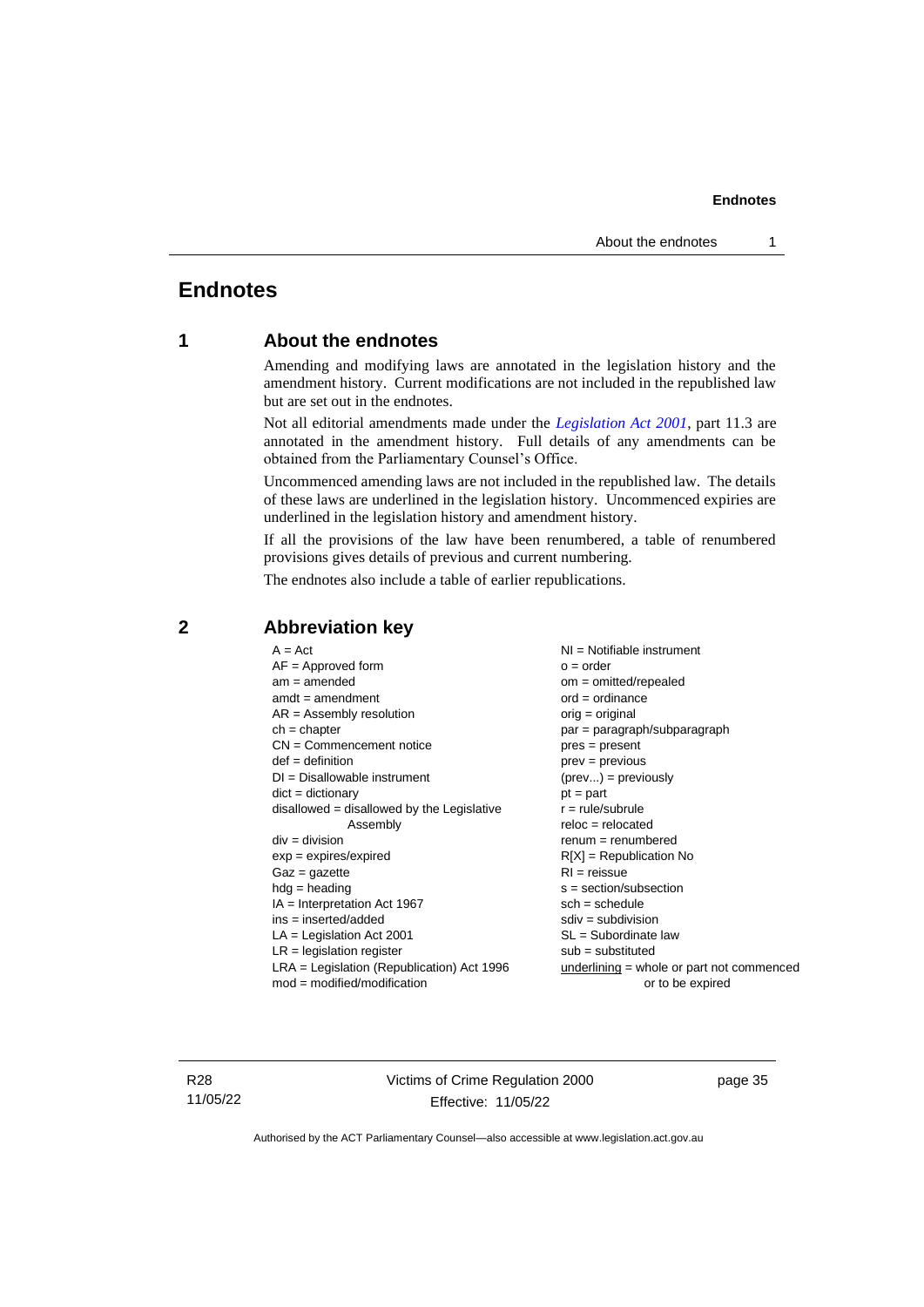| 3 | Legislation history |  |
|---|---------------------|--|
|---|---------------------|--|

### <span id="page-41-0"></span>**3 Legislation history**

This regulation was originally the *[Victims of Crime Regulations 2000](http://www.legislation.act.gov.au/sl/2000-51)*. It was renamed under the *[Legislation Act 2001](http://www.legislation.act.gov.au/a/2001-14)*.

### **Victims of Crime Regulation 2000 SL2000-51**

notified 14 December 2000 (Gaz 2000 No 50) s 1, s 2 commenced 14 December 2000 (IA s 10B) remainder commenced 1 January 2001 (s 2)

as amended by

### **[Legislation \(Consequential Amendments\) Act 2001](http://www.legislation.act.gov.au/a/2001-44) A2001-44 pt 408**

notified 26 July 2001 (Gaz 2001 No 30) s 1, s 2 commenced 26 July 2001 (IA s 10B) pt 408 commenced 12 September 2001 (s 2 and see Gaz 2001 No S65)

#### **[Statute Law Amendment Act 2001 \(No 2\)](http://www.legislation.act.gov.au/a/2001-56) A2001-56 pt 3.53**

notified 5 September 2001 (Gaz 2001 No S65) pt 3.53 commenced 5 September 2001 (s 2 (1))

### **[Health and Community Care Services \(Repeal and Consequential](http://www.legislation.act.gov.au/a/2002-47)  [Amendments\) Act 2002](http://www.legislation.act.gov.au/a/2002-47) A2002-47 pt 1.4**

notified LR 20 December 2002 s 1, s 2 commenced 20 December 2002 (LA s 75 (1)) pt 1.4 commenced 5pm 31 December 2002 (s 2)

#### **[Victims of Crime Amendment Regulations 2002 \(No 1\)](http://www.legislation.act.gov.au/sl/2002-40) SL2002-40**

notified LR 20 December 2002 s 1, s 2 commenced 20 December 2002 (LA s 75 (1)) remainder commenced 21 December 2002 (s 2)

### **[Statute Law Amendment Act 2003](http://www.legislation.act.gov.au/a/2003-41) A2003-41 sch 3 pt 3.22**

notified LR 11 September 2003 s 1, s 2 commenced 11 September 2003 (LA s 75 (1)) sch 3 pt 3.22 commenced 9 October 2003 (s 2 (1))

### **[Statute Law Amendment Act 2003 \(No 2\)](http://www.legislation.act.gov.au/a/2003-56) A2003-56 sch 3 pt 3.29** notified LR 5 December 2003

s 1, s 2 commenced 5 December 2003 (LA s 75 (1)) sch 3 pt 3.29 commenced 19 December 2003 (s 2)

page 36 Victims of Crime Regulation 2000 Effective: 11/05/22

R28 11/05/22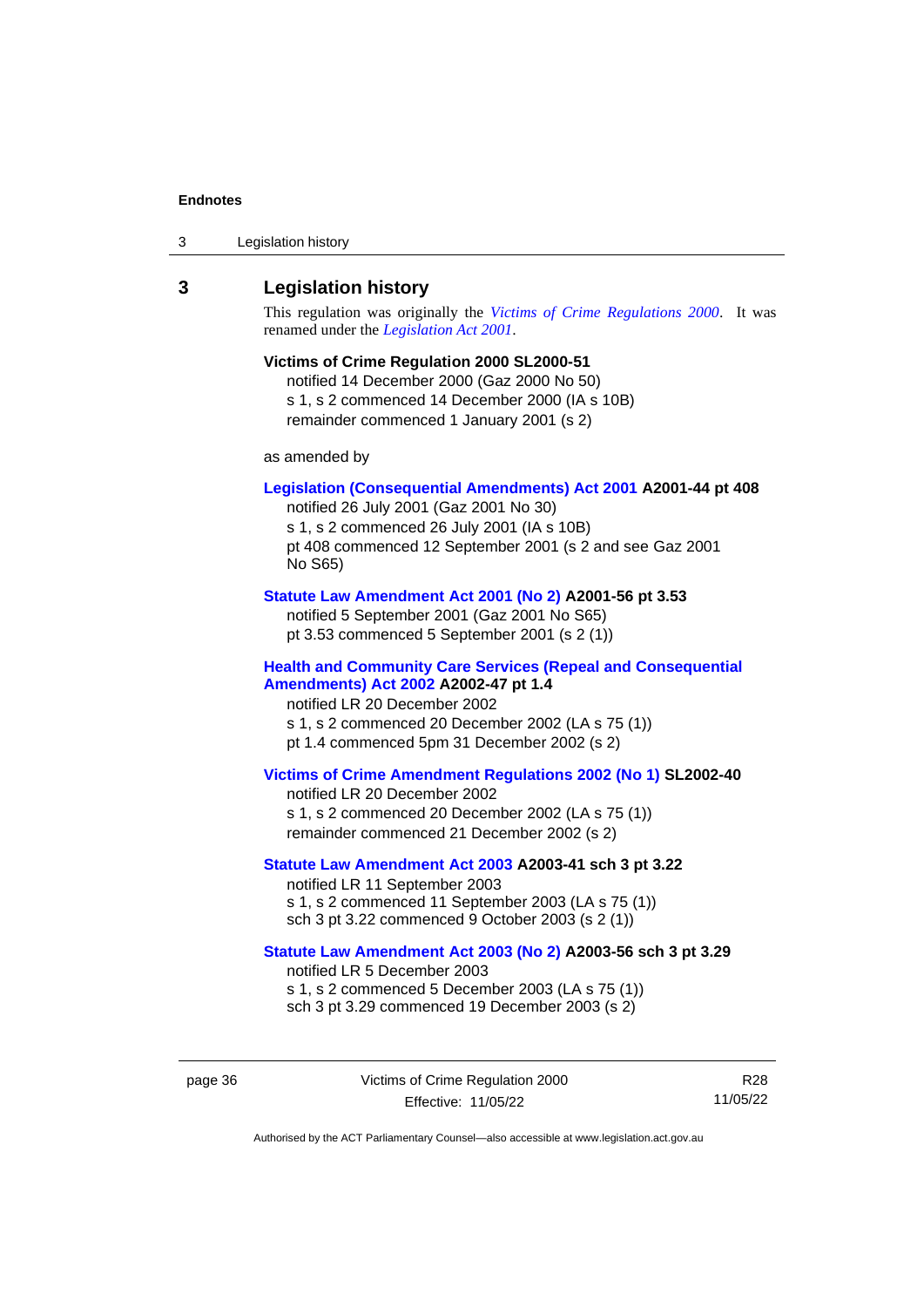### **[Health Professionals Legislation Amendment Act 2004](http://www.legislation.act.gov.au/a/2004-39) A2004-39 sch 1 pt 1.9**

notified LR 8 July 2004

s 1, s 2 commenced 8 July 2004 (LA s 75 (1))

sch 1 pt 1.9 commenced 7 July 2005 (s 2 and see Health Professionals [Act 2004](http://www.legislation.act.gov.au/a/2004-38) A2004-38, s 2 and [CN2005-11\)](http://www.legislation.act.gov.au/cn/2005-11/default.asp)

# **[Human Rights Commission Legislation Amendment Act](http://www.legislation.act.gov.au/a/2005-41) 2005**

**A2005-41 sch 1 pt 1.14 (as am by [A2006-3](http://www.legislation.act.gov.au/a/2006-3) amdt 1.3)** notified LR 1 September 2005

s 1, s 2 commenced 1 September 2005 (LA s 75 (1)) sch 1 pt 1.14 commenced 1 November 2006 (s 2 (3) (as am by [A2006-3](http://www.legislation.act.gov.au/a/2006-3) amdt 1.3) and see [Human Rights Commission Act 2005](http://www.legislation.act.gov.au/a/2005-40) A2005-40, s 2 (as am by [A2006-3](http://www.legislation.act.gov.au/a/2006-3) s 4) and [CN2006-21\)](http://www.legislation.act.gov.au/cn/2006-21/default.asp)

### **[Human Rights Commission Legislation Amendment Act 2006](http://www.legislation.act.gov.au/a/2006-3) A2006-3 amdt 1.3**

notified LR 22 February 2006 s 1, s 2 commenced 22 February 2006 (LA s 75 (1)) amdt 1.3 commenced 23 February 2006 (s 2)

*Note* This Act only amends the Human Rights Commission [Legislation Amendment Act](http://www.legislation.act.gov.au/a/2005-41) 2005 A2005-41

#### **[Victims of Crime Amendment Regulation](http://www.legislation.act.gov.au/sl/2006-61) 2006 (No 1) SL2006-61** notified LR 21 December 2006

s 1, s 2 commenced 21 December 2006 (LA s 75 (1)) remainder commenced 1 January 2007 (s 2)

# **[Victims of Crime Amendment Act 2007](http://www.legislation.act.gov.au/a/2007-44) A2007-44 sch 1 pt 1.3**

notified LR 13 December 2007 s 1, s 2 commenced 13 December 2007 (LA s 75 (1)) sch 1 pt 1.3 commenced 20 December 2007 (s 2)

#### **Victims of Crime [Amendment Regulation](http://www.legislation.act.gov.au/sl/2007-40) 2007 (No 1) SL2007-40** notified LR 17 December 2007

s 1, s 2 commenced 17 December 2007 (LA s 75 (1)) remainder commenced 20 December 2007 (s 2 and see [A2007-44](http://www.legislation.act.gov.au/a/2007-44) s 2)

R28

11/05/22

page 37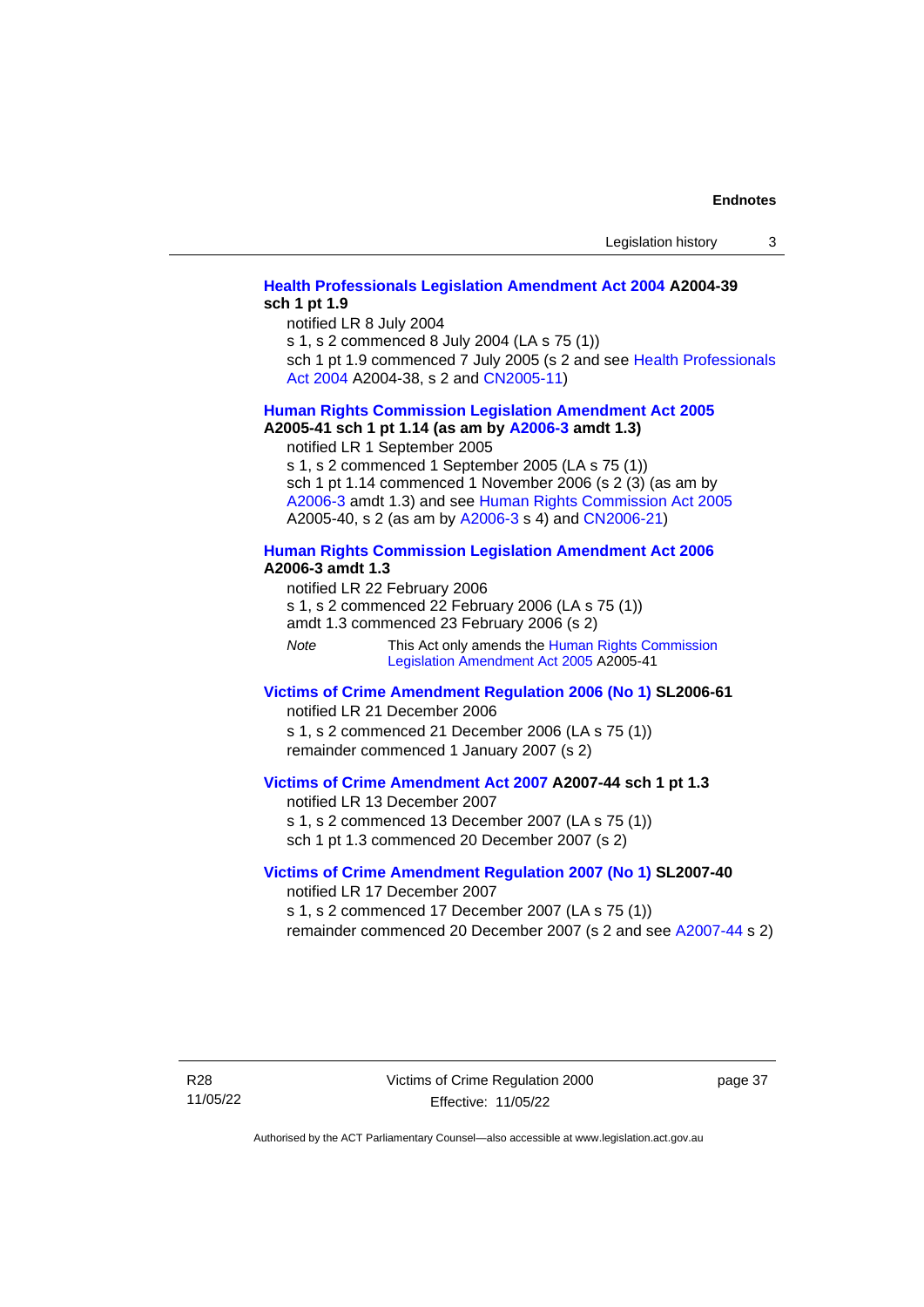|  | -3 | Legislation history |  |
|--|----|---------------------|--|
|--|----|---------------------|--|

#### **[Justice and Community Safety Legislation Amendment Act 2008](http://www.legislation.act.gov.au/a/2008-7) A2008-7 sch 1 pt 1.21**

notified LR 16 April 2008 s 1, s 2 commenced 16 April 2008 (LA s 75 (1)) sch 1 pt 1.21 commenced 7 May 2008 (s 2)

#### **[Statute Law Amendment Act 2008](http://www.legislation.act.gov.au/a/2008-28) A2008-28 sch 3 pt 3.60**

notified LR 12 August 2008 s 1, s 2 commenced 12 August 2008 (LA s 75 (1)) sch 3 pt 3.60 commenced 26 August 2008 (s 2)

#### **[ACT Civil and Administrative Tribunal Legislation Amendment](http://www.legislation.act.gov.au/a/2008-37)**

### **Act [2008 \(No](http://www.legislation.act.gov.au/a/2008-37) 2) A2008-37 sch 1 pt 1.104**

notified LR 4 September 2008

s 1, s 2 commenced 4 September 2008 (LA s 75 (1)) sch 1 pt 1.104 commenced 2 February 2009 (s 2 (1) and see [ACT Civil](http://www.legislation.act.gov.au/a/2008-35)  [and Administrative Tribunal Act 2008](http://www.legislation.act.gov.au/a/2008-35) A2008-35, s 2 (1) and [CN2009-2\)](http://www.legislation.act.gov.au/cn/2009-2/default.asp)

#### **[Road Transport Legislation Amendment Regulation 2008 \(No 2\)](http://www.legislation.act.gov.au/sl/2008-47)**

### **SL2008-47 sch 1 pt 1.4**

notified LR 1 December 2008 s 1, s 2 commenced 1 December 2008 (LA s 75 (1)) sch 1 pt 1.4 commenced 2 December 2008 (s 2)

#### **[Work Safety Legislation Amendment Act 2009](http://www.legislation.act.gov.au/a/2009-28) A2009-28 sch 2 pt 2.13**

notified LR 9 September 2009

s 1, s 2 commenced 9 September 2009 (LA s 75 (1)) sch 2 pt 2.13 commenced 1 October 2009 (s 2 and see Work Safety [Act 2008](http://www.legislation.act.gov.au/a/2008-51) A2008-51, s 2 (1) (b) and [CN2009-11\)](http://www.legislation.act.gov.au/cn/2009-11/default.asp)

### **[Statute Law Amendment Act 2009 \(No 2\)](http://www.legislation.act.gov.au/a/2009-49) A2009-49 sch 3 pt 3.83**

notified LR 26 November 2009 s 1, s 2 commenced 26 November 2009 (LA s 75 (1)) sch 3 pt 3.83 commenced 17 December 2009 (s 2)

### **[Health Practitioner Regulation National Law \(ACT\) Act 2010](http://www.legislation.act.gov.au/a/2010-10) A2010-10 sch 2 pt 2.21**

notified LR 31 March 2010

s 1, s 2 commenced 31 March 2010 (LA s 75 (1))

sch 2 pt 2.21 commenced 1 July 2010 (s 2 (1) (a))

page 38 Victims of Crime Regulation 2000 Effective: 11/05/22

R28 11/05/22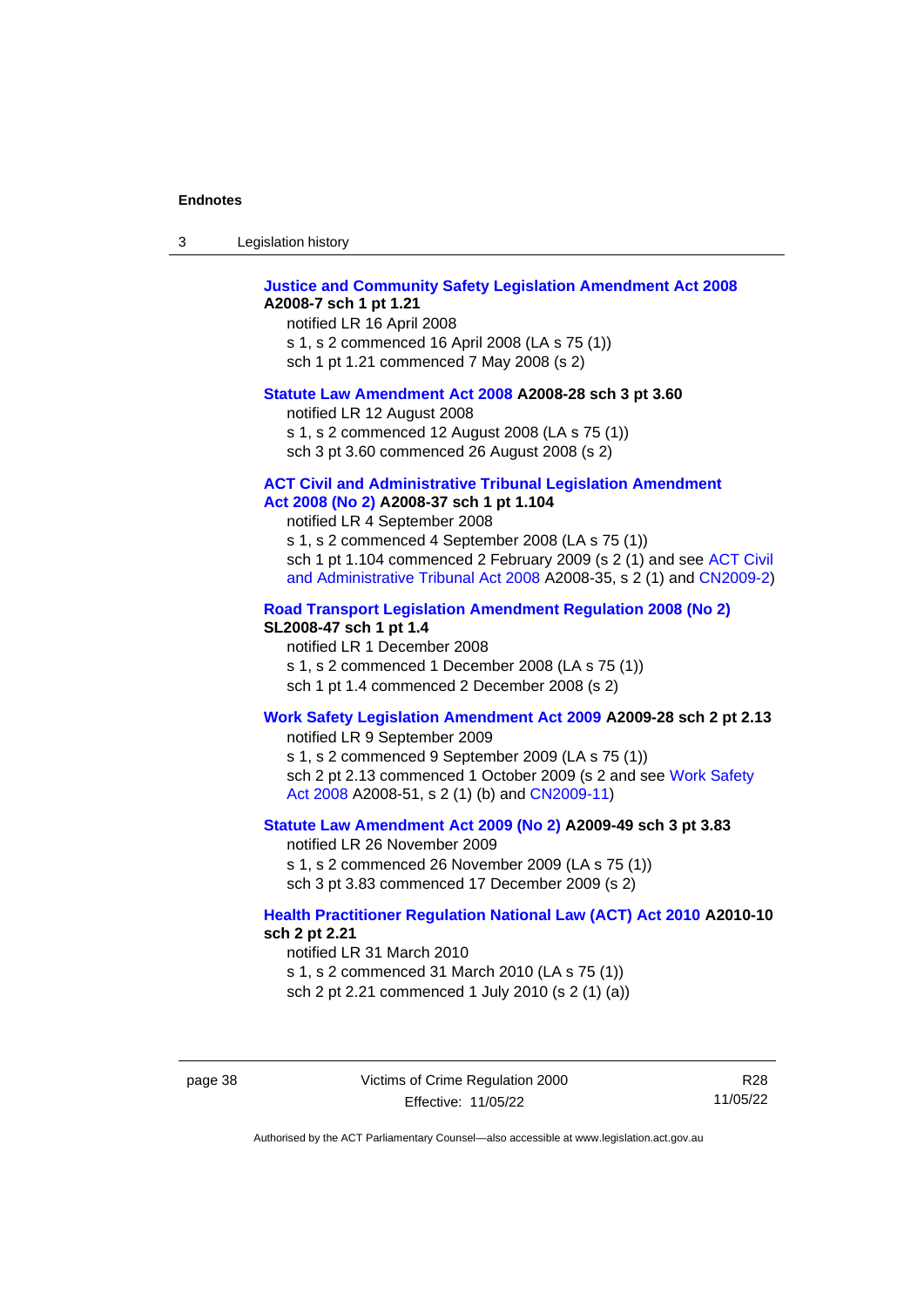| Legislation history |  |
|---------------------|--|
|---------------------|--|

#### **[Victims of Crime Amendment Act 2010](http://www.legislation.act.gov.au/a/2010-29) A2010-29 pt 3**

notified LR 31 August 2010 s 1, s 2 commenced 31 August 2010 (LA s 75 (1))

pt 3 commenced 28 February 2011 (s 2 and LA s 79)

#### **[Administrative \(One ACT Public Service Miscellaneous Amendments\)](http://www.legislation.act.gov.au/a/2011-22)  Act [2011](http://www.legislation.act.gov.au/a/2011-22) A2011-22 sch 1 pt 1.170**

notified LR 30 June 2011 s 1, s 2 commenced 30 June 2011 (LA s 75 (1))

sch 1 pt 1.170 commenced 1 July 2011 (s 2 (1))

#### **[Victims of Crime Amendment Regulation](http://www.legislation.act.gov.au/sl/2011-25) 2011 (No 1) SL2011-25**

notified LR 22 August 2011 s 1, s 2 commenced 22 August 2011 (LA s 75 (1)) remainder commenced 23 August 2011 (s 2)

#### **[Victims of Crime \(Victims Services Levy\) Amendment Bill 2015](http://www.legislation.act.gov.au/a/2015-39) A2015-39 sch 1**

notified LR 6 October 2015 s 1, s 2 commenced 6 October 2015 (LA s 75 (1)) sch 1 commenced 7 October 2015 (s 2)

#### **[Victims of Crime \(Financial Assistance\) Act 2016](http://www.legislation.act.gov.au/a/2016-12/default.asp) A2016-12 sch 3 pt 3.6**

notified LR 16 March 2016 s 1, s 2 commenced 16 March 2016 (LA s 75 (1)) sch 3 pt 3.6 commenced 1 July 2016 (s 2 (1) (a))

**[Road Transport \(Offences\) Amendment Regulation 2016 \(No 2\)](http://www.legislation.act.gov.au/sl/2016-18)**

**SL2016-18 sch 1**

notified LR 30 June 2016 s 1, s 2 commenced 30 June 2016 (LA s 75 (1)) sch 1 commenced 25 July 2016 (s 2)

**[Road Transport \(Road Rules\) \(Consequential Amendments\)](http://www.legislation.act.gov.au/sl/2017-44/default.asp)  Regulation [2017 \(No 1\)](http://www.legislation.act.gov.au/sl/2017-44/default.asp) SL2017-44 sch 1 pt 1.7**

notified LR 21 December 2017 s 1, s 2 commenced 21 December 2017 (LA s 75 (1)) sch 1 pt 1.7 commenced 30 April 2018 (s 2 and see Road Transport [\(Road Rules\) Regulation 2017](http://www.legislation.act.gov.au/sl/2017-43/default.asp) SL2017-43 s 2)

R28 11/05/22 Victims of Crime Regulation 2000 Effective: 11/05/22

page 39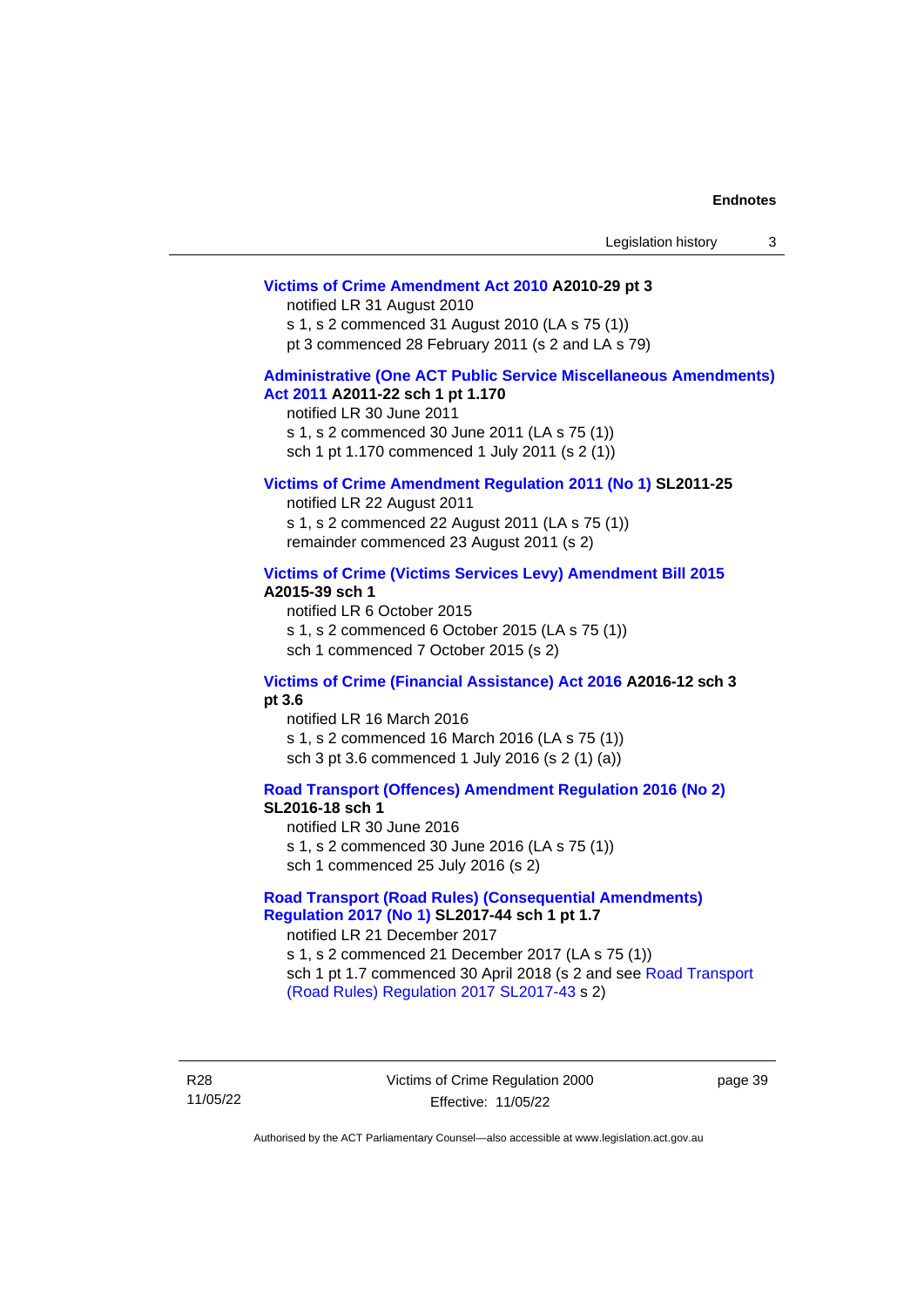3 Legislation history

# **[Road Transport Legislation Amendment Act 2022 \(No 2\)](http://www.legislation.act.gov.au/a/2022-5) A2022-5 sch 1 pt 1.4**

notified LR 13 April 2022 s 1, s 2 commenced 13 April 2022 (LA s 75 (1)) amdt 1.18 commenced 11 May 2022 (s 2 (2)) sch 1 pt 1.4 remainder commenced 27 April 2022 (s 2 (1))

page 40 Victims of Crime Regulation 2000 Effective: 11/05/22

R28 11/05/22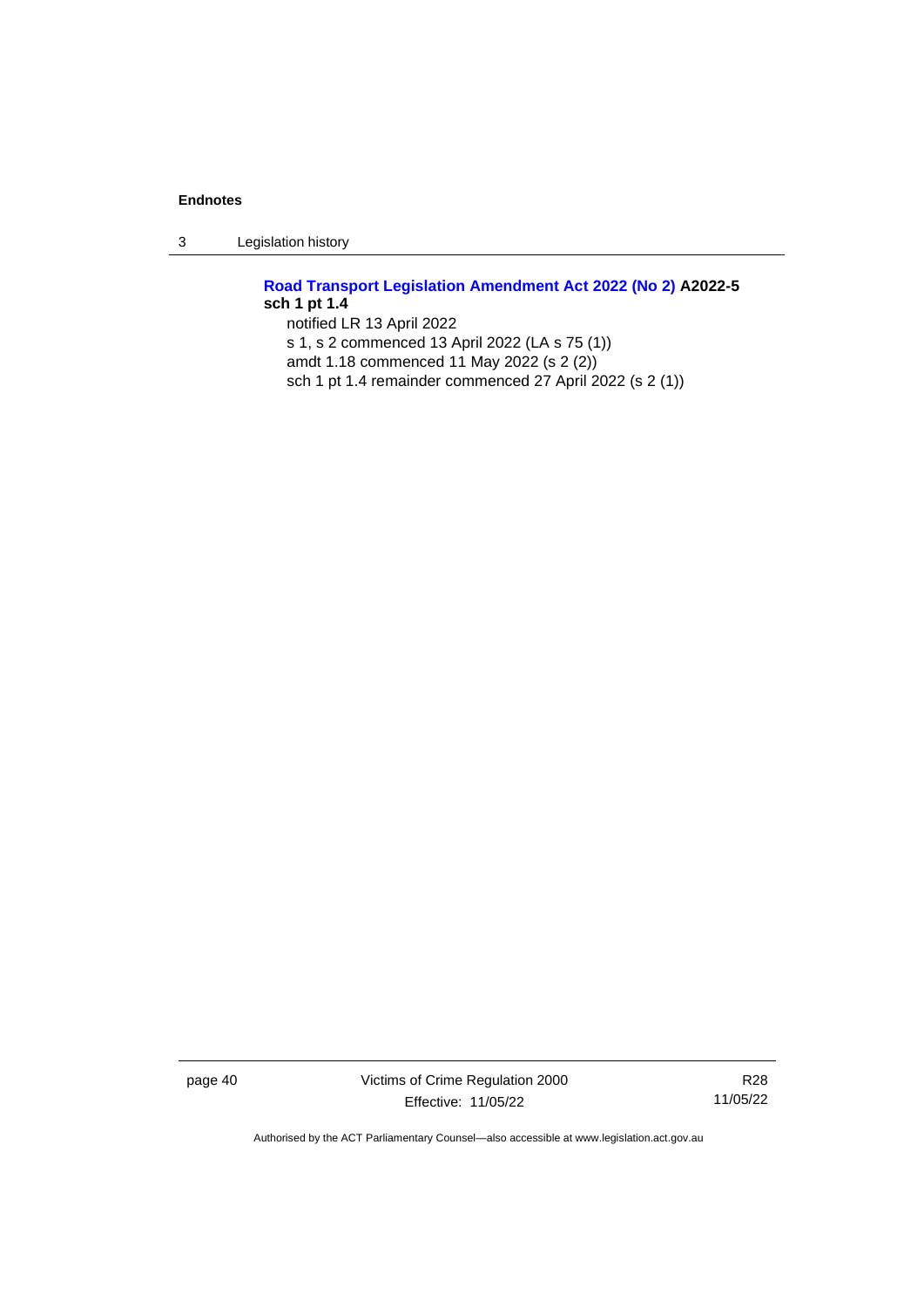Amendment history 4

# <span id="page-46-0"></span>**4 Amendment history Name of regulation** s 1 am R7 LA **Commencement** s 2 om [A2001-44](http://www.legislation.act.gov.au/a/2001-44) amdt 1.4234 **Dictionary** am [A2001-44](http://www.legislation.act.gov.au/a/2001-44) amdt 1.4235; [A2016-12](http://www.legislation.act.gov.au/a/2016-12/default.asp) amdt 3.9 **Notes** s 4 am [A2001-44](http://www.legislation.act.gov.au/a/2001-44) amdt 1.4236 **Victims assistance board** pt 2 hdg om [A2010-29](http://www.legislation.act.gov.au/a/2010-29) s 25 **Establishment and membership**<br>div 2.1 hdd om A2010-29 om [A2010-29](http://www.legislation.act.gov.au/a/2010-29) s 25 **Establishment** s 5 om [A2010-29](http://www.legislation.act.gov.au/a/2010-29) s 25 **Functions** s 6 am [SL2002-40](http://www.legislation.act.gov.au/sl/2002-40) s 4; pars renum R3 LA (see [SL2002-40](http://www.legislation.act.gov.au/sl/2002-40) s 5) om [A2010-29](http://www.legislation.act.gov.au/a/2010-29) s 25 **Membership of board** s 7 am [A2003-41](http://www.legislation.act.gov.au/a/2003-41) amdt 3.489 om [A2010-29](http://www.legislation.act.gov.au/a/2010-29) s 25 **Appointed members of board** s 8 am [A2001-44](http://www.legislation.act.gov.au/a/2001-44) amdt 1.4237, amdt 1.4238[; SL2002-40](http://www.legislation.act.gov.au/sl/2002-40) s 6; [A2003-41](http://www.legislation.act.gov.au/a/2003-41) amdt 3.490, amdt 3.491[; A2003-56](http://www.legislation.act.gov.au/a/2003-56) amdt 3.279; [A2010-10](http://www.legislation.act.gov.au/a/2010-10) amdt 2.122 om [A2010-29](http://www.legislation.act.gov.au/a/2010-29) s 25 **Conditions of appointment generally** s 9 om [A2010-29](http://www.legislation.act.gov.au/a/2010-29) s 25 **Chairperson and deputy chairperson** s 10 om [A2010-29](http://www.legislation.act.gov.au/a/2010-29) s 25 **Duration of appointment** s 11 am [A2001-44](http://www.legislation.act.gov.au/a/2001-44) amdt 1.4238[; SL2002-40](http://www.legislation.act.gov.au/sl/2002-40) s 7; [A2003-41](http://www.legislation.act.gov.au/a/2003-41) amdt 3.492; [A2008-28](http://www.legislation.act.gov.au/a/2008-28) amdt 3.173[; A2009-49](http://www.legislation.act.gov.au/a/2009-49) amdt 3.209; [A2010-10](http://www.legislation.act.gov.au/a/2010-10) amdt 2.122 om [A2010-29](http://www.legislation.act.gov.au/a/2010-29) s 25 **Term of appointment to be included in instrument of appointment etc** s 12 om [A2003-41](http://www.legislation.act.gov.au/a/2003-41) amdt 3.493

R28 11/05/22 Victims of Crime Regulation 2000 Effective: 11/05/22

page 41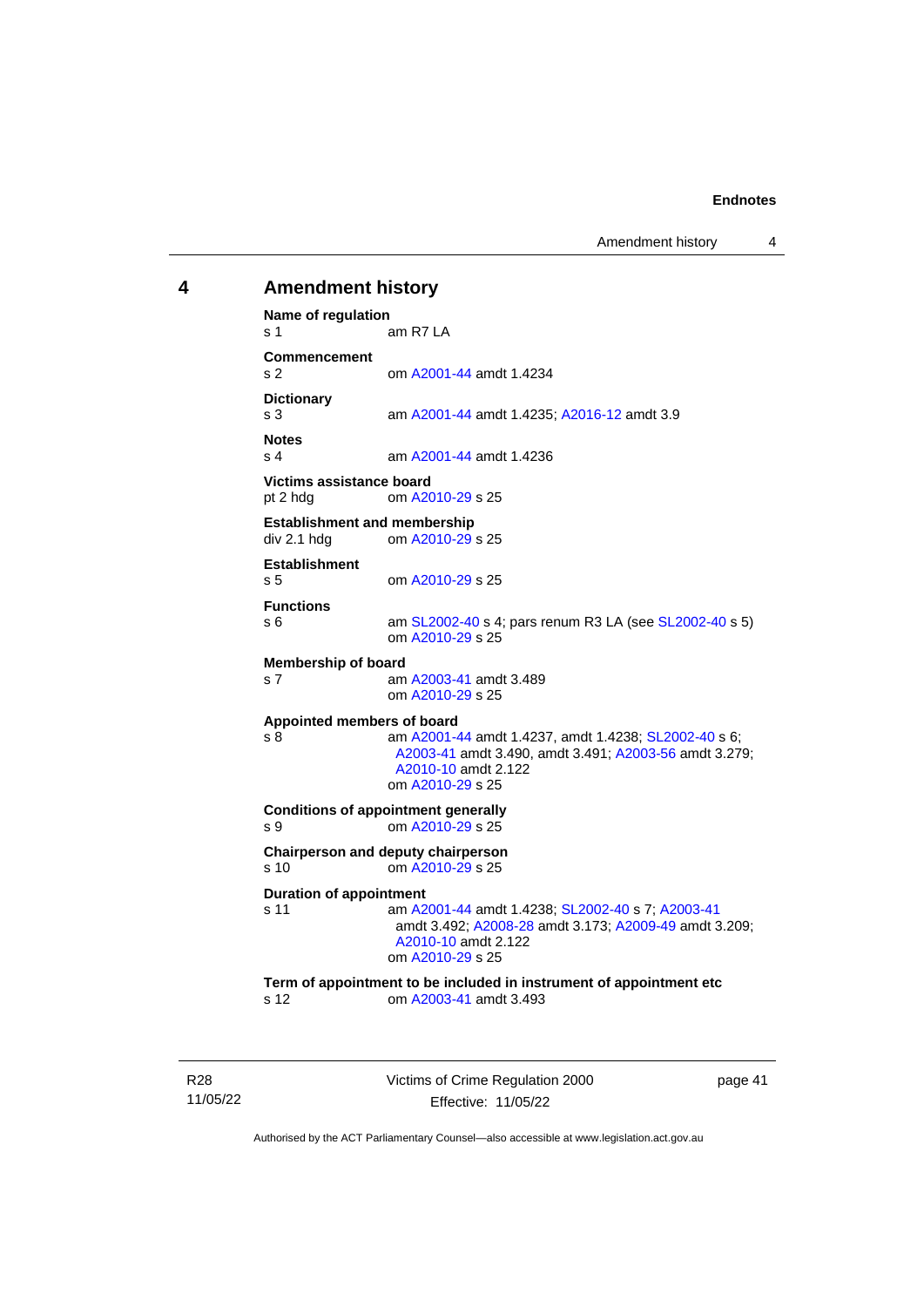4 Amendment history

```
Proceedings of board<br>div 2.2 hdg om
                 A2010-29 s 25
Time and place of meetings
s 13 om A2010-29 s 25
Procedures governing conduct of meetings
s 14 om A2010-29 s 25
Disclosure of interests
s 15 om A2010-29 s 25
Staff of the board
s 16 om A2010-29 s 25
Guidelines
s 17 om A2010-29 s 25
Independent arbitrators<br>s 18 cm A
                 A2010-29 s 25
Responsible service agency
s 21 am A2002-47 amdt 1.33; SL2006-61 s 4
                om A2010-29 s 26
Commissioner's functions—victims services scheme
 A2010-29 s 27
s 22 am A2010-29 ss 27-30; A2011-22 amdt 1.472
Employment etc of people—contact with eligible victims
s 23 am A2007-8 amdt 1.79
                sub A2010-29 s 31
Eligible victims under the victims services scheme
s 24 am A2003-41 amdt 3.494; A2010-29 s 32
Notification and review of eligibility decisions
 A2008-37 amdt 1.537
Definitions—div 3.2
                def affected persons A2008-37 amdt 1.537
                   am A2010-29 s 33
                def internally reviewable decision ins A2008-37 amdt 1.537
                   am A2010-29 s 33
                def internal reviewer ins A2008-37 amdt 1.537
                def internal reviewer's decision ins A2008-37 amdt 1.537
                def internal review notice ins A2008-37 amdt 1.537
                def reviewable decision ins A2008-37 amdt 1.537
                   am A2010-29 s 34
                   om SL2011-25 s 4
```
page 42 Victims of Crime Regulation 2000 Effective: 11/05/22

R28 11/05/22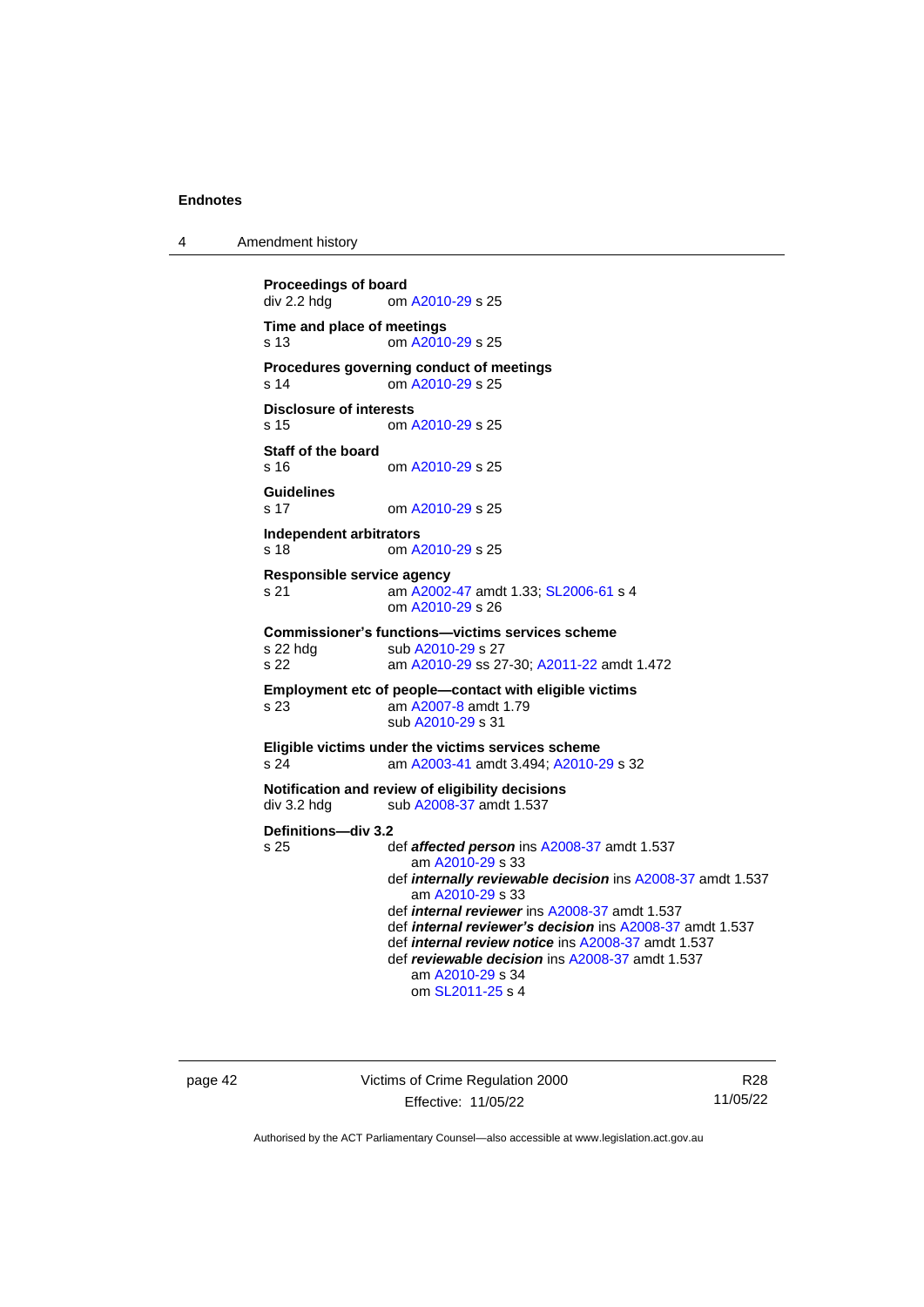# —<br>Internal review notices—commissio

| Internal review notices—commissioner                                                                                                                    |
|---------------------------------------------------------------------------------------------------------------------------------------------------------|
| am A2010-29 s 35<br>ins A2008-37 amdt 1.537<br>am A2010-29 s 35                                                                                         |
| Applications to commissioner for internal review<br>am A2010-29 s 35<br>sub A2008-37 amdt 1.537<br>am A2010-29 s 35                                     |
| ins A2008-37 amdt 1.537<br>am A2010-29 s 35                                                                                                             |
| Review by internal reviewer<br>sub A2008-37 amdt 1.537<br>am A2010-29 s 36; ss renum R20 LA                                                             |
| Internal review notices-internal reviewer<br>ins A2008-37 amdt 1.537                                                                                    |
| <b>Eligibility Review Committee</b><br>sub A2008-37 amdt 1.537<br>om A2010-29 s 37                                                                      |
| Applications to health services commissioner for internal review<br>am A2010-29 s 38<br>sub A2008-37 amdt 1.537<br>am A2010-29 s 38<br>om SL2011-25 s 5 |
| Review by health services commissioner<br>sub A2008-37 amdt 1.537; A2010-29 s 39<br>om SL2011-25 s 5                                                    |
| <b>Reviewable decision notices</b><br>sub A2008-37 amdt 1.537<br>am A2010-29 s 40<br>om SL2011-25 s 5                                                   |
| <b>Applications to ACAT</b><br>sub A2008-37 amdt 1.537<br>am SL2011-25 s 6                                                                              |
| am A2010-29 s 41                                                                                                                                        |
| am A2010-29 s 42, s 43; A2016-12 amdt 3.10                                                                                                              |
| am A2010-29 s 44                                                                                                                                        |
|                                                                                                                                                         |

| R28      | Victims of Crime Regulation 2000 | page 43 |
|----------|----------------------------------|---------|
| 11/05/22 | Effective: 11/05/22              |         |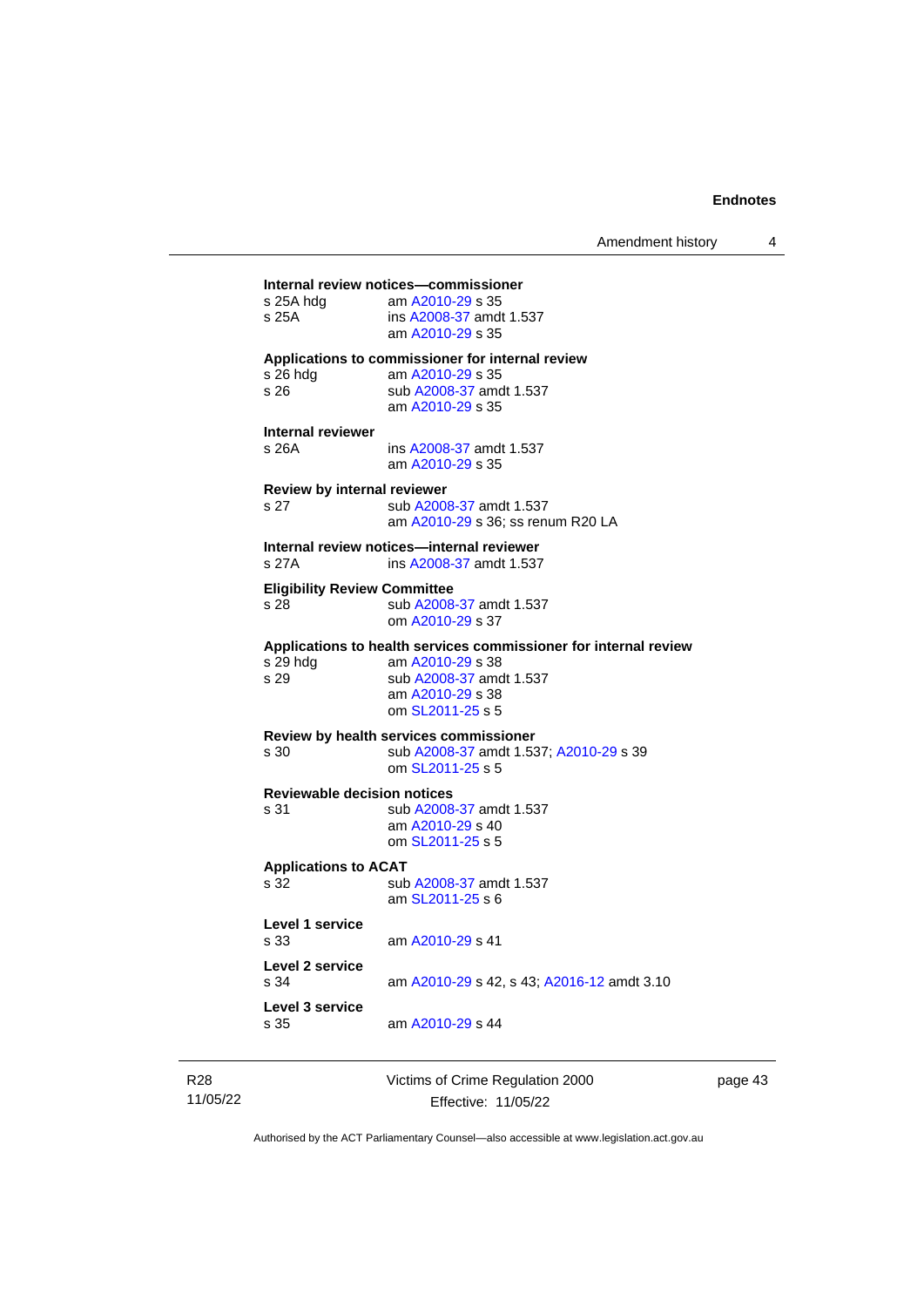4 Amendment history

```
Exceptional cases
                A2010-29 s 45
How contact hours are provided
s 37 am A2003-41 amdt 3.495; A2010-29 s 46, s 47
Arbitration—care plans
 A2010-29 s 48
Approved service providers
s 40  A2010-29 s 49, s 50
Criteria for approval
s 41 am A2007-8 amdt 1.79; A2010-10 amdt 2.123; A2010-29
               ss 51-54; pars renum R20 LA
Suspension of approval
s 42 am A2005-41 amdt 1.127, amdt 1.128
               sub A2010-29 s 55
Cancellation of approval
s 43  SL2002-40 s 8; pars renum R3 LA (see SL2002-40 s 9);
                A2010-10 amdt 2.124; A2010-29 s 56
Special financial assistance—statements
 A2010-29 s 57
Notification and review of decisions about service providers
 A2008-37 amdt 1.538
Meaning of reviewable decision—div 3.6
s 46 sub A2008-37 amdt 1.538
Reviewable decision notices
s 46A ins A2008-37 amdt 1.538
               am A2010-29 s 58
Applications for review
 A2008-37 amdt 1.538
Guidelines—victims services scheme etc
s 47A ins A2010-29 s 59
Guidelines—volunteers
s 48 am A2009-28 amdt 2.30; A2010-29 s 60
Independent arbitrators
                A2010-29 s 61
Annual reporting authority
s 49 am SL2002-40 s 10; A2011-22 amdt 1.473
```
page 44 Victims of Crime Regulation 2000 Effective: 11/05/22

R28 11/05/22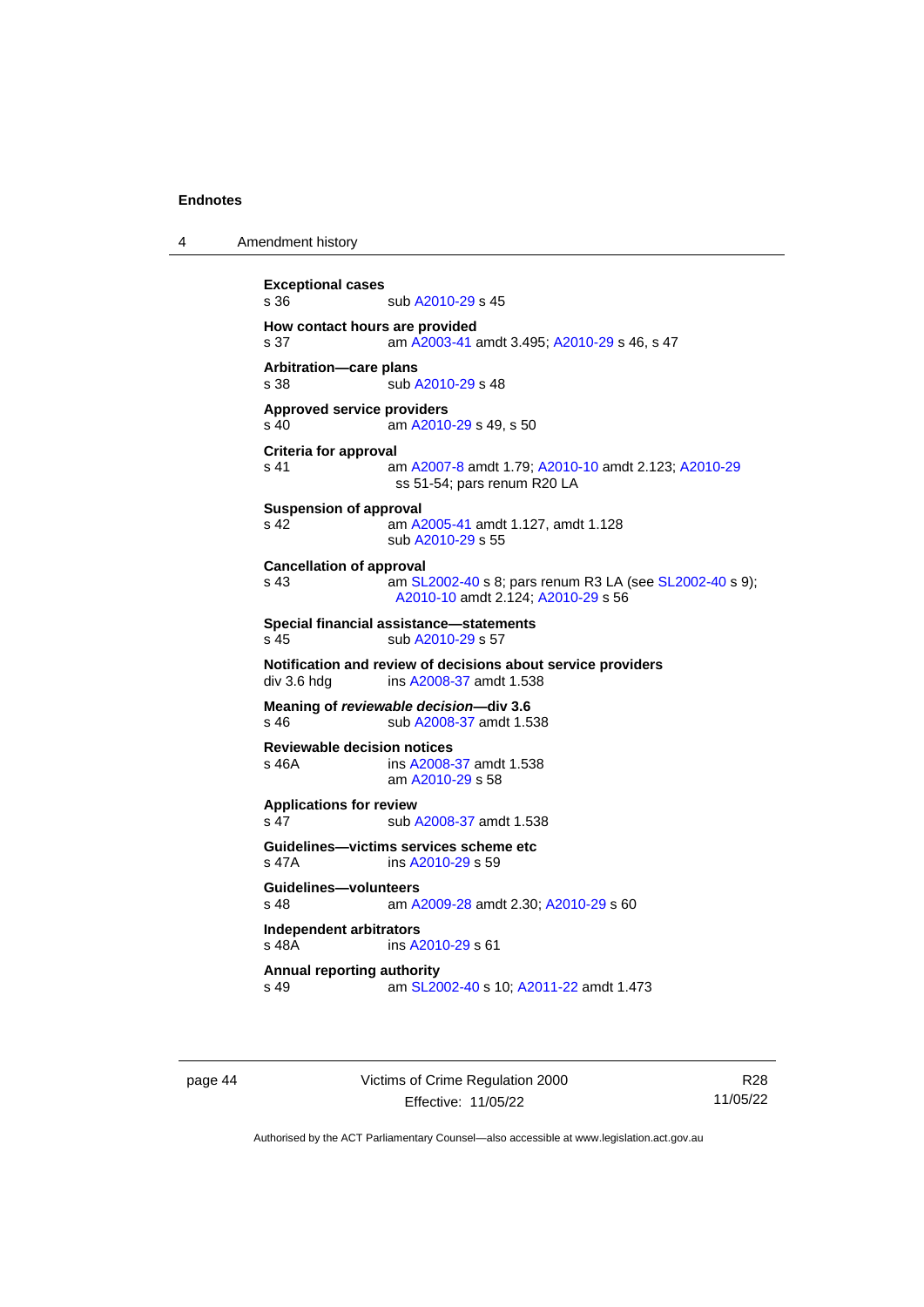| Amendment history |  |
|-------------------|--|
|-------------------|--|

#### **Victims services levy—excluded offences—Act, s 23** s 49A

| ins A2007-44 amdt 1.5               |
|-------------------------------------|
| am A2008-37 amdt 1.539              |
| sub A2015-39 amdt 1.1               |
| am SL2016-18 s 6; A2022-5 amdt 1.17 |
|                                     |

#### **Determination of fees for services provided by service providers**

|  |      | s 50 hdg |
|--|------|----------|
|  | s 50 |          |

sub [A2010-29](http://www.legislation.act.gov.au/a/2010-29) s 62 sub [A2001-44](http://www.legislation.act.gov.au/a/2001-44) amdt 1.4239 am [A2010-29](http://www.legislation.act.gov.au/a/2010-29) s 63

#### **Approved forms**

s 51 sub [A2001-44](http://www.legislation.act.gov.au/a/2001-44) amdt 1.4239 am [A2003-41](http://www.legislation.act.gov.au/a/2003-41) amdt 3.496

#### **Modification of regulation**

pt 5 hdg exp 1 July 2001 (s 57) ins [A2004-39](http://www.legislation.act.gov.au/a/2004-39) amdt 1.40 exp 9 January 2009 (s 55)

#### **Application of pt 5**

s 52 exp 1 July 2001 (s 57) ins [A2004-39](http://www.legislation.act.gov.au/a/2004-39) amdt 1.40 exp 9 January 2009 (s 55)

#### **Dictionary, definition of** *health professional*

s 53 om R1 (LRA) ins [A2004-39](http://www.legislation.act.gov.au/a/2004-39) amdt 1.40 exp 9 January 2009 (s 55)

# **Dictionary, definition of** *psychologist*<br>s 54 exp 1 July 2001 (s 5

exp 1 July 2001 (s 57) ins [A2004-39](http://www.legislation.act.gov.au/a/2004-39) amdt 1.40 exp 9 January 2009 (s 55)

# **Expiry of pt 5**

exp 1 July 2001 (s 57) ins [A2004-39](http://www.legislation.act.gov.au/a/2004-39) amdt 1.40 exp 9 January 2009 (s 55)

### **Existing entitlements**

s 56 exp 1 July 2001 (s 57)

#### **Expiration of pt 5**

s 57 exp 1 July 2001 (s 57)

#### **Reviewable decisions about service providers** sch 1 orig sch 1 renum as sch 2

ins [A2008-37](http://www.legislation.act.gov.au/a/2008-37) amdt 1.540

**Australian Road Rules**

sch 1 pt 1.1 hdg renum as sch 2 pt 2.1 hdg

R28 11/05/22 Victims of Crime Regulation 2000 Effective: 11/05/22

page 45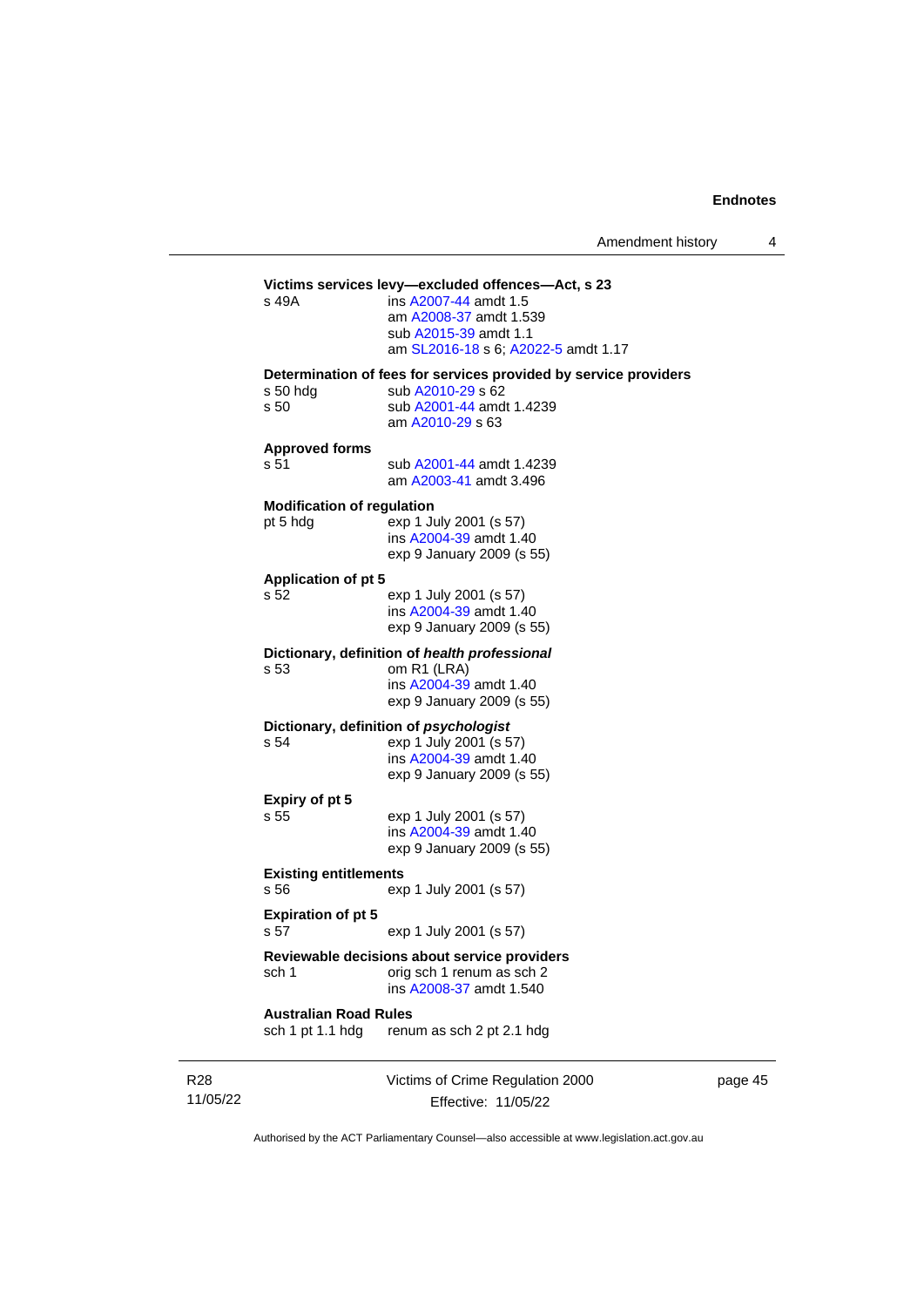| Amendment history<br>4 |  |
|------------------------|--|
|------------------------|--|

**Road Transport (Safety and Traffic Management) Regulation 2000** sch 1 pt 1.2 hdg renum as sch 2 pt 2.2 hdg renum as sch 2 pt 2.2 hdg

# **Australian National University Act 1991 (Cwlth)—Parking and Traffic Statute (No 2) 2007**

renum as sch 2 pt 2.3 hdg

#### **Victims services levy—excluded offences**

sch 2 (prev sch 1) ins [A2007-44](http://www.legislation.act.gov.au/a/2007-44) amdt 1.6 renum as sch 2 [A2008-37](http://www.legislation.act.gov.au/a/2008-37) amdt 1.541

#### **Road Transport (Road Rules) Regulation 2017**

| sch $2$ pt $2.1$ hdg | (prev sch 1 pt 1.1 hdg) renum as sch 2 pt 2.1 hdg $A2008-37$<br>amdt 1.542 |
|----------------------|----------------------------------------------------------------------------|
|                      |                                                                            |
| sch 2 pt 2.1         | (prev sch 1 pt 1.1) ins A2007-44 amdt 1.6                                  |
|                      | renum as sch 2 pt 2.1 A2008-37 amdt 1.542                                  |
|                      | am A2015-39 amdts 1.2-1.4; items renum R23 LA; A2016-12                    |
|                      | amdt 3.11; items renum R24 LA                                              |
|                      | sub SL2017-44 amdt 1.46                                                    |
|                      | am A2022-5 amdt 1.18; items renum R28 LA                                   |
|                      |                                                                            |

#### **Road Transport (Safety and Traffic Management) Regulation 2017**<br>sch 2 pt 2.2 hdg (prev sch 1 pt 1.2 hdg) renum as sch 2 pt 2.2 hdg /  $\frac{1}{2}$  (prev sch 1 pt 1.2 hdg) renum as sch 2 pt 2.2 hdg  $\frac{1}{2}$  [A2008-37](http://www.legislation.act.gov.au/a/2008-37)

| 00120123222  | (provident printering) forming don't prize hag rizooo or<br>amdt 1.543                                                                                                                                                                                                      |
|--------------|-----------------------------------------------------------------------------------------------------------------------------------------------------------------------------------------------------------------------------------------------------------------------------|
| sch 2 pt 2.2 | (prev sch 1 pt 1.2) ins A2007-44 amdt 1.6<br>sub SL2007-40 s 4<br>am SL2008-47 amdt 1.17; items renum R14 LA<br>renum as sch 2 pt 2.2 A2008-37 amdt 1.543<br>am A2015-39 amdt 1.5; items renum R23 LA; SL2016-18 s 7,<br>s 8; items renum R25 LA<br>sub SL2017-44 amdt 1.46 |

#### **Australian National University Act 1991 (Cwlth)—Parking and Traffic Statute (No 2) 2007** (prev sch 1 pt 1.3 hdg) renum as sch 2 pt 2.3 hdg  $A2008-37$

|                   | amdt 1.544                                                                             |
|-------------------|----------------------------------------------------------------------------------------|
| sch 2 pt 2.3      | (prev sch 1 pt 1.3) ins A2007-44 amdt 1.6<br>renum as sch 2 pt 2.3 A2008-37 amdt 1.544 |
| <b>Dictionary</b> |                                                                                        |

| dict | am A2003-41 amdt 3.497; A2005-41 amdt 1.129, amdt 1.130; |
|------|----------------------------------------------------------|
|      | A2008-37 amdt 1.545, amdt 1.546; A2009-49 amdt 3.210;    |
|      | A2010-10 amdt 2.125; A2010-29 ss 64-66; A2011-22         |
|      | amdt 1.474, amdt 1.475                                   |
|      | def affected person sub A2008-37 amdt 1.547              |
|      | def <b>AFP</b> member om A2010-29 s 67                   |
|      | def <i>appointed member</i> om A2010-29 s 67             |
|      | def <b>board</b> sub A2010-29 s 68                       |
|      | def chairperson om A2010-29 s 69                         |
|      | def committee om A2010-29 s 69                           |
|      |                                                          |

| page 46 | Victims of Crime Regulation 2000 | R28      |
|---------|----------------------------------|----------|
|         | Effective: 11/05/22              | 11/05/22 |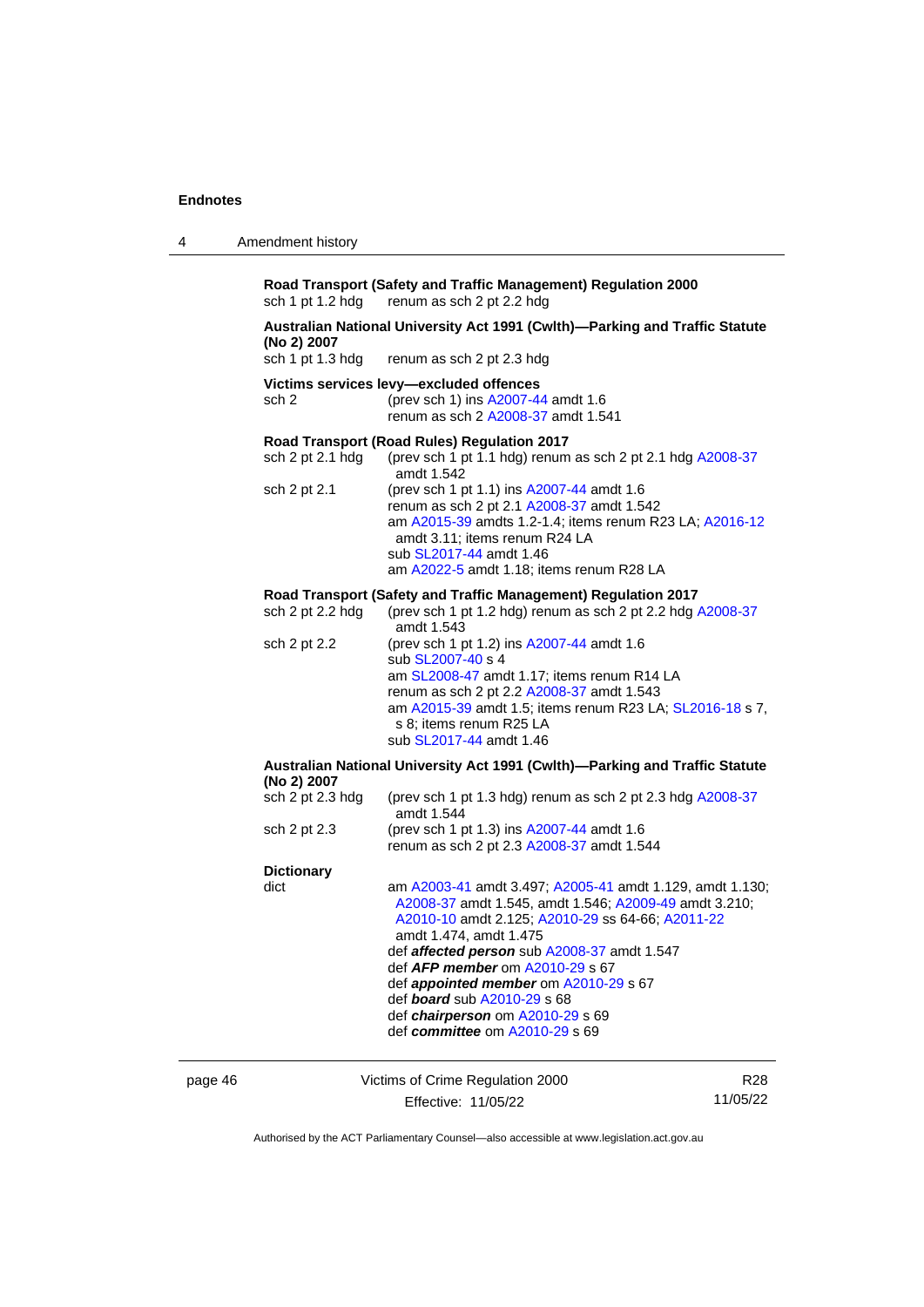def *community support member* ins [SL2002-40](http://www.legislation.act.gov.au/sl/2002-40) s 11 om [A2010-29](http://www.legislation.act.gov.au/a/2010-29) s 69 def *courts member* o[m A2010-29](http://www.legislation.act.gov.au/a/2010-29) s 69 def *deputy chairperson* om [A2010-29](http://www.legislation.act.gov.au/a/2010-29) s 69 def *DPP member* o[m A2010-29](http://www.legislation.act.gov.au/a/2010-29) s 69 def *harm* o[m A2003-41](http://www.legislation.act.gov.au/a/2003-41) amdt 3.498 def *health member* o[m SL2002-40](http://www.legislation.act.gov.au/sl/2002-40) s 12 def *health practitioner member* in[s A2010-10](http://www.legislation.act.gov.au/a/2010-10) amdt 2.126 om [A2010-29](http://www.legislation.act.gov.au/a/2010-29) s 70 def *health practitioners service* in[s A2010-10](http://www.legislation.act.gov.au/a/2010-10) amdt 2.126 def *health professional* sub [A2004-39](http://www.legislation.act.gov.au/a/2004-39) amdt 1.41 om [A2010-10](http://www.legislation.act.gov.au/a/2010-10) amdt 2.126 def *health professions Act* o[m A2004-39](http://www.legislation.act.gov.au/a/2004-39) amdt 1.41 def *health professions member* om [A2010-10](http://www.legislation.act.gov.au/a/2010-10) amdt 2.126 def *health professions service* om [A2010-10](http://www.legislation.act.gov.au/a/2010-10) amdt 2.126 def *independent arbitrator* a[m A2010-29](http://www.legislation.act.gov.au/a/2010-29) s 71 def *indigenous member* om [A2010-29](http://www.legislation.act.gov.au/a/2010-29) s 72 def *internally reviewable decision* ins [A2008-37](http://www.legislation.act.gov.au/a/2008-37) amdt 1.548 def *internal reviewer* sub [A2008-37](http://www.legislation.act.gov.au/a/2008-37) amdt 1.549 def *internal reviewer's decision* in[s A2008-37](http://www.legislation.act.gov.au/a/2008-37) amdt 1.550 def *internal review notice* in[s A2008-37](http://www.legislation.act.gov.au/a/2008-37) amdt 1.550 def *justice member* o[m A2010-29](http://www.legislation.act.gov.au/a/2010-29) s 72 def *legal profession member* om [A2010-29](http://www.legislation.act.gov.au/a/2010-29) s 72 def *manager* om [A2010-29](http://www.legislation.act.gov.au/a/2010-29) s 72 def *migrant member* om [A2010-29](http://www.legislation.act.gov.au/a/2010-29) s 72 def *primary victim* sub [A2016-12](http://www.legislation.act.gov.au/a/2016-12/default.asp) amdt 3.12 def *psychiatrist/psychologist member* o[m A2010-29](http://www.legislation.act.gov.au/a/2010-29) s 72 def *psychologist* sub [A2004-39](http://www.legislation.act.gov.au/a/2004-39) amdt 1.42[; A2010-10](http://www.legislation.act.gov.au/a/2010-10) amdt 2.127 def *responsible service agency* om [A2010-29](http://www.legislation.act.gov.au/a/2010-29) s 72 def *reviewable decision* su[b A2008-37](http://www.legislation.act.gov.au/a/2008-37) amdt 1.551 def *serious crime* sub [A2016-12](http://www.legislation.act.gov.au/a/2016-12/default.asp) amdt 3.12 def *the Act* om [A2001-56](http://www.legislation.act.gov.au/a/2001-56) amdt 3.892 def *victim* o[m A2003-41](http://www.legislation.act.gov.au/a/2003-41) amdt 3.499 def *victims groups member* om [A2010-29](http://www.legislation.act.gov.au/a/2010-29) s 72 def *youth policy and services member* ins [SL2002-40](http://www.legislation.act.gov.au/sl/2002-40) s 11 om [A2010-29](http://www.legislation.act.gov.au/a/2010-29) s 72

R28 11/05/22 Victims of Crime Regulation 2000 Effective: 11/05/22

page 47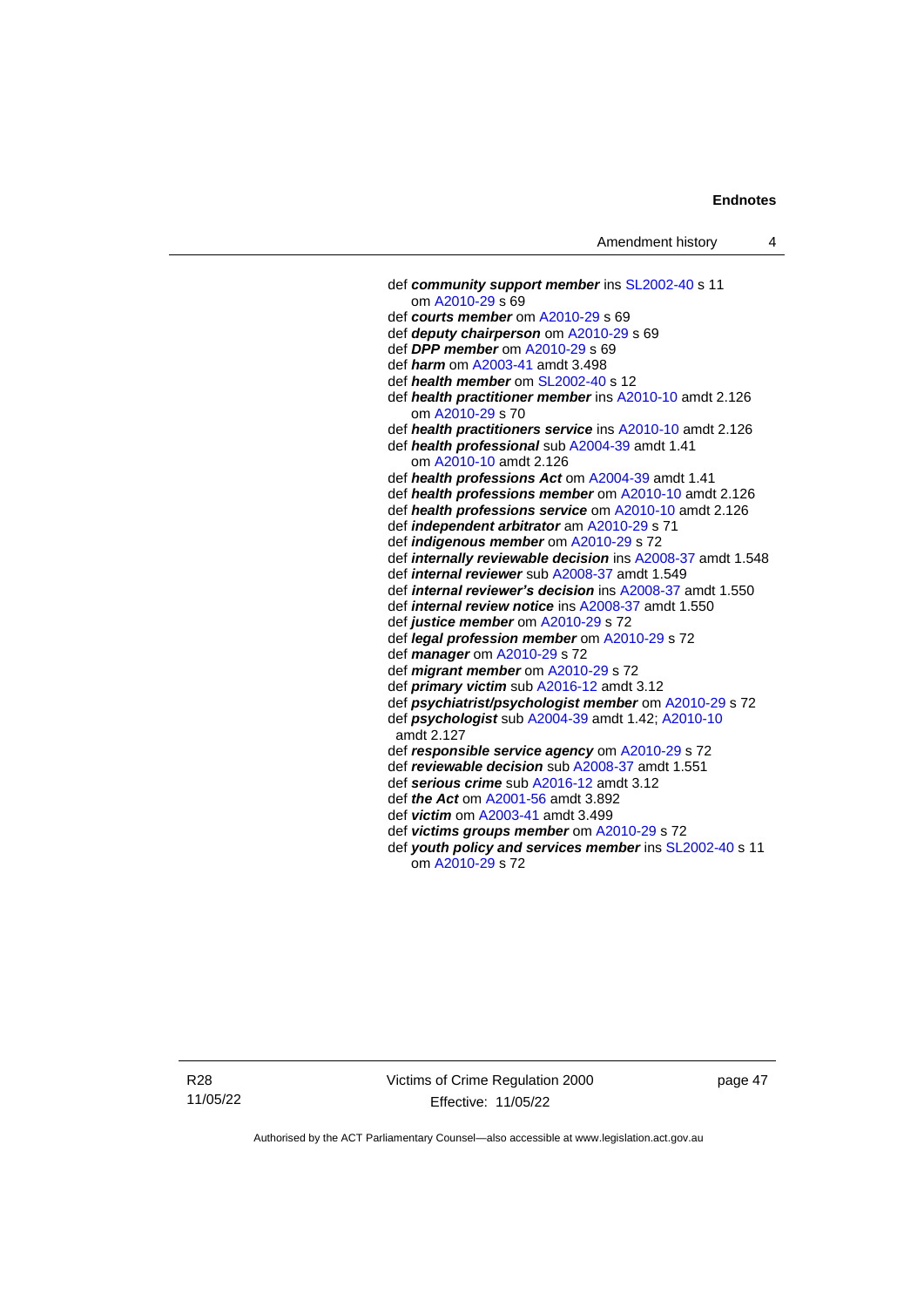Earlier republications

# <span id="page-53-0"></span>**Earlier republications**

Some earlier republications were not numbered. The number in column 1 refers to the publication order.

Since 12 September 2001 every authorised republication has been published in electronic pdf format on the ACT legislation register. A selection of authorised republications have also been published in printed format. These republications are marked with an asterisk (\*) in column 1. Electronic and printed versions of an authorised republication are identical.

| <b>Republication No</b> | <b>Amendments to</b> | <b>Republication date</b> |
|-------------------------|----------------------|---------------------------|
| 1                       | not amended          | 2 July 2001               |
| 2                       | A2001-44             | 6 December 2001           |
| 3                       | SL2002-40            | 21 December 2002          |
| 4                       | SL2002-40            | 31 December 2002          |
| 5                       | A2003-41             | 9 October 2003            |
| 6                       | A2003-56             | 19 December 2003          |
| 7                       | A2004-39             | 1 November 2004           |
| 8                       | A2004-39             | 7 July 2005               |
| 9                       | A2006-3              | 1 November 2006           |
| 10                      | SL2006-61            | 1 January 2007            |
| 11                      | SL2007-40            | 20 December 2007          |
| 12                      | A2008-7              | 7 May 2008                |
| 13                      | A2008-28             | 26 August 2008            |
| 14                      | SL2008-47            | 2 December 2008           |
| 15                      | SL2008-47            | 10 January 2009           |
| 16                      | SL2008-47            | 2 February 2009           |
| 17                      | A2009-28             | 1 October 2009            |
| 18                      | A2009-49             | 17 December 2009          |
| 19                      | A2010-10             | 1 July 2010               |
| 20                      | A2010-29             | 28 February 2011          |
| 21                      | A2011-22             | 1 July 2011               |
|                         |                      |                           |

page 48 Victims of Crime Regulation 2000 Effective: 11/05/22

R28 11/05/22